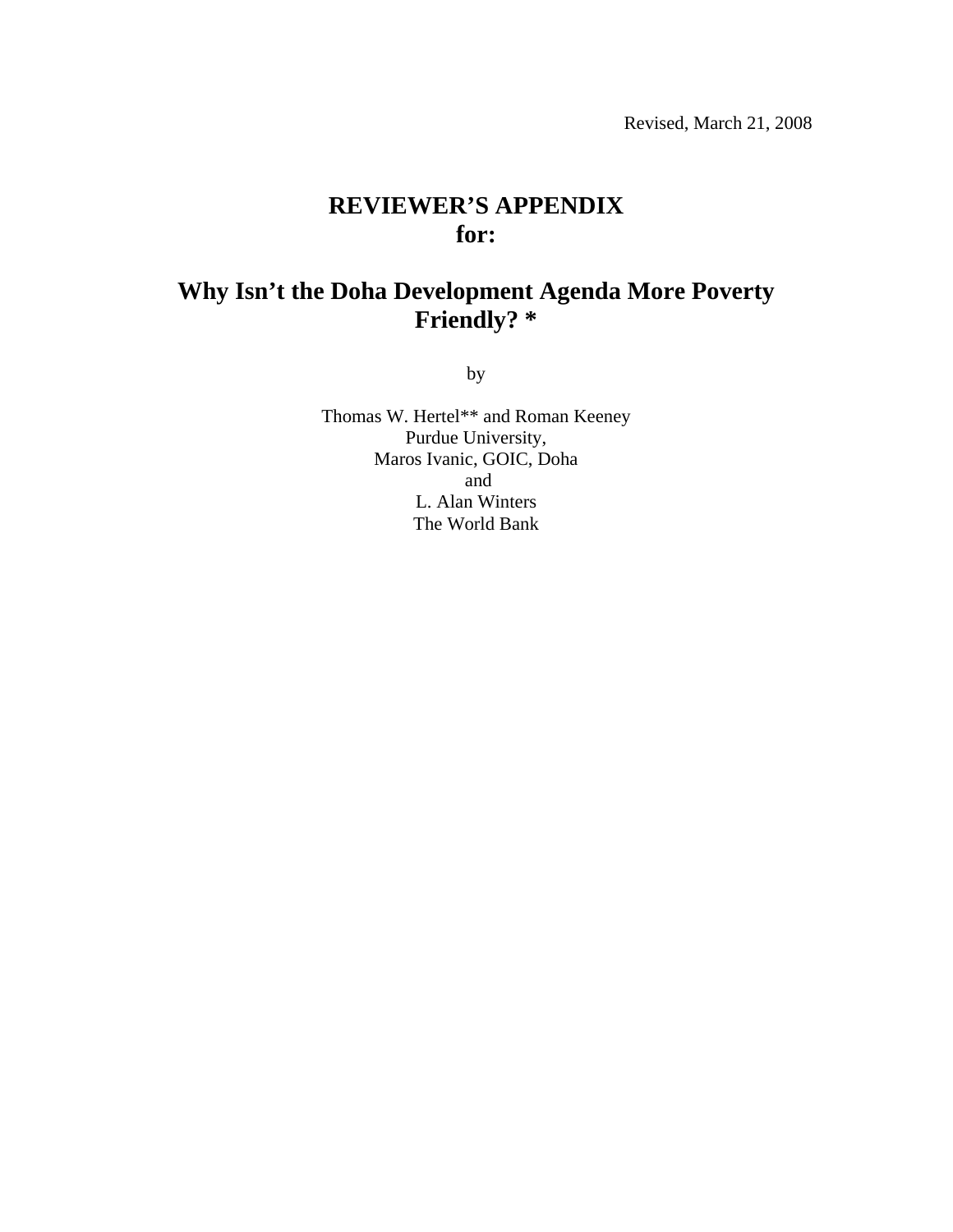*Part I: AIDADS Parameter Estimates* 

## *Part II: Macro-economic Closure in the CGE Model*

#### *Part III: Macro-economic Results: Terms of Trade and Welfare*

#### *Part IV: Additional Results*

- *Part IV.1: Trade Volume Changes (referred to in the text)*
- *Part IV.2: Earnings Shares Across Strata and Countries (repeats Table 3 for all 7 strata)*
- *Part IV.3: Drivers of Poverty Change across Scenarios: (repeats Table 7 for all scenarios)*
- *Part IV.4: Earnings Driven Poverty Changes across Scenarios (repeats Table 8 for all scenarios)*
- *Part IV.5: Decomposed Poverty Changes across Scenarios (repeats Table 9 for all scenarios)*
- *Part IV.6: Levels Change in the Poverty Headcount (headcount changes associated with Tables 12 and 13)*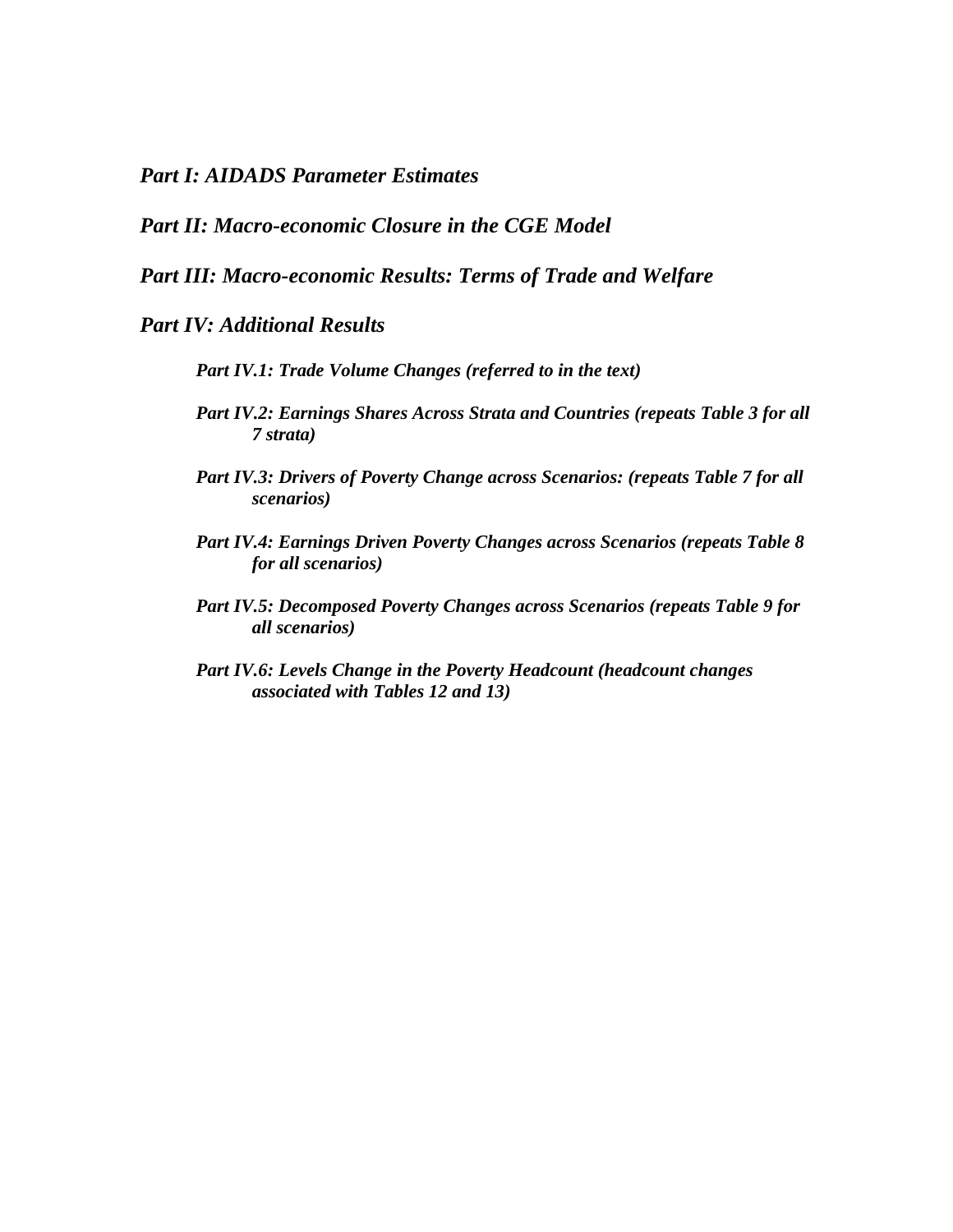#### *Part I: AIDADS Specification and Parameter Estimation*

The following equation gives the budget share form of AIDADS:

$$
\lambda_n = \frac{p_n \gamma_n}{y} + \frac{\alpha_n + \beta_n \exp(u)}{1 + \exp(u)} \left(1 - \frac{p' \gamma}{y}\right) \quad \forall \ n
$$

where  $\lambda_n$  is the budget share of good *n*,  $\alpha_n$ ,  $\beta_n$ , and  $\gamma_n$  are unknown parameters, *u* represents utility,  $p_n$  is the price of good *n*, and *y* is income. The following parametric restrictions are used to ensure well-behaved demands:  $0 \le \alpha_n$ ,  $\beta_n \le 1$  for all *n*, and

$$
\sum_{n=1}^N \alpha_n = \sum_{n=1}^N \beta_n = 1.
$$

Estimation of this demand system is undertaken using the 80 country, per capita consumption data set offered by GTAP, version 6.1 and the resulting parameters are reported in the first part of Table 1. The demand system is then calibrated in order to permit it to precisely reproduce per capita demands in each country, as illustrated for the case of Peru in the second part of Table A1. This country-specific calibration technique is detailed in Golub (2006).

The AIDADS demand system is particularly attractive for poverty analysis, since it devotes two-thirds of its parameters to consumption behavior in the neighborhood of the poverty line. In particular,  $\gamma_n$  is the estimated subsistence level of demand for commodity n, and  $\alpha_n$  is the marginal budget share at the subsistence level of income, while the remaining n-dimensional parameter vector,  $\beta_n$ , is the marginal budget share at very high income levels. So, in the case of staple foods, we observe a non-zero (relatively large) value for both  $\gamma_n$  and  $\alpha_n$ , whereas the value of  $\beta_n$  is zero (see Table 1 – where the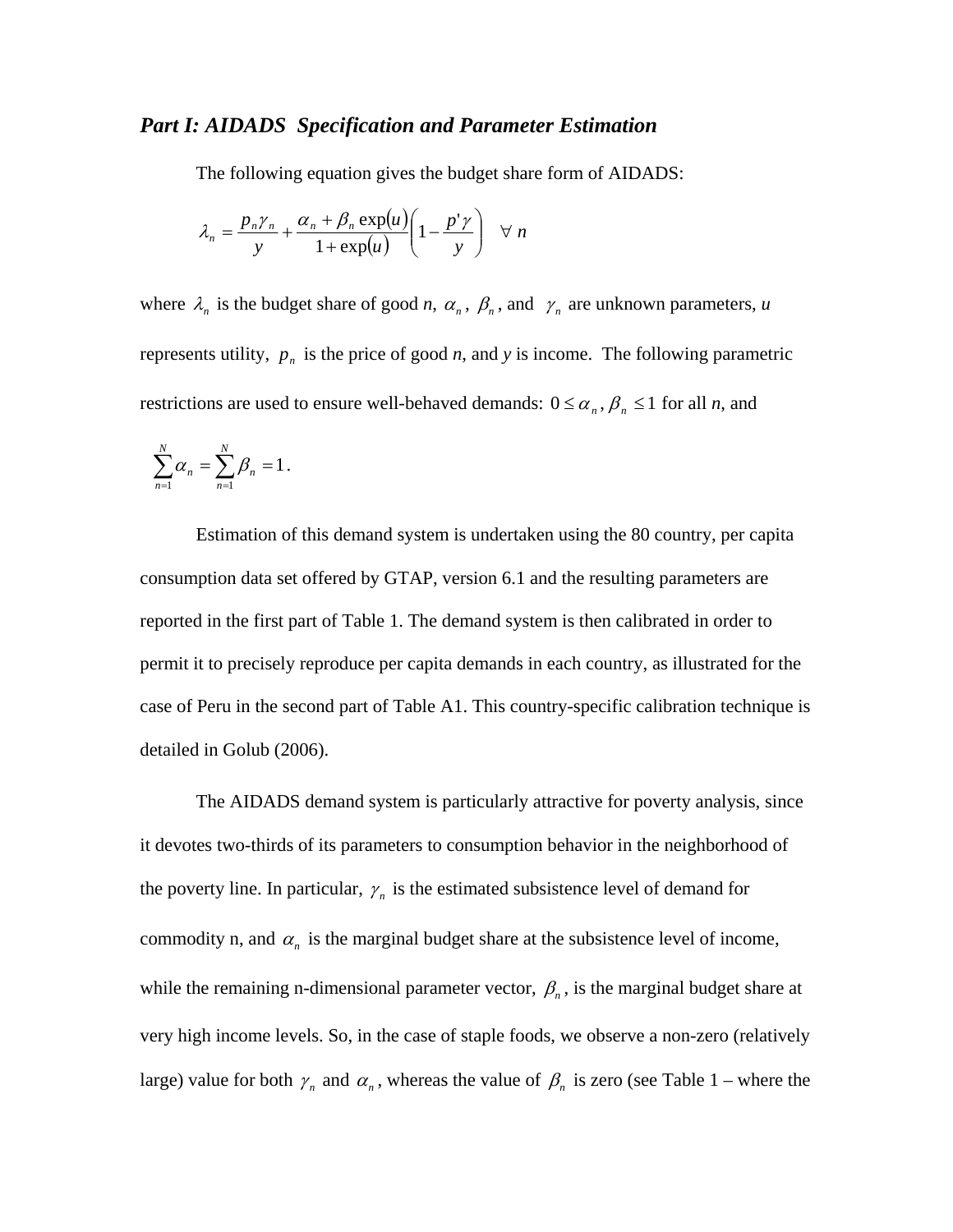subsistence estimate is reported as a share of expenditure at mean prices and subsistence income). Thus, from (1), we see that the budget share for staple foods at low income (and hence low utility) levels will be high, whereas it will be low at high levels of per capita income and utility. In the case of Peru, for example, expenditures on food and clothing account for about 60% of budgets at the \$1/day poverty line.

| Taon TYT, Estimated Consumption Relationships. TYD/TDD I arameters |             |                         |          |             |                 |          |
|--------------------------------------------------------------------|-------------|-------------------------|----------|-------------|-----------------|----------|
|                                                                    |             | International Estimates |          |             | Calibrated-Peru |          |
| <b>Commodity Group</b>                                             | Subsist Shr | MBS-Poor                | MBS-Rich | Subsist Shr | MBS-Poor        | MBS-Rich |
| Crops                                                              | 0.57        | 0.19                    | 0.00     | 0.57        | 0.19            | 0.00     |
| Meat, Dairy, Fish                                                  | 0.00        | 0.16                    | 0.05     | 0.00        | 0.14            | 0.05     |
| Food and Beverages                                                 | 0.10        | 0.20                    | 0.07     | 0.10        | 0.21            | 0.08     |
| <b>Textiles and Apparel</b>                                        | 0.00        | 0.07                    | 0.05     | 0.00        | 0.12            | 0.10     |
| <b>Utilities</b>                                                   | 0.00        | 0.05                    | 0.06     | 0.00        | 0.03            | 0.05     |
| Trade                                                              | 0.04        | 0.07                    | 0.20     | 0.04        | 0.05            | 0.15     |
| <b>Manufactures</b>                                                | 0.17        | 0.07                    | 0.15     | 0.17        | 0.07            | 0.18     |
| Transportation and                                                 |             |                         |          |             |                 |          |
| Communication                                                      | 0.06        | 0.10                    | 0.11     | 0.06        | 0.13            | 0.17     |
| <b>Financial Services</b>                                          | 0.01        | 0.02                    | 0.10     | 0.01        | 0.01            | 0.03     |
| Housing and Public                                                 |             |                         |          |             |                 |          |
| <b>Services</b>                                                    | 0.05        | 0.08                    | 0.21     | 0.05        | 0.07            | 0.19     |
| Cource: Authors' estimator                                         |             |                         |          |             |                 |          |

Table A1. Estimated Consumption Relationships: AIDADS Parameters

Source: Authors' estimates.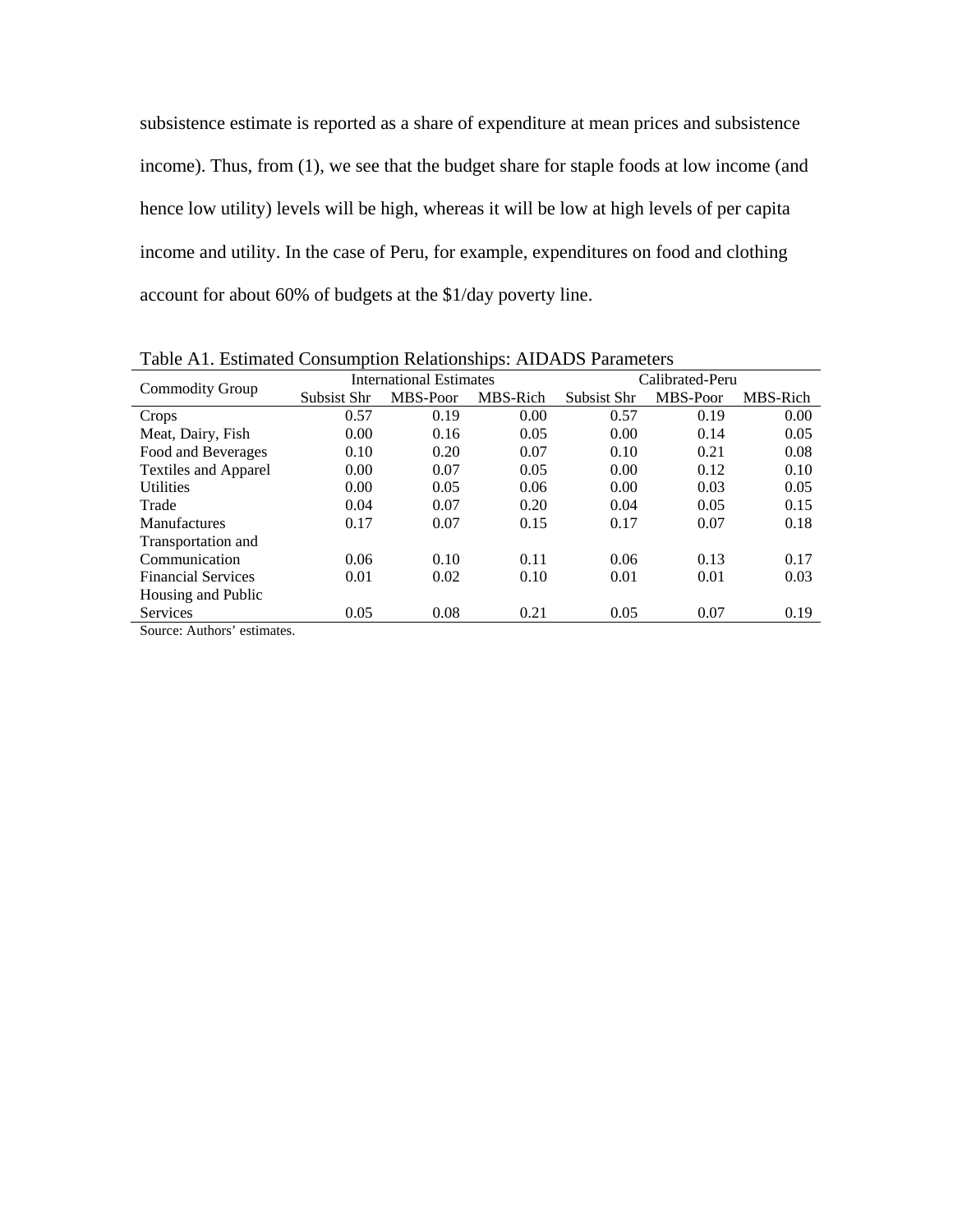#### *Part II: Macro-economic Closure in the CGE Model*

 One of the key decisions in CGE modeling is the choice of macroeconomic closure for the model. This involves determining the split between exogenous and endogenous variables. The standard macroeconomic closure in the GTAP model allows current consumption, both private and public, and future consumption (savings) to be determined by a utility function governing preferences for the representative regional household. This is attractive when it comes to assessing aggregate national welfare, as it provides an unambiguous measure of regional well-being (utility of the representative household). It also permits one to completely decompose regional welfare.

However, in the present paper the focus is not on aggregate regional welfare, but rather on the welfare of individual households within the country. Here, the representative regional household approach is less insightful, in part because in this formulation changes in the price of capital goods (savings) and government consumption play a large role in regional household welfare. Mapping public consumption and savings to the disaggregate households is beyond the scope of this research. Therefore, we seek a closure that will place a clear emphasis on utility derived from private consumption – a macro-aggregate that we are able to meaningfully disaggregate.

 It is common for CGE modelers to focus attention on private consumption as a measure of regional welfare. Typically these authors fix real government consumption as well as investment. In addition, they fix the trade balance, so savings is also effectively fixed (e.g., Harrison, Rutherford and Tarr, 2002). This closure gives rise to a singularity in a global model, since a global closure requires that global savings equals global investment. The other problem with this closure for our purposes is that any time the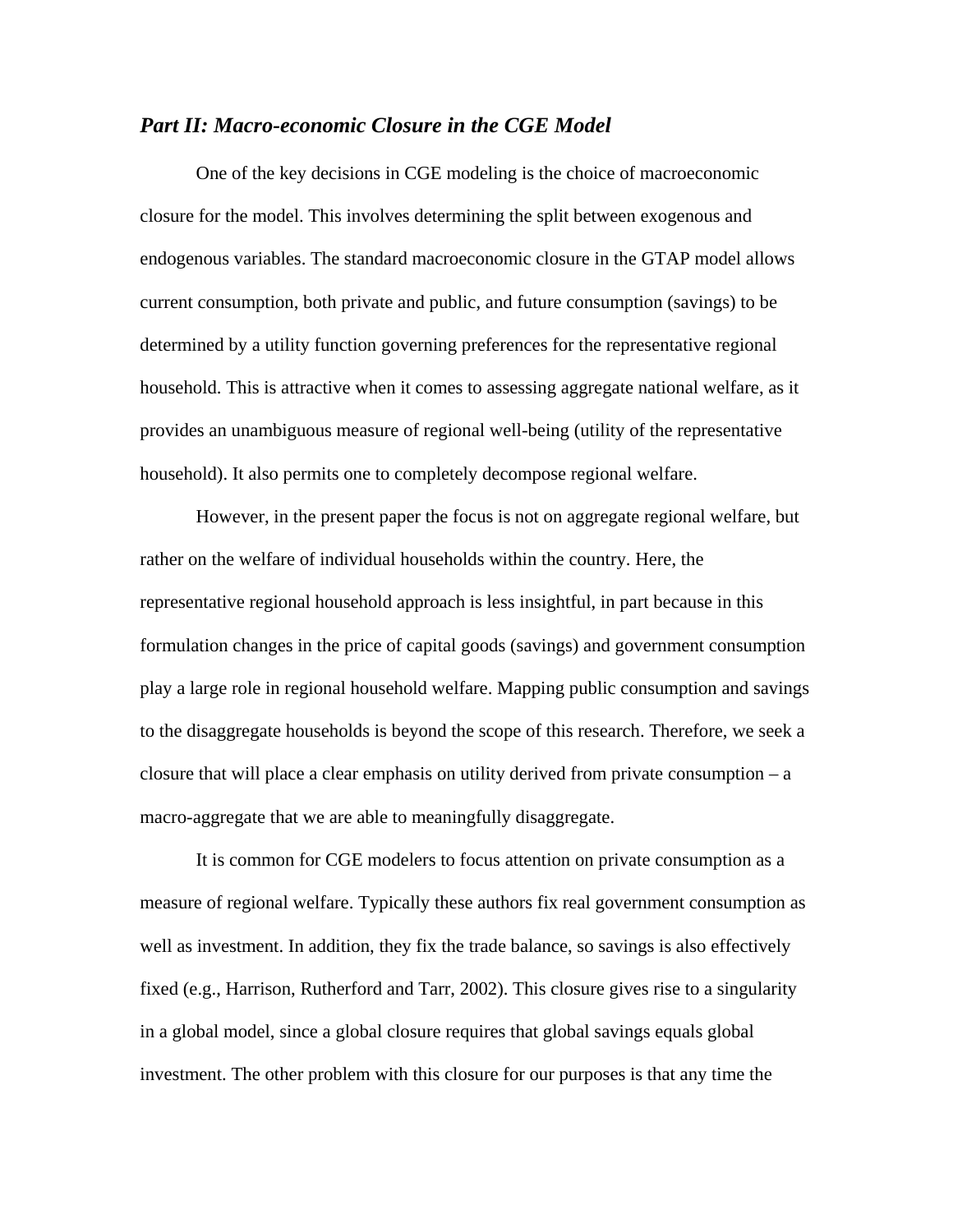price of government services falls or the price of capital goods falls, real private consumption will rise. This may not be realistic, particularly in those cases where savings and government spending tend to command a sizable, and relatively constant share of net national income.

 Dissatisfaction with these alternatives leads us to a third macro-economic closure for the trade poverty work reported in this paper. In particular, we exogenize the three key macroeconomic ratios: government spending, net national saving, and the trade balance, all relative to net national income. This has intuitive appeal. It also has some significant practical advantages which are important for this paper. We develop these implications here.

Begin with the following disposition of net national income:

$$
Y = C + S + G \tag{A.4}
$$

Where  $Y =$  net national income,  $C =$  private consumption expenditure,  $S =$  net national savings (public and private savings combined), and  $G =$  government spending. From this, we obtain the following expression for private consumption:

$$
C = Y \left( 1 - \frac{S}{Y} - \frac{G}{Y} \right) = \kappa Y \tag{A.5}
$$

where  $\kappa$  = the marginal propensity for private consumption out of net national income which is fixed under this closure. In proportional change terms, this implies that real private consumption,  $\hat{Q}^c$ , will rise if either the price of private consumption falls ( $\hat{P}^c$  < 0) or net national income rises ( $\hat{Y}^c > 0$ ). These variables are easily mapped to the disaggregated households, making distributional analysis clear-cut.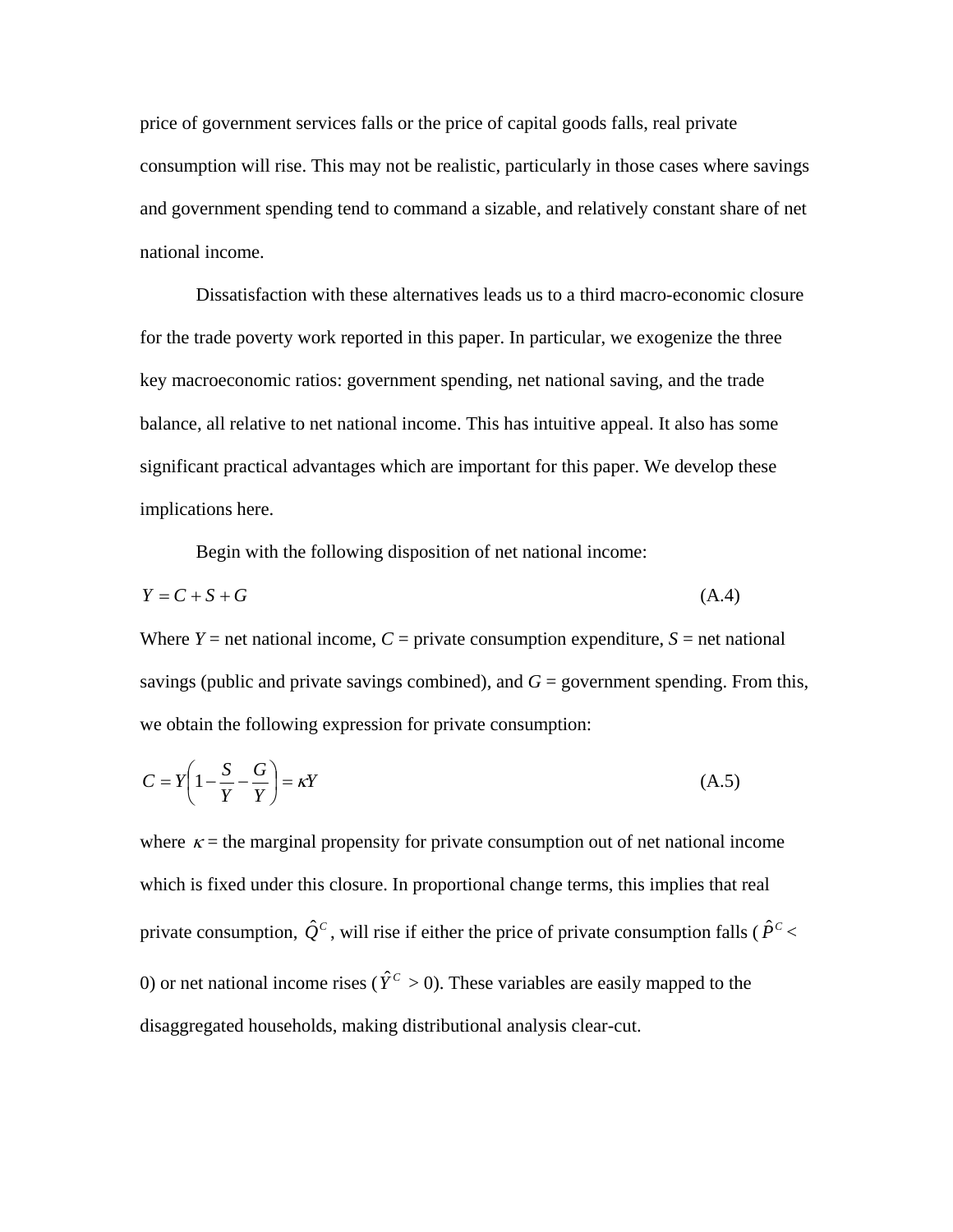There is a further implication of this closure rule that is also advantageous. This may be seen by normalizing the external balance condition, dividing through by net national income to get:

$$
\frac{(S-I)}{Y} = \frac{(X-M)}{Y}
$$
 (A.6)

Note that the right hand side of this equation is fixed in our closure, and *S/Y* is fixed. Therefore, *I/Y* is also fixed. However, real investment,  $\hat{Q}^{\prime}$ , does vary in this closure. It rises when the price of capital goods falls, or when *Y* rises. This seems reasonable. Of course it does dilute some of the real consumption gains that would have occurred (the price of capital goods generally falls under trade liberalization) if we had left investment fixed in real terms, as done under the second closure option considered above.

There is yet a third important benefit associated with this closure option, the treatment of transfer payments. In a simplified view of the world, public transfer payments to private households can be viewed as the difference between taxes and government spending on real goods and services:  $Trans = T - G$ , or, dividing through by net national income, *Y*:

$$
\frac{Trans}{Y} = \frac{T}{Y} - \frac{G}{Y}
$$
 (A.7)

Since *T/Y* is fixed under our tax replacement closure, and *G/Y* is fixed, the left hand side of this equation is also fixed. Thus, even though *Trans* is not explicitly modeled, we know that it must implicitly change in proportion to *Y*. As a result, we can consistently index the transfer payments in the model to net national income, which is what we have done in our analysis of poverty impacts.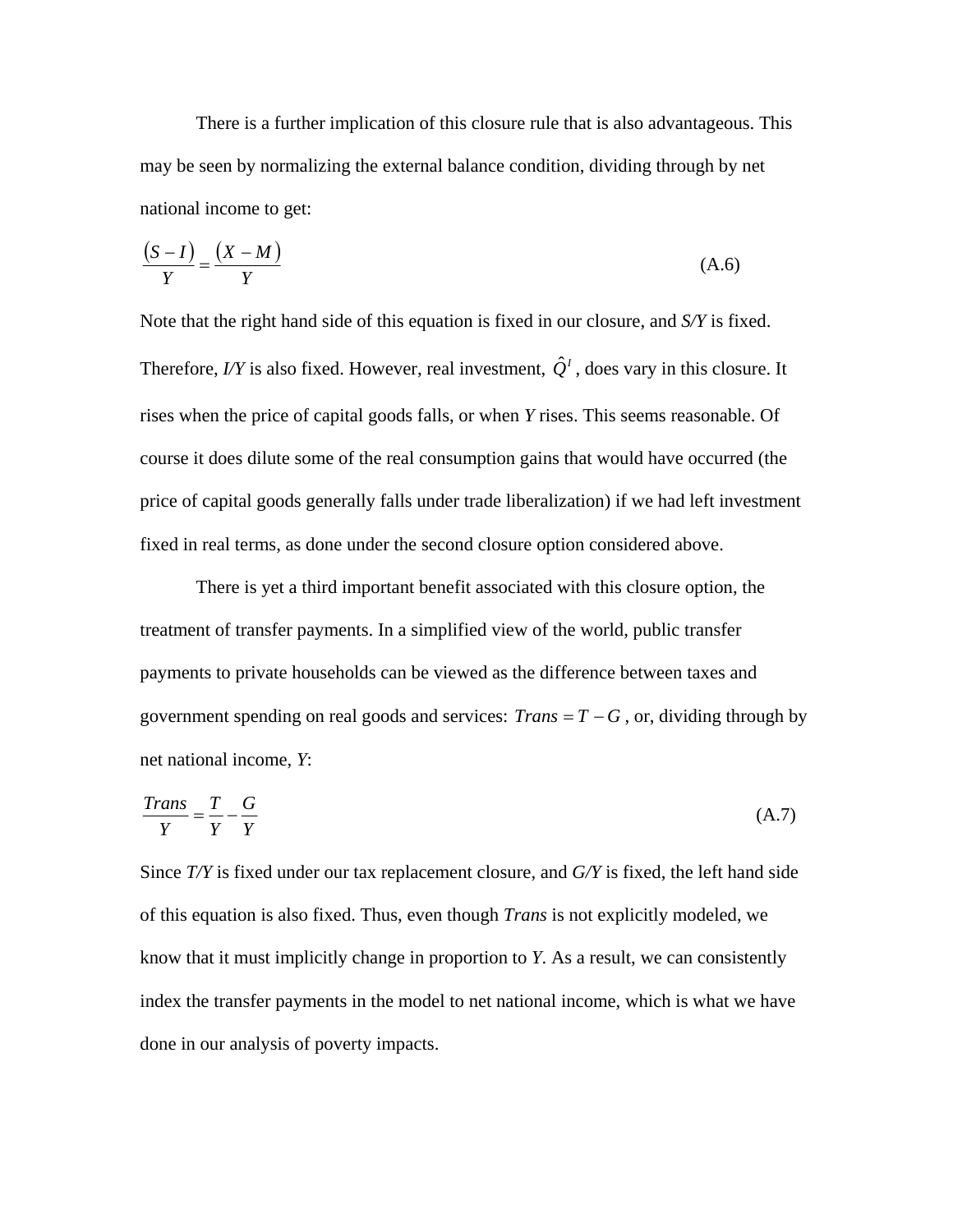## *Part III: Aggregate Results from the Main Scenarios: Terms of Trade and Welfare*

Full liberalization of trade distorting agricultural policies in the rich countries generates sizable trade volume increases for rice, sugar and beef products where border protection is dominant (see supplementary tables Appendix Part IV). In the coarse grains and cotton sectors we observe declines in world trade as output increasing domestic subsidies are eliminated and excess supplies are reduced. Under the partial reforms of the Doha scenario, full elimination of export subsidies and limited tariff reductions generate declining trade volumes in wheat and dairy products.

These volume changes serve to boost world prices for agricultural products in general, and border prices for the developing countries in particular. The resulting change in the terms of trade (ToT) is the primary channel through which rich country agricultural reforms impact developing countries. If a country is a net importer of food products and the world price of food products rises, then the ToT might be expected to deteriorate.

Table A2 reports the change in focus country ToT and welfare (as measured by the percentage change in real private national consumption). Consider first the case of Bangladesh, which experiences a 0.5% ToT deterioration under Rich-Agr-Full liberalization, and a 0.2% ToT decline under the Rich-Agr-Doha scenario. This is primarily due to higher import prices for cotton, wheat and oilseeds. With a deteriorating ToT, Bangladesh can afford fewer imports for a given amount of exports, and real consumption is expected to decline. On the other hand, Brazil, with a 4.9% ToT appreciation, can now consume more imports, or export less and consume more domestic production, so its welfare rises.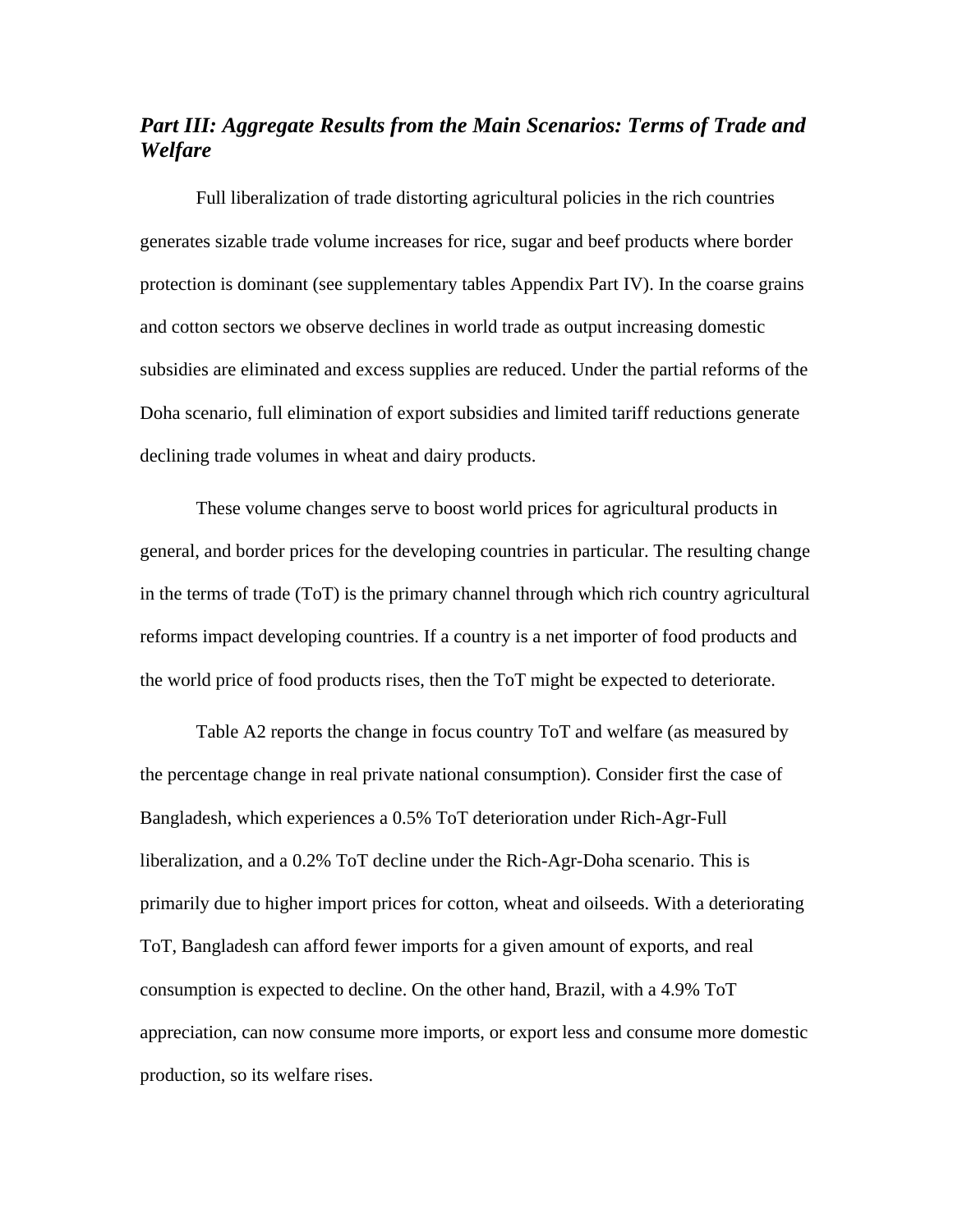Of course, the story is a bit more complex for two reasons. First, in a world of differentiated products, there is no single "world price" for a good. Even a commodity like rice is differentiated and many different prices can co-exist in the world market at one point in time. As a result it matters importantly whether rice is sourced from a country whose price is rising, for example due to the elimination of an export subsidy. This is the case we observe for dairy imports into Venezuela from the European Union and United States. Venezuela also suffers from higher import prices for manufactures from Brazil, since the latter country experiences a real appreciation. In short, Venezuela is an example of a country that experiences ToT and consumption losses due to the country specific pattern of imports. Overall, we find that the ToT deteriorate in seven of the fifteen focus countries in the case of full agricultural reform in the rich countries, and in eight of the fifteen countries in the case of the Doha reforms. The latter result follows from the greater emphasis of Doha on export subsidies to market access.

The second caveat to the simple "ToT drive welfare" story arises from the presence of domestic tax and subsidy distortions. Note in particular, that in the case of the Philippines (Rich-Agr-Full) and Peru (Rich-Agr-Doha), the ToT improve, but welfare falls. This stems from fact that these countries have domestic tax policies that favor agriculture, relative to industry. Therefore an expansion of agriculture at the expense of industry has an adverse effect on economic efficiency and overall welfare.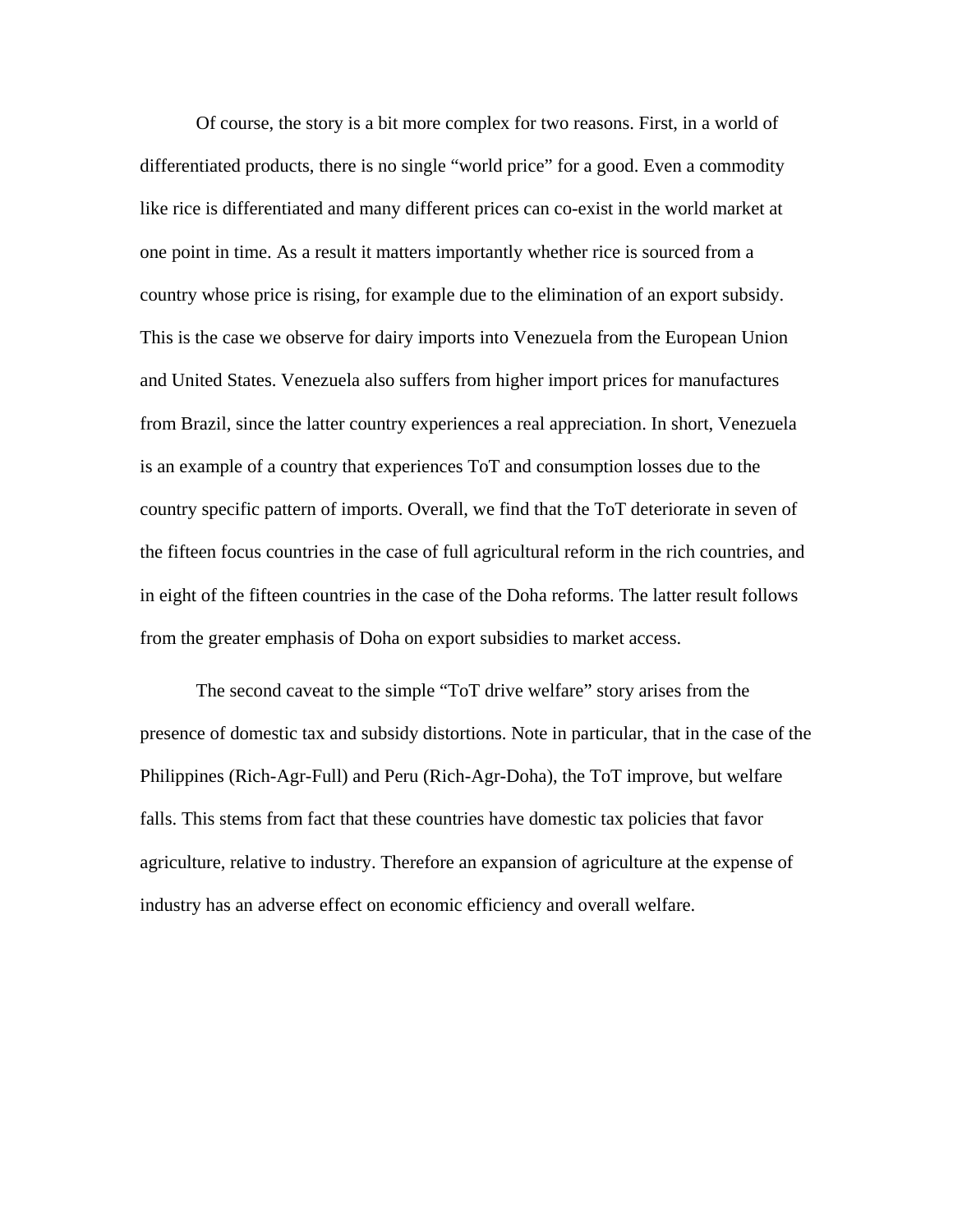|               | Rich Agr.  |        | Rich Agr.  |        | Poor Agr.  |     | Poor Agr.  |     | Non-Ag.    |        | Non-Ag.    |         | Total      |        | Total      |         |
|---------------|------------|--------|------------|--------|------------|-----|------------|-----|------------|--------|------------|---------|------------|--------|------------|---------|
|               | Full       |        | Doha       |        | Full       |     | Doha       |     | Full       |        | Doha       |         | Full       |        | Doha       |         |
|               | <b>ToT</b> | U      | <b>ToT</b> | U      | <b>ToT</b> | U   | <b>ToT</b> | U   | <b>ToT</b> | U      | <b>ToT</b> | U       | <b>ToT</b> | U      | <b>ToT</b> | U       |
| Bangladesh    | $-0.5$     | $-0.2$ | $-0.2$     | $-0.1$ | $-0.4$     | 0.3 | 0.0        | 0.0 | $-4.8$     | $-0.7$ | 0.1        | $0.0\,$ | $-5.7$     | $-0.6$ | 0.0        | $0.0\,$ |
| <b>Brazil</b> | 4.9        | 0.7    | 1.9        | 0.3    | 0.6        | 0.1 | 0.1        | 0.0 | $-1.8$     | $-0.1$ | 0.1        | 0.0     | 3.7        | 0.7    | 2.0        | 0.3     |
| Chile         | 0.7        | 0.1    | 0.2        | 0.0    | 0.2        | 0.1 | 0.0        | 0.0 | $-0.3$     | 0.0    | 0.0        | 0.0     | 0.6        | 0.3    | 0.2        | $0.0\,$ |
| Colombia      | 1.2        | 0.0    | 0.6        | 0.0    | $-0.4$     | 0.1 | $-0.1$     | 0.0 | $-2.3$     | $-0.6$ | $-0.2$     | $-0.1$  | $-1.5$     | $-0.5$ | 0.3        | $-0.1$  |
| Indonesia     | $-0.2$     | $-0.3$ | $-0.1$     | $-0.1$ | 0.3        | 0.2 | 0.0        | 0.0 | 1.0        | 0.6    | 0.3        | 0.2     | 1.1        | 0.5    | 0.2        | 0.1     |
| Malawi        | 2.6        | 1.9    | 0.2        | 0.2    | 1.1        | 1.1 | 0.1        | 0.1 | $-0.1$     | 0.9    | 0.0        | 0.0     | 3.6        | 3.8    | 0.3        | 0.3     |
| Mexico        | $-0.2$     | $-0.2$ | $-0.1$     | $-0.1$ | $-0.3$     | 0.1 | 0.0        | 0.0 | $-1.5$     | $-0.1$ | $-0.3$     | $-0.1$  | $-2.0$     | $-0.2$ | $-0.4$     | $-0.1$  |
| Mozambique    | $-0.4$     | $-0.6$ | $-0.1$     | $-0.1$ | 0.6        | 1.8 | 0.1        | 0.1 | $-0.2$     | $-0.1$ | $-0.1$     | $-0.1$  | 0.0        | 1.2    | $-0.1$     | $-0.1$  |
| Peru          | 3.2        | 0.5    | 0.2        | 0.0    | $-0.7$     | 0.0 | $-0.1$     | 0.0 | $-1.8$     | 0.1    | 0.1        | 0.0     | 0.7        | 0.6    | 0.1        | $0.0\,$ |
| Philippines   | 0.0        | $-0.2$ | $-0.1$     | $-0.1$ | $-0.2$     | 0.4 | 0.0        | 0.1 | $-0.1$     | 0.3    | 0.2        | 0.1     | $-0.3$     | 0.5    | 0.1        | 0.1     |
| Thailand      | 1.1        | 0.8    | 0.2        | 0.1    | 0.0        | 0.5 | 0.0        | 0.1 | 0.4        | 0.8    | 0.3        | 0.3     | 1.5        | 2.1    | 0.5        | 0.5     |
| Uganda        | $-0.5$     | $-0.2$ | $-0.6$     | $-0.2$ | 0.6        | 0.3 | 0.0        | 0.0 | $-1.1$     | $-0.4$ | 0.0        | $0.0\,$ | $-1.0$     | $-0.3$ | $-0.6$     | $-0.2$  |
| Venezuela     | $-0.4$     | $-0.1$ | $-0.2$     | $-0.1$ | $-0.2$     | 0.0 | $-0.1$     | 0.0 | $-1.6$     | $-0.2$ | $-0.4$     | 0.0     | $-2.2$     | $-0.3$ | $-0.7$     | $0.0\,$ |
| Vietnam       | 0.3        | 0.2    | $-0.1$     | $-0.2$ | $-0.4$     | 1.1 | $-0.1$     | 0.1 | $-1.2$     | 4.5    | $-0.7$     | $-1.1$  | $-1.2$     | 5.7    | $-0.9$     | $-1.2$  |
| Zambia        | $-0.2$     | $-0.2$ | 0.0        | 0.0    | 0.0        | 0.4 | 0.1        | 0.0 | $-0.3$     | 0.0    | $-0.1$     | 0.0     | $-0.5$     | 0.3    | 0.0        | $0.0\,$ |
|               |            |        |            |        |            |     |            |     |            |        |            |         |            |        |            |         |
| Average       | 0.8        | 0.1    | 0.1        | 0.0    | 0.1        | 0.4 | 0.0        | 0.0 | $-1.0$     | 0.3    | 0.0        | 0.0     | $-0.2$     | 0.9    | 0.1        | $0.0\,$ |
| AAV           | 1.1        | 0.4    | 0.3        | 0.1    | 0.4        | 0.4 | 0.1        | 0.0 | 1.2        | 0.6    | 0.2        | 0.1     | 1.7        | 1.2    | 0.4        | 0.2     |
| Sign Cons.    | 0.7        | 0.3    | 0.3        | $-0.2$ | 0.1        | 1.0 | 0.2        | 0.9 | $-0.8$     | 0.5    | $-0.2$     | $-0.3$  | $-0.1$     | 0.8    | $0.2\,$    | $-0.1$  |

#### Table 6. Welfare and Terms of Trade Results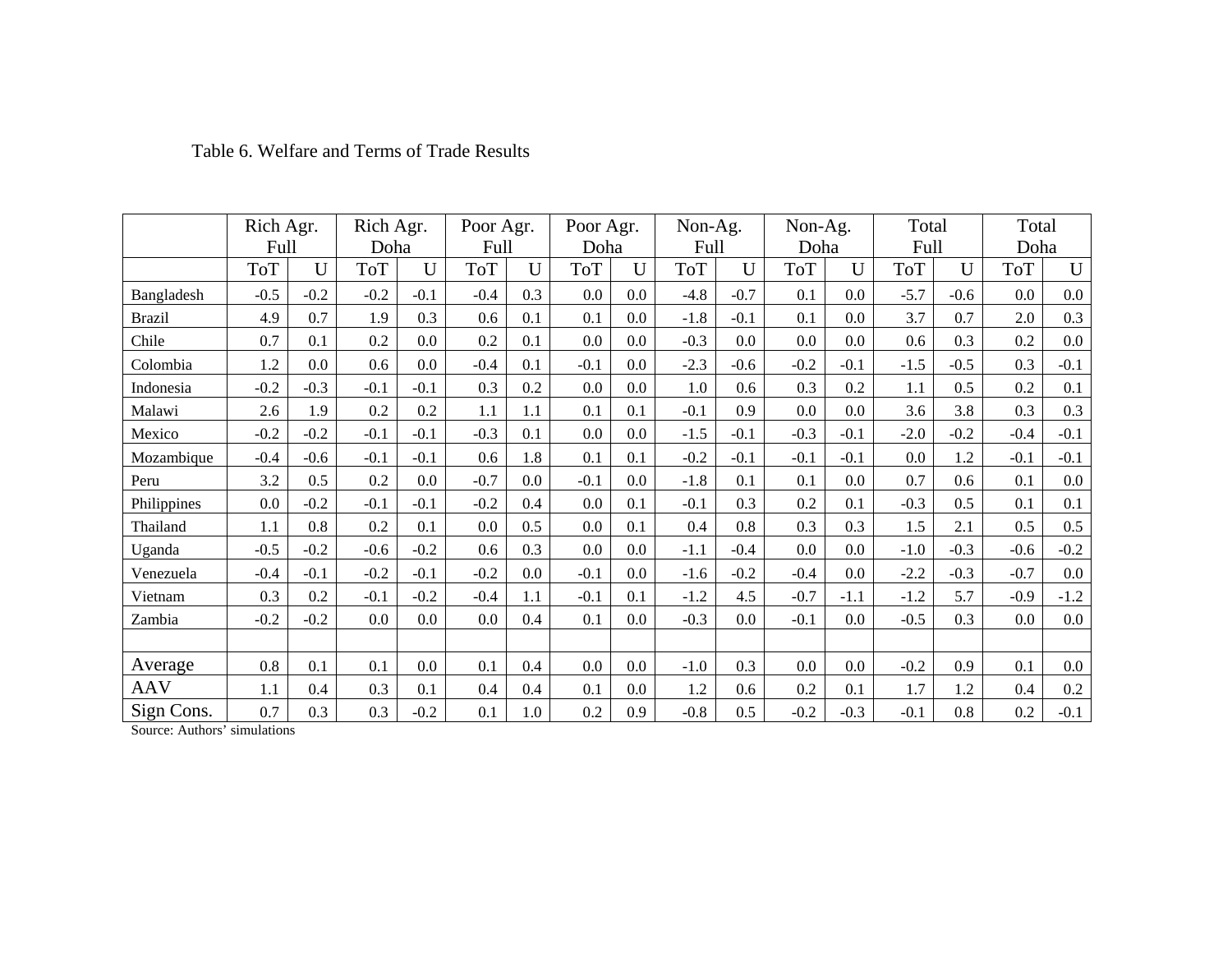# *Part IV: Additional Results*

 This section of the appendix presents additional results. In some cases, we refer to these results in the paper, but don't have space to present them (e.g., trade volume changes). In other cases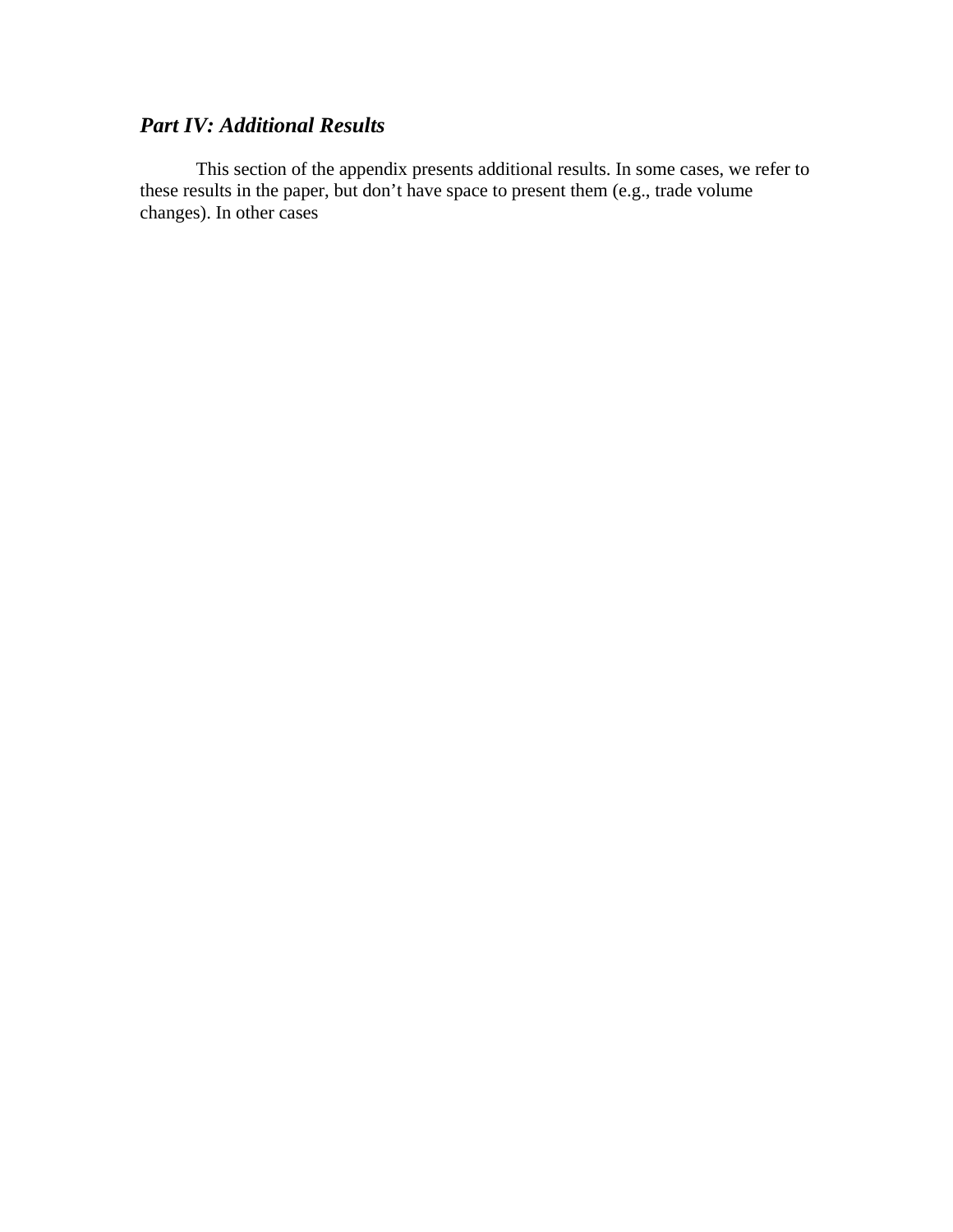| Table A3. Trade Volume Changes under Doha Reform (% Change) |        |        |        |            |            |
|-------------------------------------------------------------|--------|--------|--------|------------|------------|
|                                                             | Total  | Rich   | Poor   | Rich       | Poor       |
| Commodity                                                   |        | Agric. | Agric. | Non-Agric. | Non-Agric. |
| Rice                                                        | 47.3   | 31.9   | 13.6   | 1.5        | 0.3        |
| Wheat                                                       | 1.0    | $-0.2$ | 1.2    | 0.1        | 0.0        |
| <b>Coarse Grains</b>                                        | $-1.0$ | $-2.3$ | 1.3    | 0.0        | 0.0        |
| Oilseeds                                                    | $-0.4$ | $-1.6$ | 0.8    | 0.4        | 0.0        |
| Sugar                                                       | $-5.5$ | $-6.6$ | 1.2    | $-0.2$     | 0.1        |
| Cotton                                                      | $-0.2$ | $-2.2$ | 0.1    | 1.8        | 0.1        |
| <b>Other Crops</b>                                          | 1.2    | 0.3    | 1.0    | $-0.1$     | 0.0        |
| Milk                                                        | $-5.1$ | $-5.1$ | $-0.4$ | 0.0        | 0.4        |
| Cattle                                                      | $-3.3$ | $-3.4$ | 0.1    | 0.0        | 0.0        |
| Non-Ruminant                                                | 0.1    | $-0.6$ | 0.2    | 0.4        | 0.1        |
| Fish                                                        | 1.6    | 0.6    | 0.4    | 0.4        | 0.2        |
| Forest                                                      | 0.3    | $-0.2$ | 0.0    | 0.3        | 0.2        |
| Processed Dairy                                             | $-3.8$ | $-5.1$ | 1.2    | 0.1        | 0.0        |
| <b>Processed Beef</b>                                       | 12.8   | 11.8   | 0.8    | 0.1        | 0.1        |
| <b>Processed Ruminant</b>                                   | 7.5    | 5.6    | 1.8    | 0.1        | $-0.1$     |
| Processed Sugar                                             | 21.2   | 18.7   | 2.6    | $-0.1$     | 0.0        |
| <b>Processed Rice</b>                                       | 19.2   | 19.1   | 0.1    | 0.0        | 0.0        |
| <b>Processed Oilseeds</b>                                   | 3.7    | 2.1    | 2.0    | $-0.2$     | $-0.2$     |
| Other Food & Bev.                                           | 1.6    | 0.7    | 0.9    | 0.0        | 0.0        |
| Textiles & Apparel                                          | 5.3    | $-0.1$ | 0.0    | 3.9        | 1.4        |
| Autos                                                       | 1.0    | 0.1    | 0.0    | 0.5        | 0.4        |
| <b>Heavy Manufactures</b>                                   | 1.1    | 0.0    | 0.0    | 0.5        | 0.6        |
| Electronics                                                 | 0.0    | 0.0    | 0.0    | $-0.2$     | 0.2        |
| <b>Other Manufactures</b>                                   | 1.2    | 0.1    | 0.0    | 0.6        | 0.6        |
| Source: Authors' simulations.                               |        |        |        |            |            |

*Part IV.1: Trade Volume Changes*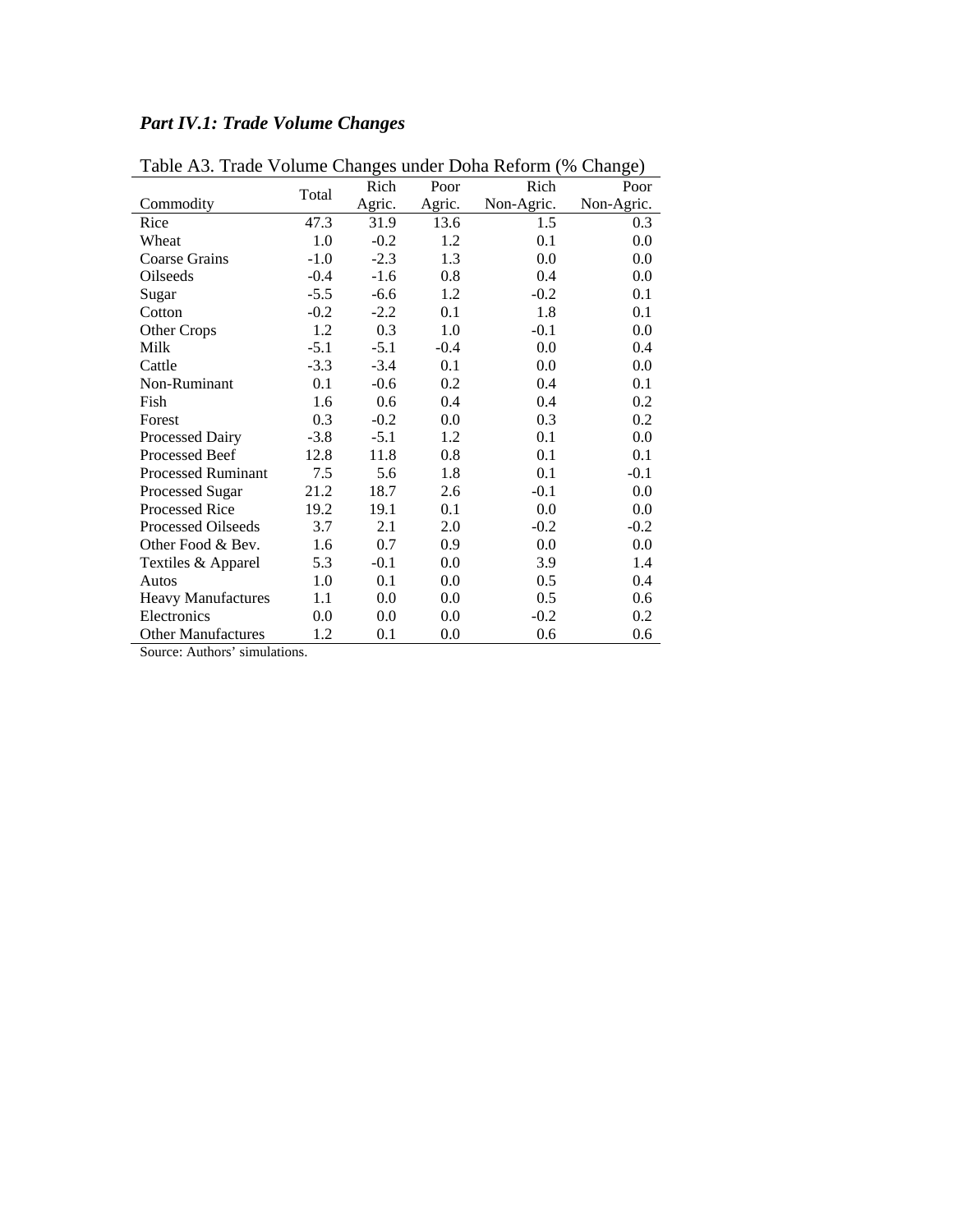|                           |        | Rich   | Poor   | Rich       | Poor       |
|---------------------------|--------|--------|--------|------------|------------|
| Commodity                 | Total  | Agric. | Agric. | Non-Agric. | Non-Agric. |
| Rice                      | 377.9  | 148.3  | 226.1  | 2.3        | 1.3        |
| Wheat                     | 13.5   | 2.6    | 11.2   | 0.2        | $-0.6$     |
| <b>Coarse Grains</b>      | 4.5    | $-3.0$ | 7.7    | 0.1        | $-0.3$     |
| Oilseeds                  | 3.4    | $-1.5$ | 3.7    | 0.8        | 0.5        |
| Sugar                     | 8.2    | $-1.5$ | 9.0    | $-0.5$     | 1.2        |
| Cotton                    | 2.4    | $-7.1$ | 2.3    | 4.3        | 3.0        |
| Other Crops               | 10.5   | 1.8    | 8.7    | $-0.2$     | 0.3        |
| Milk                      | 3.7    | $-2.8$ | 3.6    | $-0.4$     | 3.3        |
| Cattle                    | $-5.5$ | $-6.7$ | 1.8    | $-0.1$     | $-0.5$     |
| Non-Ruminant              | 2.2    | $-1.0$ | 1.8    | 0.9        | 0.5        |
| Fish                      | 5.9    | 1.7    | 1.6    | 1.1        | 1.5        |
| Forest                    | 3.2    | $-0.4$ | 0.1    | 0.6        | 2.8        |
| Processed Dairy           | 19.4   | 10.3   | 9.1    | 0.3        | $-0.3$     |
| <b>Processed Beef</b>     | 65.7   | 59.0   | 4.7    | 0.3        | 1.8        |
| <b>Processed Ruminant</b> | 42.7   | 25.6   | 17.0   | 0.3        | $-0.2$     |
| Processed Sugar           | 76.7   | 57.3   | 18.5   | $-0.1$     | 1.1        |
| Processed Rice            | 157.5  | 118.0  | 40.9   | $-0.5$     | $-1.0$     |
| Processed Oilseeds        | 42.0   | 13.7   | 30.3   | $-0.4$     | $-1.6$     |
| Other Food & Bev.         | 10.3   | 3.2    | 7.2    | $-0.1$     | 0.0        |
| Textiles & Apparel        | 22.0   | $-0.5$ | 0.1    | 9.9        | 12.5       |
| Autos                     | 5.0    | 0.3    | 0.0    | 1.3        | 3.4        |
| <b>Heavy Manufactures</b> | 6.2    | 0.1    | 0.0    | 1.2        | 5.0        |
| Electronics               | 1.0    | $-0.1$ | $-0.1$ | $-0.4$     | 1.7        |
| <b>Other Manufactures</b> | 5.4    | 0.3    | 0.0    | 1.2        | 3.9        |

Table A4. Trade Volume Changes under Full Reform (% Change)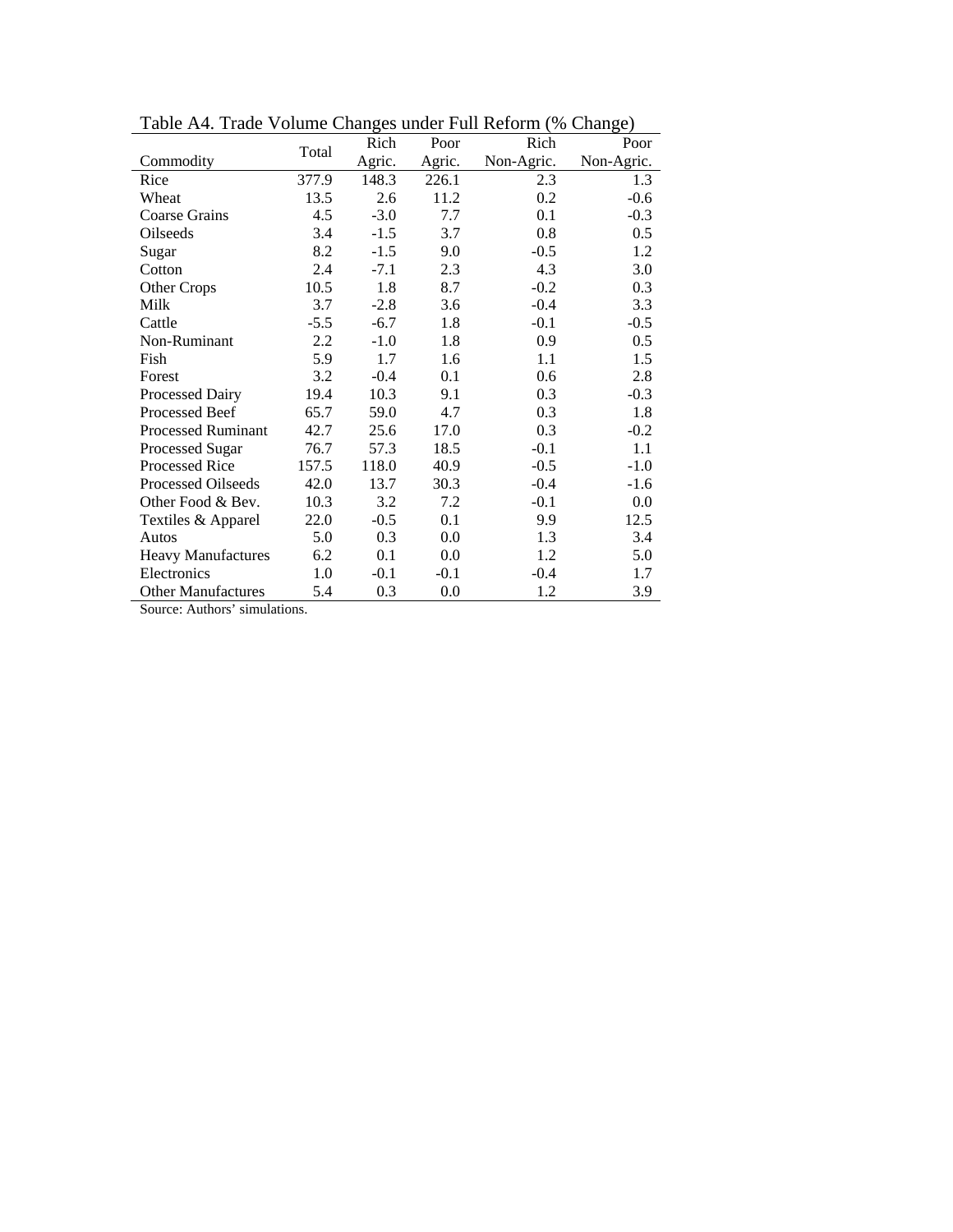| <b>Part IV.2: Earnings Shares Across Strata and Countries</b> |  |  |  |  |  |  |  |  |
|---------------------------------------------------------------|--|--|--|--|--|--|--|--|
|---------------------------------------------------------------|--|--|--|--|--|--|--|--|

| Country     | Land | Ag.<br>Unskilled<br>Labor | Ag.<br>Skilled<br>Labor | Non-Ag.<br>Unskilled<br>Labor | Non-<br>Ag<br>Skilled<br>Labor | Wage<br>Labor<br>Unskilled | Wage<br>Labor<br>Skilled | Agricultural<br>Capital | Non-<br>agricultural<br>Capital | <b>Transfers</b> | Total |
|-------------|------|---------------------------|-------------------------|-------------------------------|--------------------------------|----------------------------|--------------------------|-------------------------|---------------------------------|------------------|-------|
| Bangladesh  | 0.02 | 0.94                      | 0.00                    | 0.00                          | 0.00                           | 0.00                       | 0.00                     | 0.03                    | 0.00                            | 0.00             | 1.00  |
| Brazil      | 0.02 | 0.63                      | 0.29                    | 0.00                          | 0.00                           | 0.00                       | 0.00                     | 0.07                    | 0.00                            | 0.00             | 1.00  |
| Chile       | 0.23 | 0.44                      | 0.00                    | 0.00                          | 0.00                           | 0.00                       | 0.00                     | 0.33                    | 0.00                            | 0.00             | 1.00  |
| Colombia    | 0.00 | 1.00                      | 0.00                    | 0.00                          | 0.00                           | 0.00                       | 0.00                     | 0.00                    | 0.00                            | 0.00             | 1.00  |
| Indonesia   | 0.02 | 0.95                      | 0.01                    | 0.00                          | 0.00                           | 0.00                       | 0.00                     | 0.02                    | 0.00                            | 0.00             | 1.00  |
| Malawi      | 0.05 | 0.84                      | 0.00                    | 0.00                          | 0.00                           | 0.00                       | 0.00                     | 0.10                    | 0.00                            | 0.00             | 1.00  |
| Mexico      | 0.00 | 1.00                      | 0.00                    | 0.00                          | 0.00                           | 0.00                       | 0.00                     | 0.00                    | 0.00                            | 0.00             | 1.00  |
| Mozambique  | 0.02 | 0.93                      | 0.00                    | 0.00                          | 0.00                           | 0.00                       | 0.00                     | 0.05                    | 0.00                            | 0.00             | 1.00  |
| Peru        | 0.02 | 0.94                      | 0.00                    | 0.00                          | 0.00                           | 0.00                       | 0.00                     | 0.03                    | 0.00                            | 0.00             | 1.00  |
| Philippines | 0.65 | 0.00                      | 0.00                    | 0.01                          | 0.00                           | 0.00                       | 0.00                     | 0.34                    | 0.00                            | 0.00             | 1.00  |
| Thailand    | 0.08 | 0.80                      | 0.07                    | 0.00                          | 0.00                           | 0.00                       | 0.00                     | 0.04                    | 0.00                            | 0.01             | 1.00  |
| Uganda      | 0.29 | 0.17                      | 0.00                    | 0.00                          | 0.00                           | 0.00                       | 0.00                     | 0.52                    | 0.00                            | 0.03             | 1.00  |
| Venezuela   | 0.00 | 1.00                      | 0.00                    | 0.00                          | 0.00                           | 0.00                       | 0.00                     | 0.00                    | 0.00                            | 0.00             | 1.00  |
| Vietnam     | 0.03 | 0.96                      | 0.00                    | 0.00                          | 0.00                           | 0.00                       | 0.00                     | 0.01                    | 0.00                            | 0.00             | 1.00  |
| Zambia      | 0.28 | 0.02                      | 0.00                    | 0.00                          | 0.00                           | 0.00                       | 0.00                     | 0.69                    | 0.00                            | 0.00             | 1.00  |

Table A5. Earnings Shares for Agricultural Stratum, \$1/day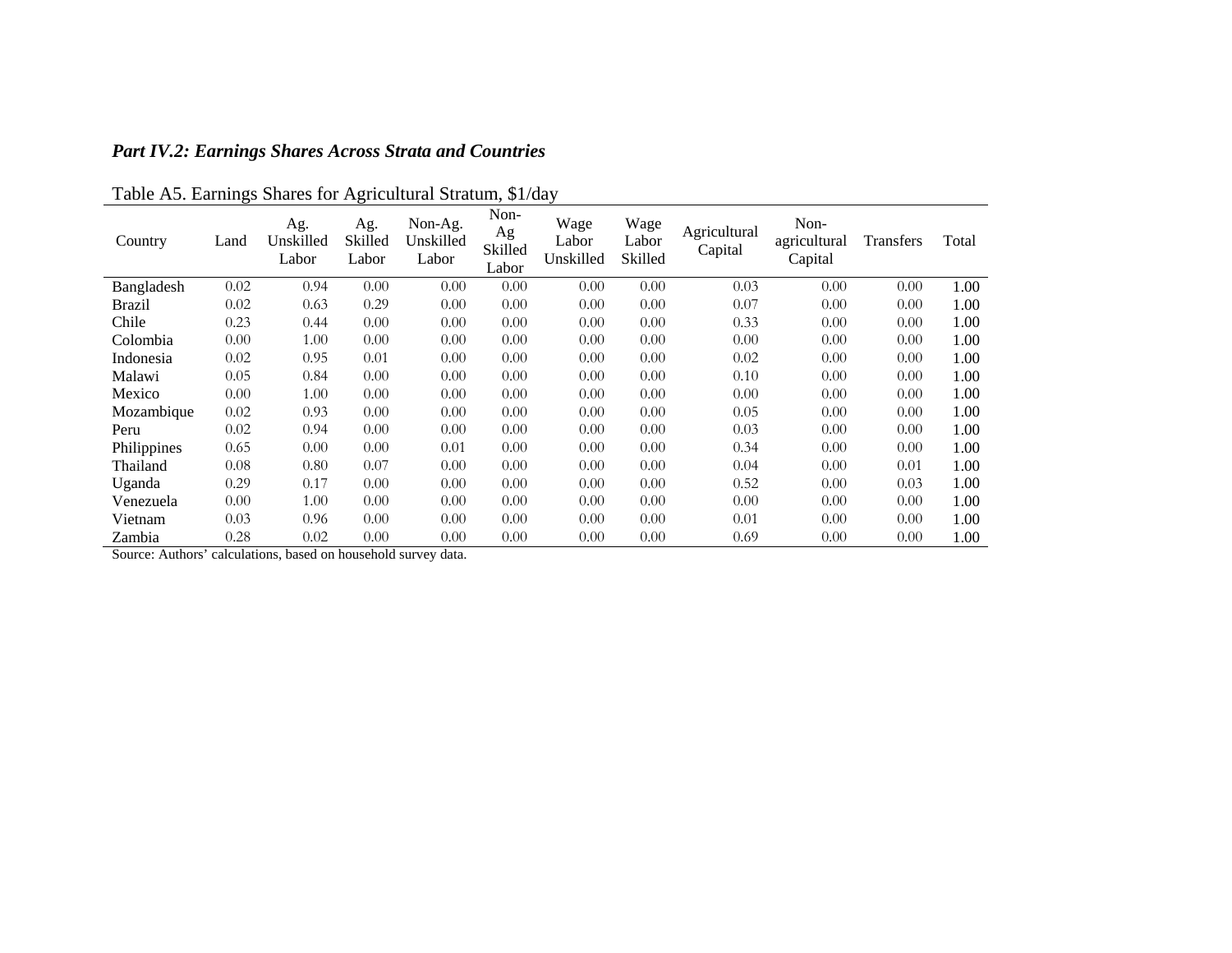| Country     | Land | Ag.<br>Unskilled<br>Labor | Ag.<br>Skilled<br>Labor | Non-Ag.<br>Unskilled<br>Labor | Non-<br>Ag<br>Skilled<br>Labor | Wage<br>Labor<br>Unskilled | Wage<br>Labor<br>Skilled | Agricultural<br>Capital | Non-<br>agricultural<br>Capital | <b>Transfers</b> | Total |
|-------------|------|---------------------------|-------------------------|-------------------------------|--------------------------------|----------------------------|--------------------------|-------------------------|---------------------------------|------------------|-------|
| Bangladesh  | 0.00 | 0.00                      | 0.00                    | 0.95                          | 0.00                           | 0.00                       | 0.00                     | 0.00                    | 0.04                            | 0.00             | 1.00  |
| Brazil      | 0.00 | 0.00                      | 0.00                    | 0.96                          | 0.04                           | 0.00                       | 0.00                     | 0.00                    | 0.00                            | 0.00             | 1.00  |
| Chile       | 0.00 | 0.00                      | 0.00                    | 0.88                          | 0.09                           | 0.00                       | 0.00                     | 0.00                    | 0.03                            | 0.00             | 1.00  |
| Colombia    | 0.00 | 0.00                      | 0.00                    | 0.97                          | 0.01                           | 0.00                       | 0.00                     | 0.00                    | 0.02                            | 0.00             | 1.00  |
| Indonesia   | 0.00 | 0.00                      | 0.00                    | 0.94                          | 0.02                           | 0.00                       | 0.00                     | 0.00                    | 0.04                            | 0.00             | 1.00  |
| Malawi      | 0.00 | 0.00                      | 0.00                    | 0.71                          | 0.03                           | 0.00                       | 0.00                     | 0.00                    | 0.26                            | 0.00             | 1.00  |
| Mexico      | 0.00 | 0.00                      | 0.00                    | 0.95                          | 0.05                           | 0.00                       | 0.00                     | 0.00                    | 0.00                            | 0.00             | 1.00  |
| Mozambique  | 0.00 | 0.00                      | 0.00                    | 0.62                          | 0.00                           | 0.00                       | 0.00                     | 0.00                    | 0.38                            | 0.00             | 1.00  |
| Peru        | 0.00 | 0.00                      | 0.00                    | 0.82                          | 0.11                           | 0.00                       | 0.00                     | 0.00                    | 0.07                            | 0.01             | 1.00  |
| Philippines | 0.00 | 0.00                      | 0.00                    | 0.80                          | 0.03                           | 0.00                       | 0.00                     | 0.00                    | 0.16                            | 0.00             | 1.00  |
| Thailand    | 0.00 | 0.00                      | 0.00                    | 0.91                          | 0.06                           | 0.00                       | 0.00                     | 0.00                    | 0.02                            | 0.00             | 1.00  |
| Uganda      | 0.00 | 0.00                      | 0.00                    | 0.51                          | 0.02                           | 0.00                       | 0.00                     | 0.00                    | 0.46                            | 0.00             | 1.00  |
| Venezuela   | 0.00 | 0.00                      | 0.00                    | 0.98                          | 0.02                           | 0.00                       | 0.00                     | 0.00                    | 0.00                            | 0.00             | 1.00  |
| Vietnam     | 0.00 | 0.00                      | 0.00                    | 0.58                          | 0.01                           | 0.00                       | 0.00                     | 0.00                    | 0.40                            | 0.01             | 1.00  |
| Zambia      | 0.00 | 0.00                      | 0.00                    | 0.61                          | 0.01                           | 0.00                       | 0.00                     | 0.00                    | 0.38                            | 0.00             | 1.00  |

Table A6. Earnings Shares for Non-Agricultural Stratum, \$1/day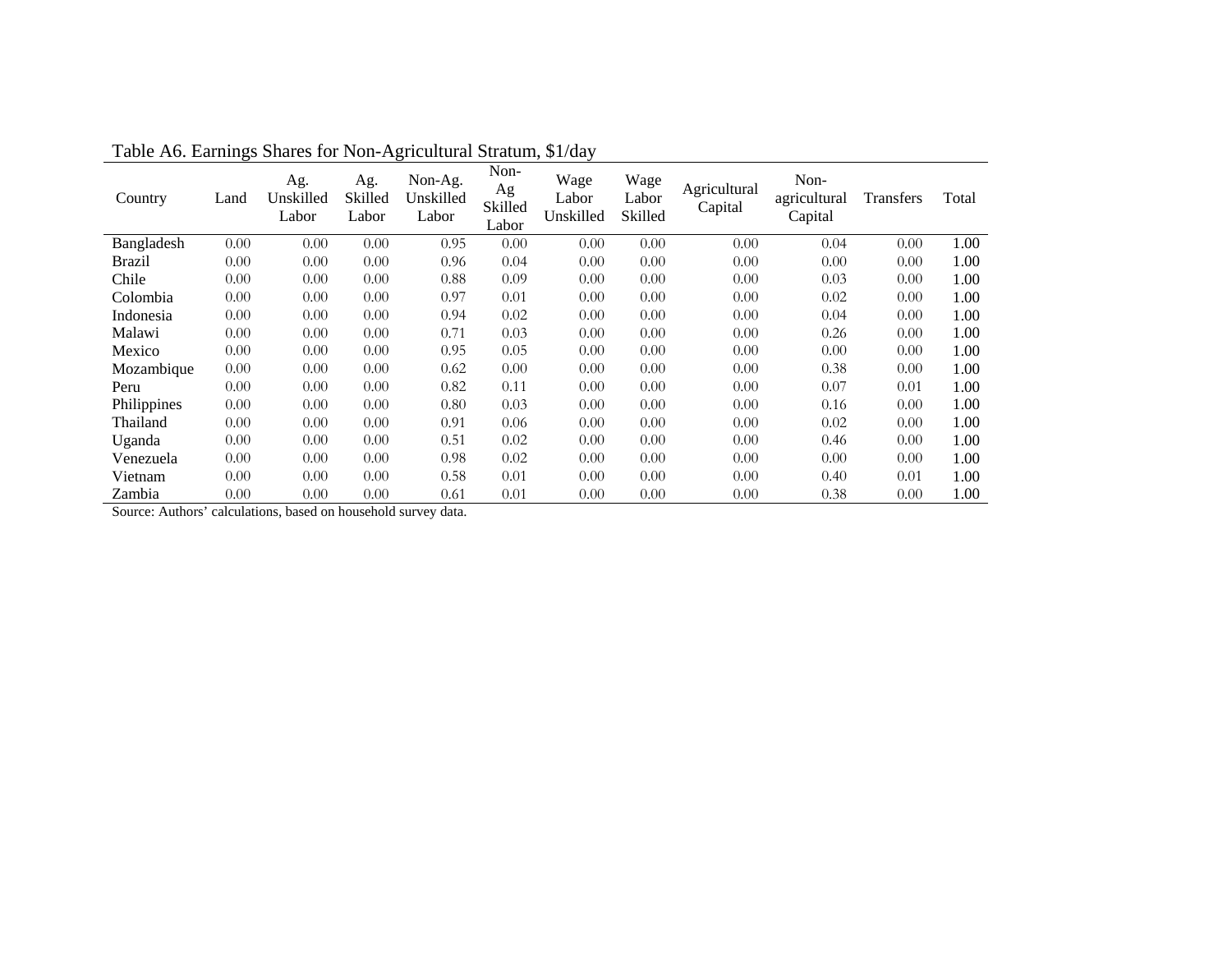| Country     | Land | Ag.<br>Unskilled<br>Labor | Ag.<br>Skilled<br>Labor | Non-Ag.<br>Unskilled<br>Labor | Non-<br>Ag<br>Skilled<br>Labor | Wage<br>Labor<br>Unskilled | Wage<br>Labor<br>Skilled | Agricultural<br>Capital | Non-<br>agricultural<br>Capital | <b>Transfers</b> | Total |
|-------------|------|---------------------------|-------------------------|-------------------------------|--------------------------------|----------------------------|--------------------------|-------------------------|---------------------------------|------------------|-------|
| Bangladesh  | 0.00 | 0.00                      | 0.00                    | 0.00                          | 0.00                           | 0.99                       | 0.00                     | 0.00                    | 0.00                            | 0.00             | 1.00  |
| Brazil      | 0.00 | 0.00                      | 0.00                    | 0.00                          | 0.00                           | 0.93                       | 0.07                     | 0.00                    | 0.00                            | 0.00             | 1.00  |
| Chile       | 0.00 | 0.00                      | 0.00                    | 0.00                          | 0.00                           | 0.99                       | 0.01                     | 0.00                    | 0.00                            | 0.00             | 1.00  |
| Colombia    | 0.00 | 0.00                      | 0.00                    | 0.00                          | 0.00                           | 0.99                       | 0.01                     | 0.00                    | 0.00                            | 0.00             | 1.00  |
| Indonesia   | 0.00 | 0.00                      | 0.00                    | 0.00                          | 0.00                           | 0.91                       | 0.09                     | 0.00                    | 0.00                            | 0.00             | 1.00  |
| Malawi      | 0.00 | 0.00                      | 0.00                    | 0.00                          | 0.00                           | 0.83                       | 0.16                     | 0.00                    | 0.00                            | 0.00             | 1.00  |
| Mexico      | 0.00 | 0.00                      | 0.00                    | 0.00                          | 0.00                           | 0.96                       | 0.03                     | 0.00                    | 0.00                            | 0.00             | 1.00  |
| Mozambique  | 0.00 | 0.00                      | 0.00                    | 0.00                          | 0.00                           | 1.00                       | 0.00                     | 0.00                    | 0.00                            | 0.00             | 1.00  |
| Peru        | 0.00 | 0.00                      | 0.00                    | 0.00                          | 0.00                           | 0.92                       | 0.07                     | 0.00                    | 0.00                            | 0.01             | 1.00  |
| Philippines | 0.00 | 0.00                      | 0.00                    | 0.00                          | 0.00                           | 0.93                       | 0.06                     | 0.00                    | 0.00                            | 0.00             | 1.00  |
| Thailand    | 0.00 | 0.00                      | 0.00                    | 0.00                          | 0.00                           | 0.98                       | 0.01                     | 0.00                    | 0.00                            | 0.00             | 1.00  |
| Uganda      | 0.00 | 0.00                      | 0.00                    | 0.00                          | 0.00                           | 0.32                       | 0.67                     | 0.00                    | 0.00                            | 0.01             | 1.00  |
| Venezuela   | 0.00 | 0.00                      | 0.00                    | 0.00                          | 0.00                           | 0.97                       | 0.03                     | 0.00                    | 0.00                            | 0.00             | 1.00  |
| Vietnam     | 0.00 | 0.00                      | 0.00                    | 0.00                          | 0.00                           | 0.99                       | 0.00                     | 0.00                    | 0.01                            | 0.00             | 1.00  |
| Zambia      | 0.00 | 0.00                      | 0.00                    | 0.00                          | 0.00                           | 0.66                       | 0.34                     | 0.00                    | 0.00                            | 0.00             | 1.00  |

Table A7. Earnings Shares for Urban Wage Worker Stratum, \$1/day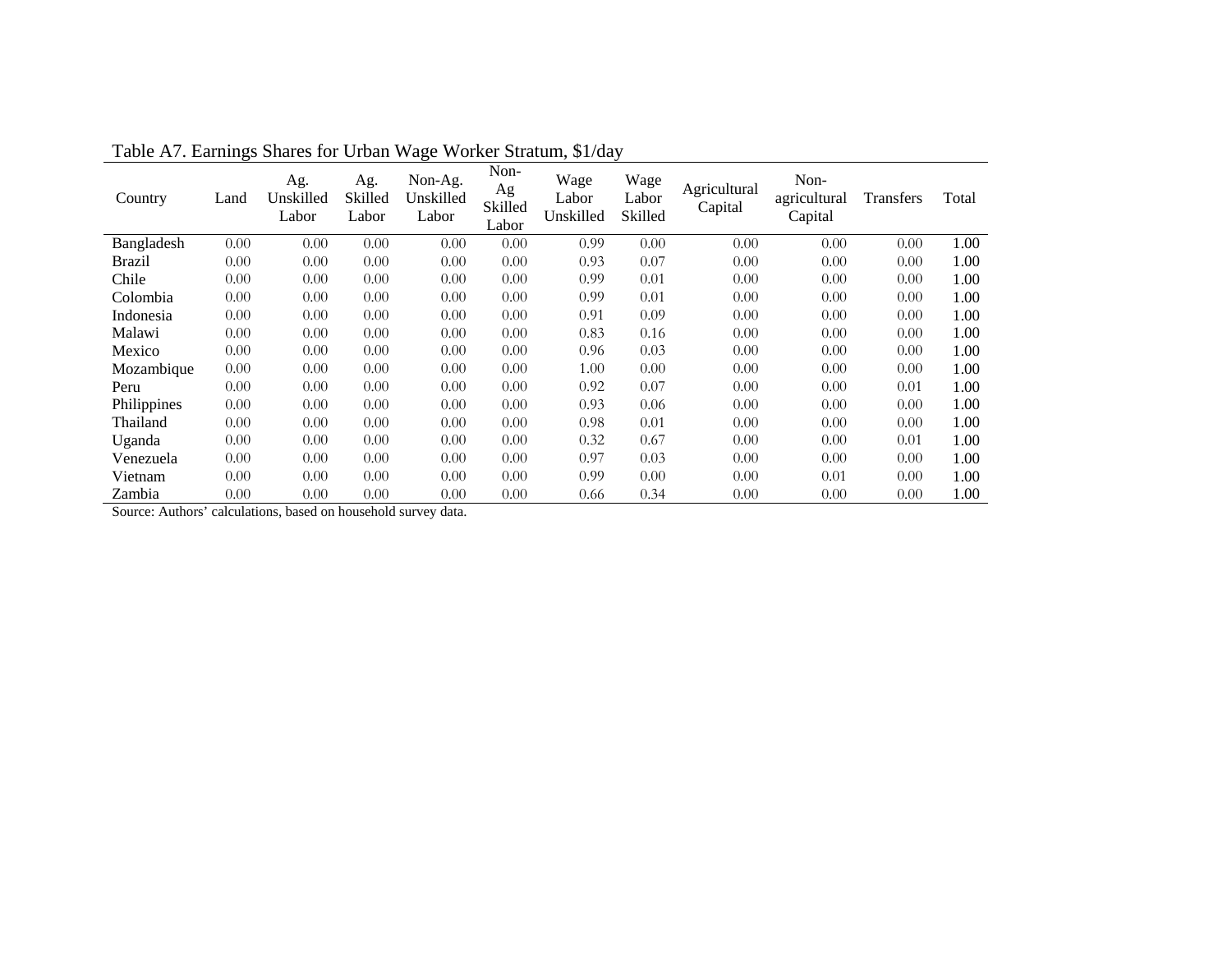| Country     | Land | Ag.<br>Unskilled<br>Labor | Ag.<br>Skilled<br>Labor | Non-Ag.<br>Unskilled<br>Labor | Non-<br>Ag<br>Skilled<br>Labor | Wage<br>Labor<br>Unskilled | Wage<br>Labor<br>Skilled | Agricultural<br>Capital | Non-<br>agricultural<br>Capital | <b>Transfers</b> | Total |
|-------------|------|---------------------------|-------------------------|-------------------------------|--------------------------------|----------------------------|--------------------------|-------------------------|---------------------------------|------------------|-------|
| Bangladesh  | 0.00 | 0.00                      | 0.00                    | 0.00                          | 0.00                           | 0.92                       | 0.07                     | 0.00                    | 0.00                            | 0.00             | 1.00  |
| Brazil      | 0.00 | 0.00                      | 0.00                    | 0.00                          | 0.00                           | 0.96                       | 0.04                     | 0.00                    | 0.00                            | 0.00             | 1.00  |
| Chile       | 0.00 | 0.00                      | 0.00                    | 0.00                          | 0.00                           | 0.98                       | 0.02                     | 0.00                    | 0.00                            | 0.00             | 1.00  |
| Colombia    | 0.00 | 0.00                      | 0.00                    | 0.00                          | 0.00                           | 0.99                       | 0.01                     | 0.00                    | 0.00                            | 0.00             | 1.00  |
| Indonesia   | 0.00 | 0.00                      | 0.00                    | 0.00                          | 0.00                           | 0.94                       | 0.06                     | 0.00                    | 0.00                            | 0.00             | 1.00  |
| Malawi      | 0.00 | 0.00                      | 0.00                    | 0.00                          | 0.00                           | 0.89                       | 0.10                     | 0.00                    | 0.00                            | 0.00             | 1.00  |
| Mexico      | 0.00 | 0.00                      | 0.00                    | 0.00                          | 0.00                           | 1.00                       | 0.00                     | 0.00                    | 0.00                            | 0.00             | 1.00  |
| Mozambique  | 0.00 | 0.00                      | 0.00                    | 0.00                          | 0.00                           | 1.00                       | 0.00                     | 0.00                    | 0.00                            | 0.00             | 1.00  |
| Peru        | 0.00 | 0.00                      | 0.00                    | 0.00                          | 0.00                           | 0.92                       | 0.07                     | 0.00                    | 0.00                            | 0.01             | 1.00  |
| Philippines | 0.00 | 0.00                      | 0.00                    | 0.00                          | 0.00                           | 0.95                       | 0.04                     | 0.00                    | 0.00                            | 0.00             | 1.00  |
| Thailand    | 0.00 | 0.00                      | 0.00                    | 0.00                          | 0.00                           | 0.98                       | 0.01                     | 0.00                    | 0.00                            | 0.01             | 1.00  |
| Uganda      | 0.00 | 0.00                      | 0.00                    | 0.00                          | 0.00                           | 0.50                       | 0.49                     | 0.00                    | 0.00                            | 0.00             | 1.00  |
| Venezuela   | 0.00 | 0.00                      | 0.00                    | 0.00                          | 0.00                           | 0.96                       | 0.04                     | 0.00                    | 0.00                            | 0.00             | 1.00  |
| Vietnam     | 0.00 | 0.00                      | 0.00                    | 0.01                          | 0.00                           | 0.79                       | 0.18                     | 0.00                    | 0.02                            | 0.01             | 1.00  |
| Zambia      | 0.00 | 0.00                      | 0.00                    | 0.00                          | 0.00                           | 0.79                       | 0.21                     | 0.00                    | 0.00                            | 0.00             | 1.00  |

Table A8. Earnings Shares for Rural Wage Worker Stratum, \$1/day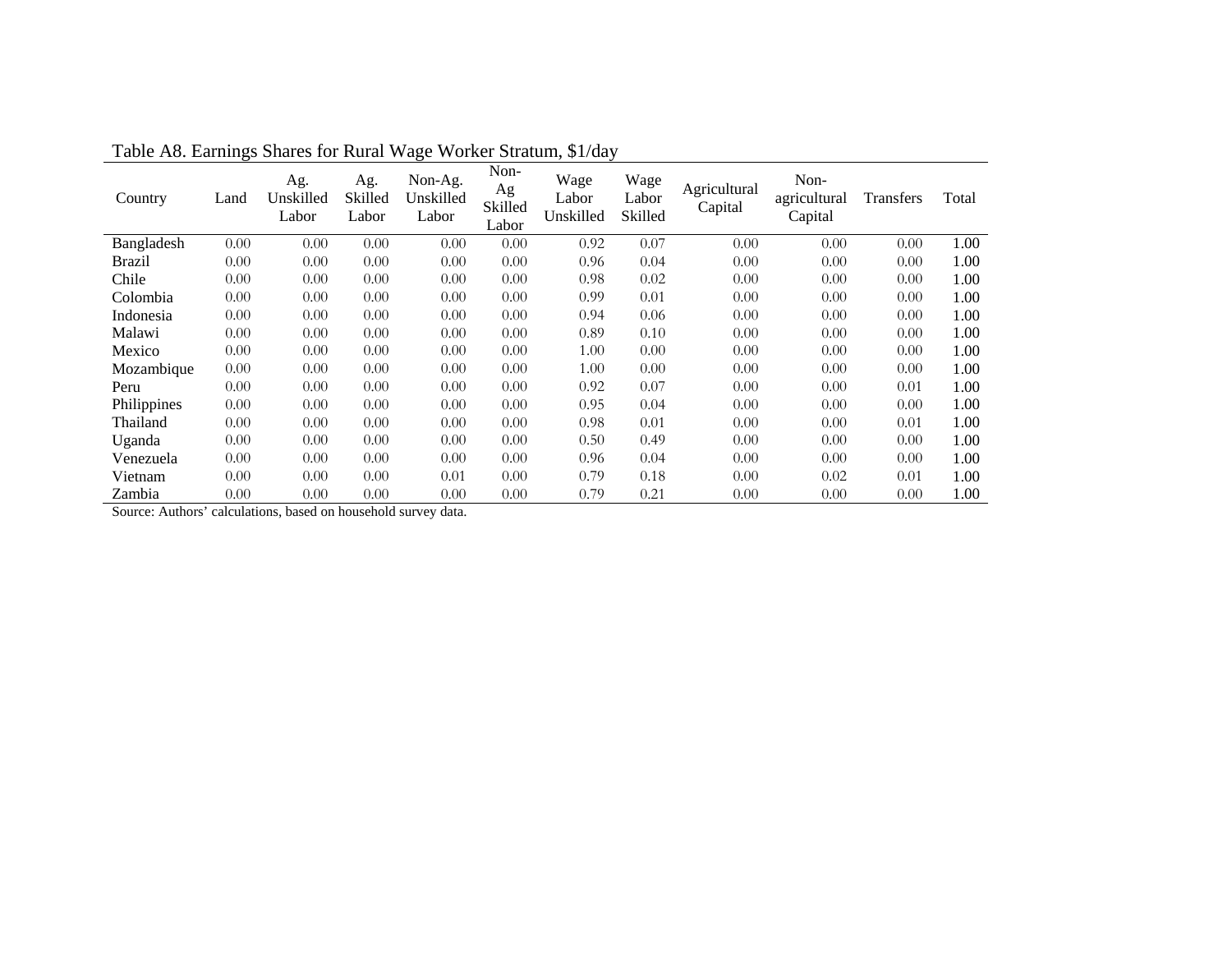| Country     | Land | Ag.<br>Unskilled<br>Labor | Ag.<br>Skilled<br>Labor | Non-Ag.<br>Unskilled<br>Labor | Non-<br>Ag<br>Skilled<br>Labor | Wage<br>Labor<br>Unskilled | Wage<br>Labor<br>Skilled | Agricultural<br>Capital | Non-<br>agricultural<br>Capital | <b>Transfers</b> | Total |
|-------------|------|---------------------------|-------------------------|-------------------------------|--------------------------------|----------------------------|--------------------------|-------------------------|---------------------------------|------------------|-------|
| Bangladesh  | 0.00 | 0.00                      | 0.00                    | 0.00                          | 0.00                           | 0.02                       | 0.00                     | 0.00                    | 0.00                            | 0.98             | 1.00  |
| Brazil      | 0.00 | 0.00                      | 0.00                    | 0.00                          | 0.00                           | 0.00                       | 0.00                     | 0.00                    | 0.00                            | 1.00             | 1.00  |
| Chile       | 0.00 | 0.00                      | 0.00                    | 0.00                          | 0.00                           | 0.00                       | 0.00                     | 0.00                    | 0.00                            | 1.00             | 1.00  |
| Colombia    | 0.00 | 0.00                      | 0.00                    | 0.00                          | 0.00                           | 0.00                       | 0.00                     | 0.00                    | 0.00                            | 1.00             | 1.00  |
| Indonesia   | 0.00 | 0.00                      | 0.00                    | 0.00                          | 0.00                           | 0.00                       | 0.00                     | 0.00                    | 0.00                            | 1.00             | 1.00  |
| Malawi      | 0.00 | 0.00                      | 0.00                    | 0.00                          | 0.00                           | 0.00                       | 0.00                     | 0.00                    | 0.00                            | 1.00             | 1.00  |
| Mexico      | 0.00 | 0.00                      | 0.00                    | 0.00                          | 0.00                           | 0.00                       | 0.00                     | 0.00                    | 0.00                            | 1.00             | 1.00  |
| Mozambique  | 0.00 | 0.00                      | 0.00                    | 0.00                          | 0.00                           | 0.00                       | 0.00                     | 0.00                    | 0.00                            | 1.00             | 1.00  |
| Peru        | 0.00 | 0.00                      | 0.00                    | 0.00                          | 0.00                           | 0.00                       | 0.00                     | 0.00                    | 0.00                            | 1.00             | 1.00  |
| Philippines | 0.00 | 0.00                      | 0.00                    | 0.00                          | 0.00                           | 0.00                       | 0.00                     | 0.00                    | 0.00                            | 0.99             | 1.00  |
| Thailand    | 0.00 | 0.00                      | 0.00                    | 0.00                          | 0.00                           | 0.01                       | 0.00                     | 0.00                    | 0.00                            | 0.99             | 1.00  |
| Uganda      | 0.00 | 0.00                      | 0.00                    | 0.00                          | 0.00                           | 0.00                       | 0.00                     | 0.01                    | 0.00                            | 0.99             | 1.00  |
| Venezuela   | 0.00 | 0.00                      | 0.00                    | 0.00                          | 0.00                           | 0.00                       | 0.00                     | 0.00                    | 0.00                            | 1.00             | 1.00  |
| Vietnam     | 0.00 | 0.00                      | 0.00                    | 0.00                          | 0.00                           | 0.00                       | 0.00                     | 0.00                    | 0.00                            | 1.00             | 1.00  |
| Zambia      | 0.00 | 0.00                      | 0.00                    | 0.00                          | 0.00                           | 0.00                       | 0.00                     | 0.00                    | 0.00                            | 1.00             | 1.00  |

Table A9. Earnings Shares for Transfer Stratum, \$1/day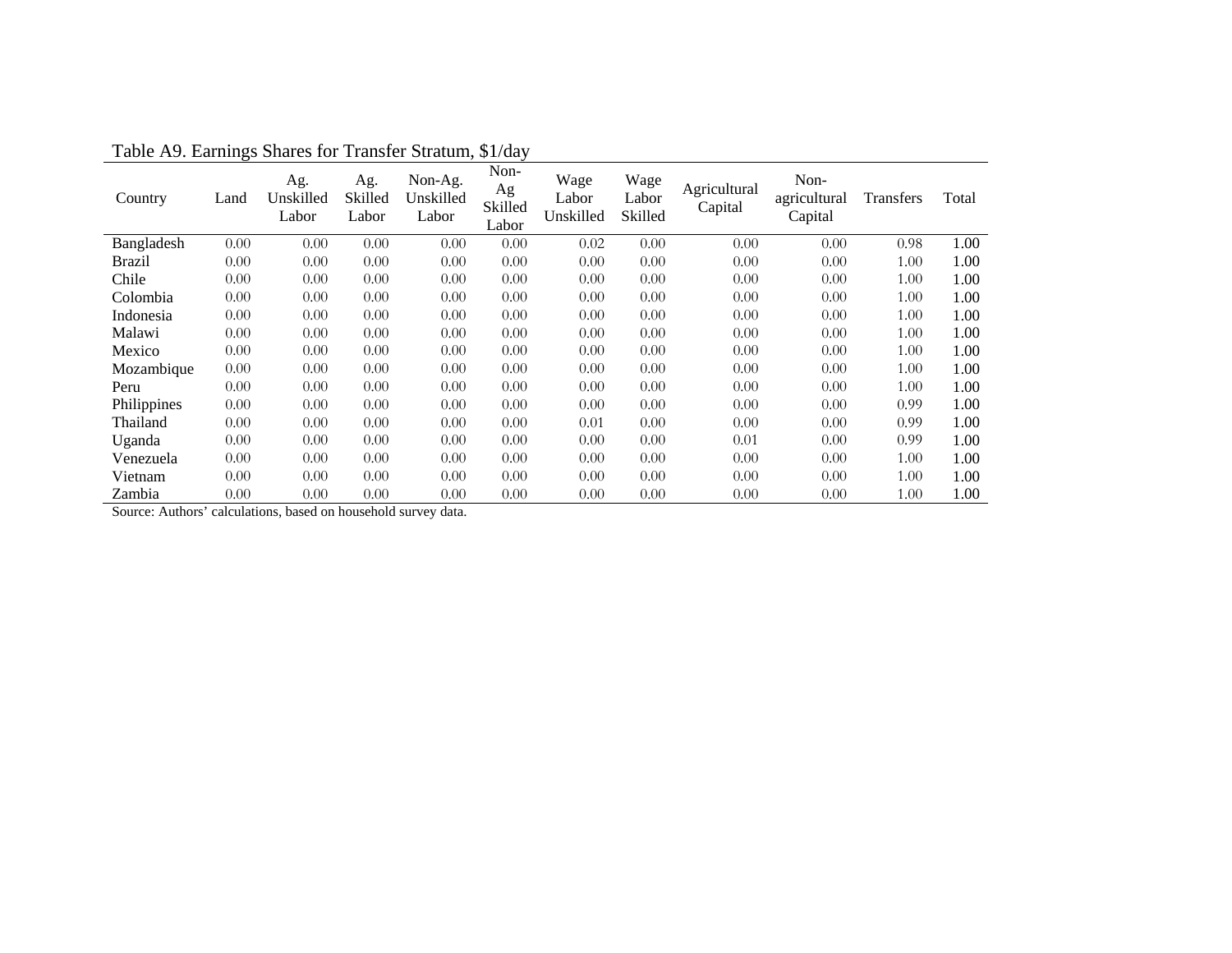| Country     | Land | Ag.<br>Unskilled<br>Labor | Ag.<br>Skilled<br>Labor | Non-Ag.<br>Unskilled<br>Labor | Non-<br>Ag<br>Skilled<br>Labor | Wage<br>Labor<br>Unskilled | Wage<br>Labor<br>Skilled | Agricultural<br>Capital | Non-<br>agricultural<br>Capital | <b>Transfers</b> | Total |
|-------------|------|---------------------------|-------------------------|-------------------------------|--------------------------------|----------------------------|--------------------------|-------------------------|---------------------------------|------------------|-------|
| Bangladesh  | 0.02 | 0.20                      | 0.00                    | 0.19                          | 0.00                           | 0.43                       | 0.05                     | 0.02                    | 0.01                            | 0.09             | 1.00  |
| Brazil      | 0.00 | 0.09                      | 0.05                    | 0.11                          | 0.01                           | 0.32                       | 0.02                     | 0.02                    | 0.00                            | 0.38             | 1.00  |
| Chile       | 0.07 | 0.16                      | 0.00                    | 0.03                          | 0.00                           | 0.38                       | 0.00                     | 0.10                    | 0.00                            | 0.26             | 1.00  |
| Colombia    | 0.00 | 0.19                      | 0.00                    | 0.32                          | 0.00                           | 0.29                       | 0.00                     | 0.00                    | 0.03                            | 0.17             | 1.00  |
| Indonesia   | 0.05 | 0.30                      | 0.00                    | 0.19                          | 0.01                           | 0.28                       | 0.00                     | 0.03                    | 0.09                            | 0.05             | 1.00  |
| Malawi      | 0.04 | 0.28                      | 0.00                    | 0.04                          | 0.00                           | 0.19                       | 0.00                     | 0.07                    | 0.14                            | 0.24             | 1.00  |
| Mexico      | 0.01 | 0.11                      | 0.00                    | 0.08                          | 0.00                           | 0.48                       | 0.01                     | 0.01                    | 0.01                            | 0.29             | 1.00  |
| Mozambique  | 0.01 | 0.35                      | 0.00                    | 0.05                          | 0.00                           | 0.12                       | 0.00                     | 0.01                    | 0.19                            | 0.27             | 1.00  |
| Peru        | 0.01 | 0.23                      | 0.00                    | 0.28                          | 0.05                           | 0.20                       | 0.01                     | 0.01                    | 0.04                            | 0.17             | 1.00  |
| Philippines | 0.20 | 0.00                      | 0.02                    | 0.15                          | 0.00                           | 0.33                       | 0.01                     | 0.11                    | 0.07                            | 0.12             | 1.00  |
| Thailand    | 0.02 | 0.24                      | 0.04                    | 0.04                          | 0.00                           | 0.28                       | 0.05                     | 0.01                    | 0.01                            | 0.30             | 1.00  |
| Uganda      | 0.15 | 0.13                      | 0.00                    | 0.06                          | 0.00                           | 0.14                       | 0.05                     | 0.28                    | 0.09                            | 0.10             | 1.00  |
| Venezuela   | 0.00 | 0.07                      | 0.00                    | 0.34                          | 0.01                           | 0.27                       | 0.02                     | 0.01                    | 0.00                            | 0.28             | 1.00  |
| Vietnam     | 0.04 | 0.43                      | 0.00                    | 0.11                          | 0.00                           | 0.02                       | 0.00                     | 0.02                    | 0.24                            | 0.14             | 1.00  |
| Zambia      | 0.01 | 0.05                      | 0.00                    | 0.19                          | 0.00                           | 0.38                       | 0.07                     | 0.03                    | 0.15                            | 0.10             | 1.00  |

Table A10. Earnings Shares for Urban Diversified Stratum, \$1/day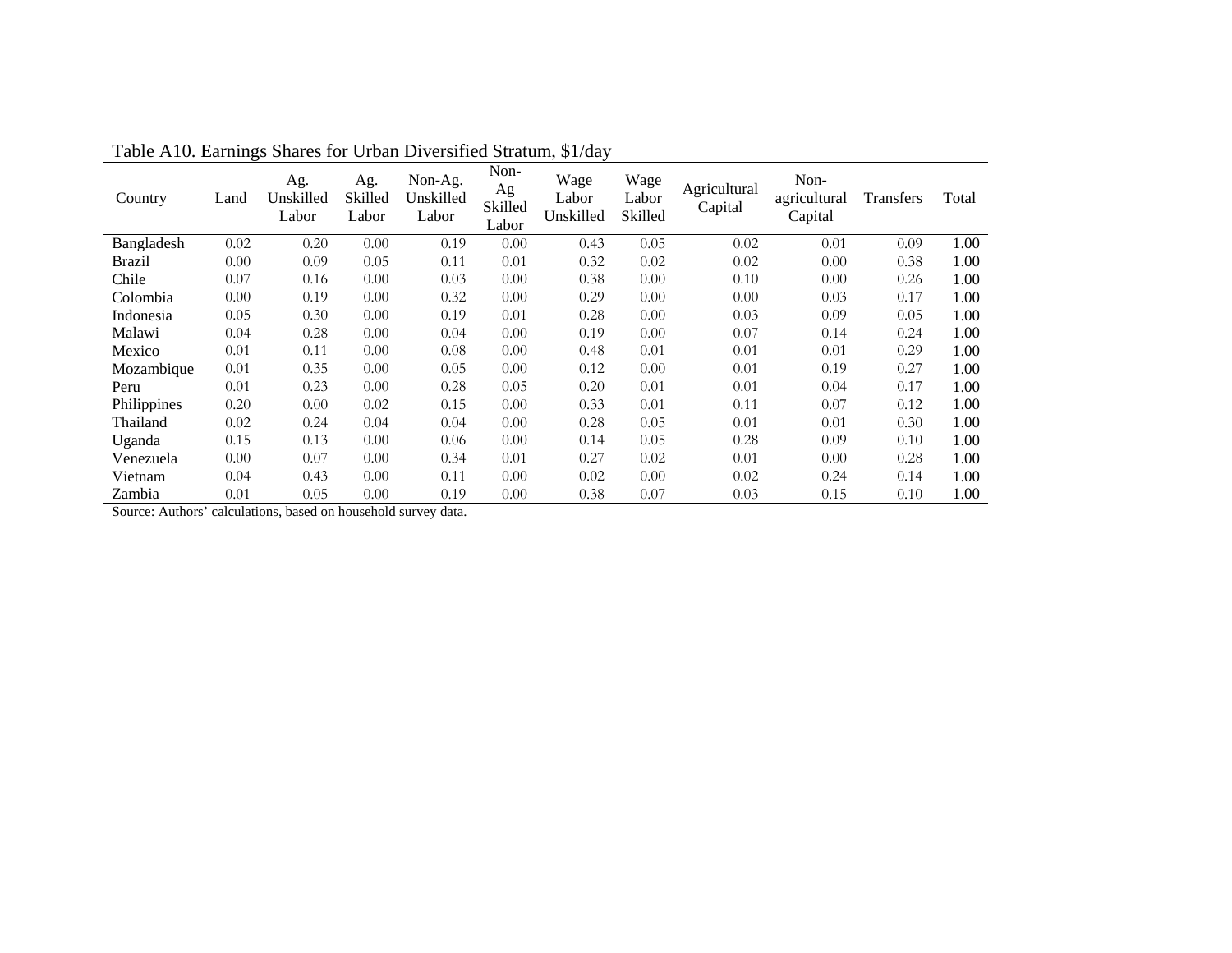| Country     | Land | Ag.<br>Unskilled<br>Labor | Ag.<br>Skilled<br>Labor | Non-Ag.<br>Unskilled<br>Labor | Non-<br>Ag<br>Skilled<br>Labor | Wage<br>Labor<br>Unskilled | Wage<br>Labor<br>Skilled | Agricultural<br>Capital | Non-<br>agricultural<br>Capital | Transfers | Total |
|-------------|------|---------------------------|-------------------------|-------------------------------|--------------------------------|----------------------------|--------------------------|-------------------------|---------------------------------|-----------|-------|
| Bangladesh  | 0.01 | 0.18                      | 0.00                    | 0.20                          | 0.00                           | 0.43                       | 0.04                     | 0.01                    | 0.03                            | 0.10      | 1.00  |
| Brazil      | 0.00 | 0.10                      | 0.04                    | 0.12                          | 0.00                           | 0.32                       | 0.01                     | 0.01                    | 0.00                            | 0.41      | 1.00  |
| Chile       | 0.05 | 0.16                      | 0.00                    | 0.02                          | 0.00                           | 0.35                       | 0.00                     | 0.07                    | 0.00                            | 0.35      | 1.00  |
| Colombia    | 0.00 | 0.22                      | 0.00                    | 0.30                          | 0.00                           | 0.22                       | 0.02                     | 0.00                    | 0.02                            | 0.21      | 1.00  |
| Indonesia   | 0.06 | 0.32                      | 0.00                    | 0.20                          | 0.00                           | 0.26                       | 0.00                     | 0.04                    | 0.08                            | 0.04      | 1.00  |
| Malawi      | 0.03 | 0.38                      | 0.00                    | 0.07                          | 0.00                           | 0.08                       | 0.00                     | 0.06                    | 0.11                            | 0.27      | 1.00  |
| Mexico      | 0.01 | 0.14                      | 0.00                    | 0.06                          | 0.00                           | 0.48                       | 0.00                     | 0.01                    | 0.01                            | 0.30      | 1.00  |
| Mozambique  | 0.01 | 0.43                      | 0.00                    | 0.07                          | 0.00                           | 0.07                       | 0.00                     | 0.02                    | 0.20                            | 0.20      | 1.00  |
| Peru        | 0.02 | 0.20                      | 0.00                    | 0.30                          | 0.07                           | 0.12                       | 0.00                     | 0.03                    | 0.11                            | 0.14      | 1.00  |
| Philippines | 0.22 | 0.00                      | 0.02                    | 0.14                          | 0.01                           | 0.30                       | 0.01                     | 0.12                    | 0.08                            | 0.11      | 1.00  |
| Thailand    | 0.04 | 0.21                      | 0.03                    | 0.03                          | 0.01                           | 0.24                       | 0.07                     | 0.02                    | 0.01                            | 0.35      | 1.00  |
| Uganda      | 0.14 | 0.15                      | 0.00                    | 0.06                          | 0.00                           | 0.08                       | 0.06                     | 0.26                    | 0.14                            | 0.10      | 1.00  |
| Venezuela   | 0.00 | 0.09                      | 0.00                    | 0.32                          | 0.01                           | 0.28                       | 0.04                     | 0.00                    | 0.00                            | 0.25      | 1.00  |
| Vietnam     | 0.01 | 0.09                      | 0.00                    | 0.14                          | 0.00                           | 0.00                       | 0.00                     | 0.00                    | 0.55                            | 0.21      | 1.00  |
| Zambia      | 0.01 | 0.03                      | 0.00                    | 0.20                          | 0.00                           | 0.43                       | 0.04                     | 0.03                    | 0.13                            | 0.12      | 1.00  |

Table A11. Earnings Shares for Rural Diversified Stratum, \$1/day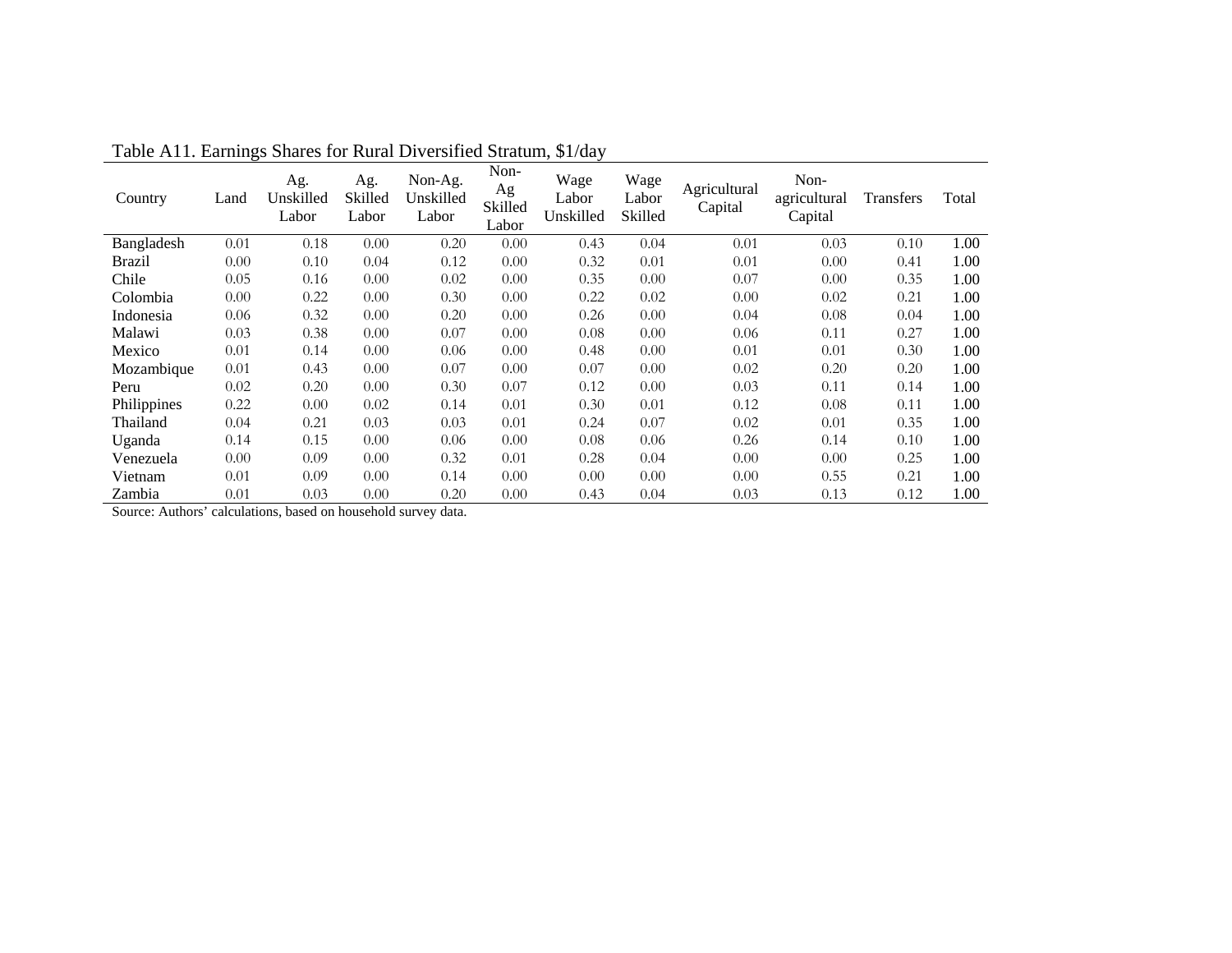| Countries     | Land | Ag.<br>Unskilled<br>Labor | Ag.<br>Skilled<br>Labor | Non-Ag.<br>Unskilled<br>Labor | Non-<br>Ag<br>Skilled<br>Labor | Wage<br>Labor<br>Unskilled | Wage<br>Labor<br>Skilled | Agricultural<br>Capital | Non-<br>agricultural<br>Capital | Transfers | <b>Taxes</b> | Cost<br>of<br>Living |
|---------------|------|---------------------------|-------------------------|-------------------------------|--------------------------------|----------------------------|--------------------------|-------------------------|---------------------------------|-----------|--------------|----------------------|
| Bangladesh    | 2.1  | 1.1                       | 0.9                     | $-0.1$                        | $-0.2$                         | 0.3                        | $-0.2$                   | 0.9                     | $-0.3$                          | 0.0       | 0.0          | 0.3                  |
| <b>Brazil</b> | 41.5 | 17.7                      | 16.3                    | $-0.6$                        | $-1.0$                         | 1.6                        | $-0.8$                   | 16.2                    | $-1.3$                          | 0.0       | 0.3          | 0.8                  |
| Chile         | 13.5 | 7.0                       | 6.3                     | $-0.2$                        | $-0.5$                         | 0.9                        | $-0.5$                   | 6.3                     | $-0.6$                          | 0.0       | $-0.0$       | 0.7                  |
| Colombia      | 11.5 | 5.8                       | 5.1                     | $-0.5$                        | $-0.7$                         | 0.7                        | $-0.7$                   | 5.1                     | $-1.0$                          | 0.0       | 0.1          | 1.2                  |
| Indonesia     | 3.2  | 1.9                       | 1.5                     | $-0.2$                        | $-0.4$                         | 0.5                        | $-0.4$                   | 1.5                     | $-0.4$                          | 0.0       | 0.0          | 0.6                  |
| Malawi        | 1.0  | 0.4                       | 0.1                     | $-0.4$                        | $-0.7$                         | $-0.1$                     | $-0.7$                   | 0.2                     | $-0.7$                          | 0.0       | 0.1          | $-1.3$               |
| Mexico        | 11.2 | 5.0                       | 4.5                     | 0.0                           | $-0.2$                         | 0.9                        | $-0.2$                   | 4.5                     | $-0.3$                          | 0.0       | 0.1          | 0.9                  |
| Mozambique    | 2.2  | 1.1                       | 0.9                     | $-0.2$                        | $-0.3$                         | 0.2                        | $-0.3$                   | 0.9                     | $-0.3$                          | 0.0       | 0.0          | 0.5                  |
| Peru          | 16.9 | 9.6                       | 7.9                     | $-0.8$                        | $-1.2$                         | 2.3                        | $-0.9$                   | 7.7                     | $-1.3$                          | 0.0       | 0.1          | 0.8                  |
| Philippines   | 3.1  | 1.9                       | 1.5                     | $-0.1$                        | $-0.2$                         | 0.8                        | $-0.1$                   | 1.4                     | $-0.4$                          | 0.0       | 0.2          | 0.6                  |
| Thailand      | 23.4 | 12.2                      | 9.6                     | $-0.2$                        | $-1.2$                         | 3.8                        | $-1.0$                   | 9.3                     | $-1.8$                          | 0.0       | 0.1          | 1.2                  |
| Uganda        | 0.1  | 0.0                       | 0.0                     | 0.1                           | 0.0                            | 0.0                        | 0.0                      | $0.0\,$                 | 0.0                             | 0.0       | 0.0          | 0.2                  |
| Venezuela     | 2.4  | 1.3                       | 1.2                     | $-0.1$                        | $-0.1$                         | 0.1                        | $-0.1$                   | 1.2                     | $-0.1$                          | 0.0       | 0.0          | 0.3                  |
| Vietnam       | 4.9  | 2.7                       | 2.3                     | $-0.3$                        | $-0.5$                         | 0.4                        | $-0.5$                   | 2.3                     | $-0.4$                          | 0.0       | 0.1          | 0.3                  |
| Zambia        | 1.8  | 1.0                       | 0.8                     | $-0.1$                        | $-0.1$                         | 0.2                        | $-0.1$                   | 0.8                     | $-0.3$                          | 0.0       | 0.0          | 0.2                  |
|               |      |                           |                         |                               |                                |                            |                          |                         |                                 |           |              |                      |
| Average       | 9.2  | 4.6                       | 3.9                     | $-0.2$                        | $-0.5$                         | 0.8                        | $-0.4$                   | 3.9                     | $-0.6$                          | 0.0       | 0.1          | 0.5                  |
| <b>AAV</b>    | 9.2  | 4.6                       | 3.9                     | 0.3                           | 0.5                            | 0.8                        | 0.4                      | 3.9                     | 0.6                             | 0.0       | 0.1          | 0.7                  |
| Sign Cons.    | 1.0  | 1.0                       | 1.0                     | $-1.0$                        | $-1.0$                         | 1.0                        | $-1.0$                   | 1.0                     | $-1.0$                          | 0.0       | 0.9          | 0.7                  |

## Table A12.Drivers of Poverty Change from Complete Agricultural Liberalization by Rich Countries

*Part IV.3: Drivers of Poverty Change across Scenarios*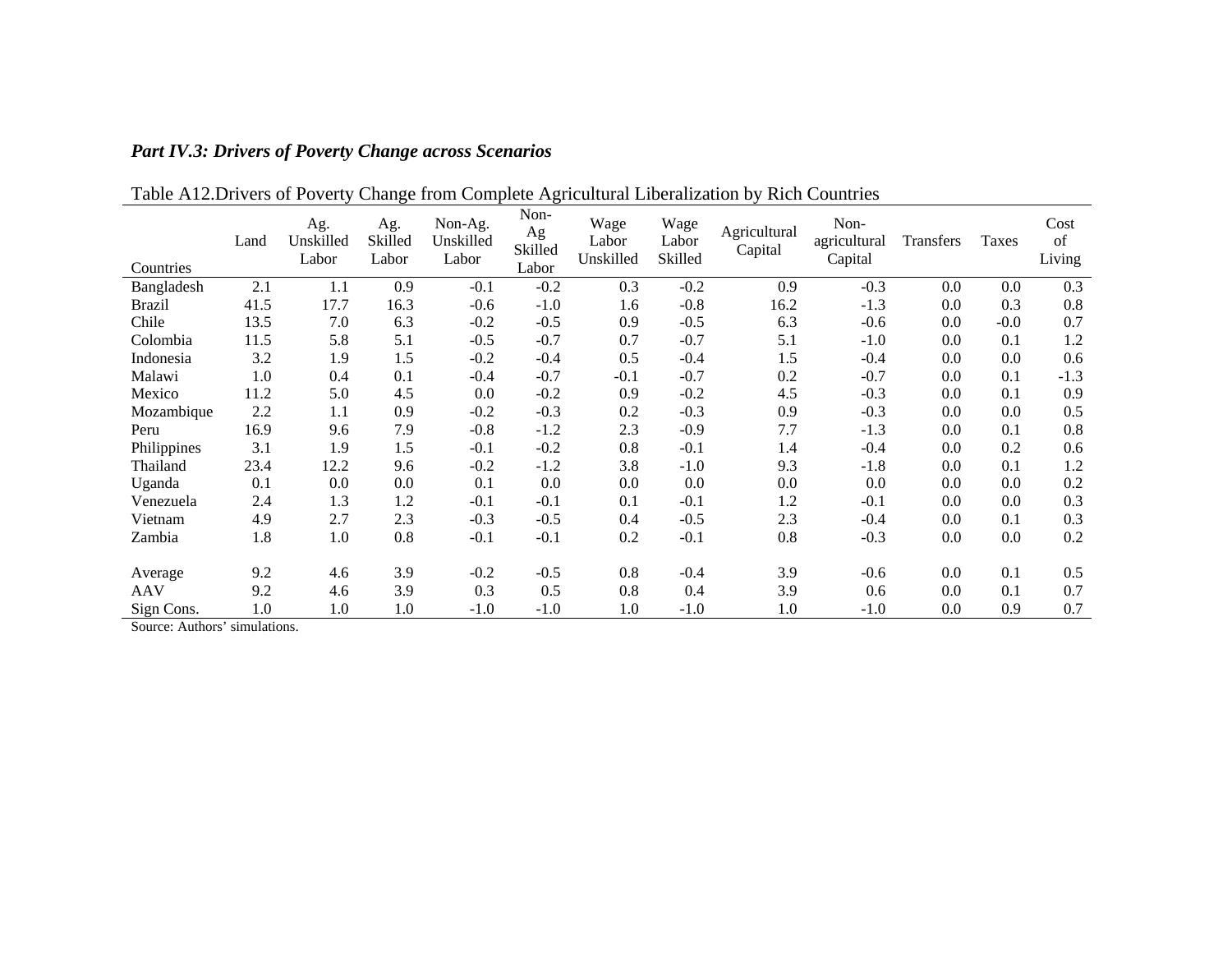| Countries     | Land    | Ag.<br>Unskilled<br>Labor | Ag.<br>Skilled<br>Labor | Non-Ag.<br>Unskilled<br>Labor | Non-<br>Ag<br>Skilled<br>Labor | Wage<br>Labor<br>Unskilled | Wage<br>Labor<br>Skilled | Agricultural<br>Capital | Non-<br>agricultural<br>Capital | Transfers | Taxes  | Cost<br>of<br>Living |
|---------------|---------|---------------------------|-------------------------|-------------------------------|--------------------------------|----------------------------|--------------------------|-------------------------|---------------------------------|-----------|--------|----------------------|
| Bangladesh    | $-1.9$  | $-0.9$                    | $-0.7$                  | 0.7                           | 0.7                            | 0.3                        | 0.7                      | $-0.7$                  | 0.7                             | 0.0       | 0.5    | $-0.5$               |
| <b>Brazil</b> | 1.9     | 1.3                       | 1.2                     | $-0.1$                        | $-0.1$                         | 0.1                        | $-0.1$                   | 1.1                     | $-0.2$                          | 0.0       | 0.0    | 0.0                  |
| Chile         | 3.0     | 1.6                       | 1.5                     | 0.1                           | 0.0                            | 0.3                        | 0.0                      | 1.5                     | 0.0                             | 0.0       | 0.1    | $-0.1$               |
| Colombia      | $-0.7$  | $-0.3$                    | $-0.3$                  | 0.3                           | 0.2                            | 0.2                        | 0.2                      | $-0.3$                  | 0.3                             | 0.0       | 0.2    | $-0.5$               |
| Indonesia     | 0.1     | 0.1                       | 0.0                     | 0.2                           | 0.0                            | 0.2                        | 0.0                      | 0.1                     | 0.2                             | 0.0       | 0.2    | $-0.4$               |
| Malawi        | 3.7     | 2.3                       | 1.7                     | 0.2                           | $-0.1$                         | 1.1                        | $-0.1$                   | 1.8                     | $-0.3$                          | 0.0       | 0.6    | $-0.8$               |
| Mexico        | $-12.4$ | $-5.3$                    | $-4.7$                  | 0.0                           | 0.2                            | $-0.9$                     | 0.2                      | $-4.7$                  | 0.3                             | 0.0       | $-0.1$ | $-0.5$               |
| Mozambique    | 3.4     | 2.3                       | 2.0                     | 0.8                           | 0.7                            | 1.2                        | 0.7                      | 2.0                     | 0.7                             | 0.0       | 0.9    | $-1.2$               |
| Peru          | $-1.9$  | $-1.0$                    | $-0.8$                  | 0.4                           | 0.3                            | 0.0                        | 0.3                      | $-0.7$                  | 0.7                             | 0.0       | 0.4    | $-0.5$               |
| Philippines   | $-2.3$  | $-1.4$                    | $-1.0$                  | 0.4                           | 0.4                            | $-0.3$                     | 0.4                      | $-0.9$                  | 0.8                             | 0.0       | 0.2    | $-1.1$               |
| Thailand      | 3.4     | 2.4                       | 2.1                     | 0.7                           | 0.5                            | 1.2                        | 0.5                      | 2.0                     | 0.5                             | 0.0       | 0.6    | $-1.2$               |
| Uganda        | 0.3     | 0.2                       | 0.2                     | 0.1                           | 0.1                            | 0.2                        | 0.1                      | 0.2                     | 0.2                             | 0.0       | 0.2    | $-0.2$               |
| Venezuela     | $-1.6$  | $-0.7$                    | $-0.7$                  | 0.2                           | 0.2                            | 0.1                        | 0.2                      | $-0.7$                  | 0.3                             | 0.0       | 0.2    | $-0.2$               |
| Vietnam       | 5.7     | 3.9                       | 3.6                     | 1.8                           | 1.6                            | 2.3                        | 1.6                      | 3.5                     | 1.4                             | 0.0       | 1.5    | $-1.4$               |
| Zambia        | $-0.7$  | $-0.3$                    | $-0.2$                  | 0.4                           | 0.4                            | 0.2                        | 0.4                      | $-0.1$                  | 0.7                             | 0.0       | 0.3    | $-0.4$               |
|               |         |                           |                         |                               |                                |                            |                          |                         |                                 |           |        |                      |
| Average       | 0.0     | 0.3                       | 0.2                     | 0.4                           | 0.3                            | 0.4                        | 0.3                      | 0.3                     | 0.4                             | 0.0       | 0.4    | $-0.6$               |
| <b>AAV</b>    | 2.9     | 1.6                       | 1.4                     | 0.4                           | 0.4                            | 0.6                        | 0.4                      | 1.4                     | 0.5                             | 0.0       | 0.4    | 0.6                  |
| Sign Cons.    | 0.0     | 0.2                       | 0.2                     | 1.0                           | 0.9                            | 0.7                        | 0.9                      | 0.2                     | 0.8                             | 0.0       | 0.9    | $-1.0$               |

Table A13.Drivers of Poverty Change from Complete Agricultural Liberalization by Poor Countries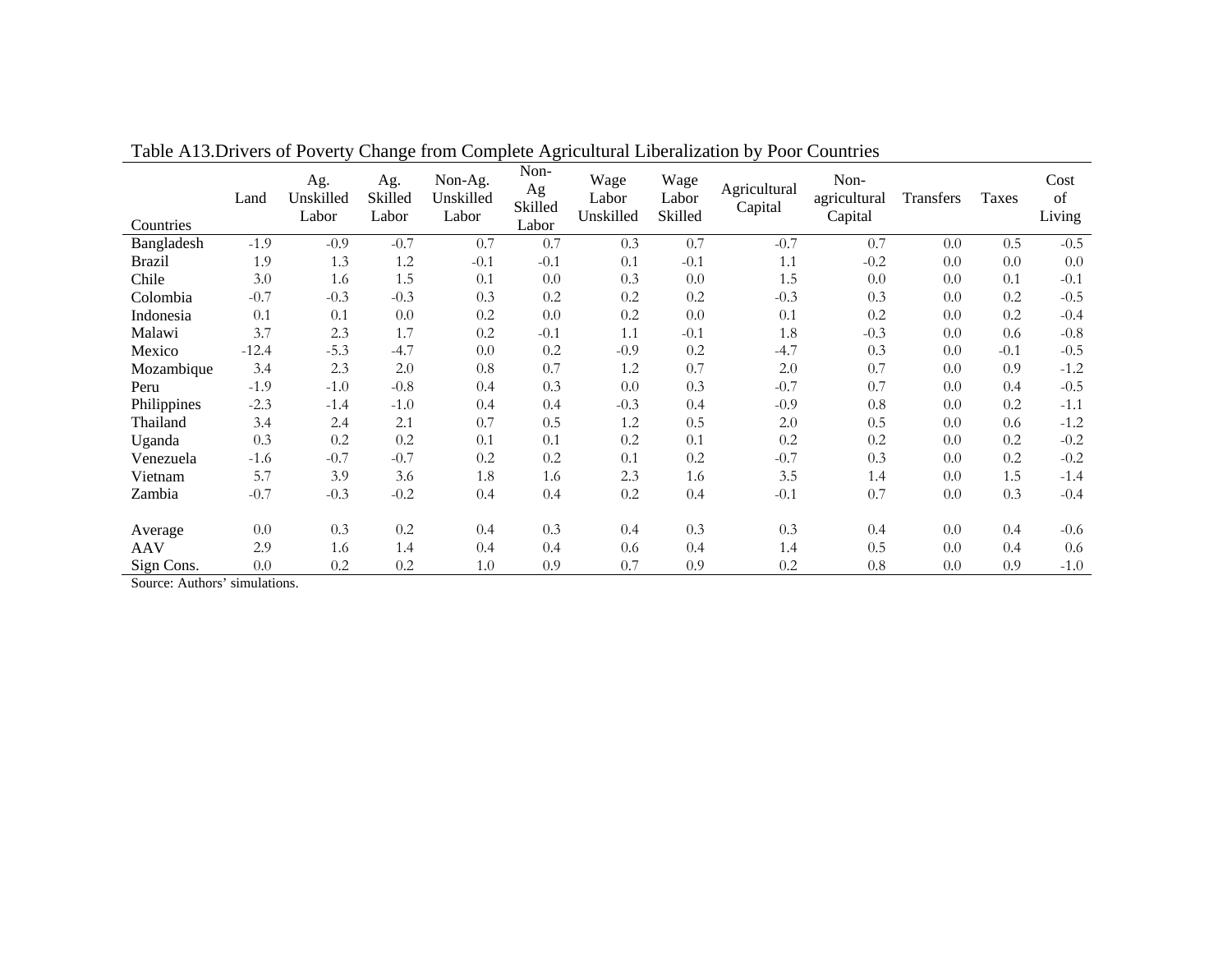| Countries     | Land   | Ag.<br>Unskilled<br>Labor | Ag.<br>Skilled<br>Labor | Non-Ag.<br>Unskilled<br>Labor | Non-<br>Ag<br>Skilled<br>Labor | Wage<br>Labor<br>Unskilled | Wage<br>Labor<br>Skilled | Agricultural<br>Capital | Non-<br>agricultural<br>Capital | Transfers | Taxes | Cost<br>of<br>Living |
|---------------|--------|---------------------------|-------------------------|-------------------------------|--------------------------------|----------------------------|--------------------------|-------------------------|---------------------------------|-----------|-------|----------------------|
| Bangladesh    | 0.1    | 0.1                       | 0.0                     | 0.1                           | 0.0                            | 0.1                        | 0.0                      | 0.1                     | 0.0                             | 0.0       | 0.0   | 0.0                  |
| <b>Brazil</b> | $-0.2$ | $-0.1$                    | $-0.1$                  | 0.0                           | 0.0                            | 0.0                        | 0.0                      | $-0.1$                  | 0.0                             | 0.0       | 0.0   | $-0.1$               |
| Chile         | 0.0    | 0.0                       | 0.0                     | 0.0                           | 0.0                            | 0.0                        | 0.0                      | 0.0                     | 0.0                             | 0.0       | 0.0   | 0.0                  |
| Colombia      | 0.1    | 0.1                       | 0.1                     | 0.1                           | 0.0                            | 0.1                        | 0.0                      | 0.0                     | 0.0                             | 0.0       | 0.0   | 0.0                  |
| Indonesia     | $-0.9$ | $-0.5$                    | $-0.5$                  | 0.5                           | 0.0                            | 0.2                        | 0.0                      | $-0.5$                  | 0.1                             | 0.0       | 0.0   | $-0.3$               |
| Malawi        | $-0.2$ | $-0.1$                    | $-0.1$                  | 0.0                           | 0.0                            | 0.0                        | 0.0                      | $-0.1$                  | 0.0                             | 0.0       | 0.0   | 0.0                  |
| Mexico        | 0.9    | 0.5                       | 0.5                     | 0.0                           | 0.1                            | 0.1                        | 0.1                      | 0.5                     | 0.0                             | 0.0       | 0.0   | $0.2\,$              |
| Mozambique    | 0.4    | 0.3                       | 0.2                     | 0.0                           | 0.0                            | 0.1                        | 0.0                      | 0.2                     | $-0.1$                          | 0.0       | 0.0   | 0.2                  |
| Peru          | 0.1    | $-0.1$                    | $-0.1$                  | $-0.1$                        | $-0.1$                         | $-0.1$                     | $-0.1$                   | 0.0                     | 0.1                             | 0.0       | 0.0   | 0.0                  |
| Philippines   | $-0.3$ | $-0.1$                    | $-0.1$                  | 0.3                           | 0.1                            | 0.2                        | 0.1                      | $-0.2$                  | $-0.1$                          | 0.0       | 0.1   | $-0.4$               |
| Thailand      | $-1.4$ | $-0.7$                    | $-0.7$                  | 0.4                           | 0.0                            | 0.1                        | 0.0                      | $-0.7$                  | 0.1                             | 0.0       | 0.1   | $-0.5$               |
| Uganda        | 0.1    | 0.0                       | 0.0                     | 0.0                           | 0.0                            | 0.0                        | 0.0                      | 0.0                     | 0.0                             | 0.0       | 0.0   | 0.0                  |
| Venezuela     | 0.1    | 0.1                       | 0.1                     | 0.1                           | 0.0                            | 0.1                        | 0.0                      | 0.1                     | 0.0                             | 0.0       | 0.0   | 0.1                  |
| Vietnam       | $-4.7$ | $-2.2$                    | $-2.2$                  | 1.5                           | 0.5                            | 0.6                        | 0.5                      | $-2.5$                  | $-0.1$                          | 0.0       | 0.1   | $-2.4$               |
| Zambia        | 0.2    | 0.1                       | 0.1                     | 0.0                           | 0.0                            | 0.0                        | 0.0                      | 0.1                     | 0.0                             | 0.0       | 0.0   | 0.1                  |
|               |        |                           |                         |                               |                                |                            |                          |                         |                                 |           |       |                      |
| Average       | $-0.4$ | $-0.2$                    | $-0.2$                  | 0.2                           | 0.0                            | 0.1                        | 0.0                      | $-0.2$                  | 0.0                             | 0.0       | 0.0   | $-0.2$               |
| <b>AAV</b>    | 0.6    | 0.3                       | 0.3                     | 0.2                           | 0.1                            | 0.1                        | 0.1                      | 0.3                     | 0.0                             | 0.0       | 0.0   | 0.3                  |
| Sign Cons.    | $-0.6$ | $-0.5$                    | $-0.6$                  | 0.9                           | 0.6                            | 0.9                        | 0.6                      | $-0.6$                  | 0.2                             | 0.0       | 1.0   | $-0.7$               |

Table A14.Drivers of Poverty Change from Complete Non-Agricultural Liberalization by Rich Countries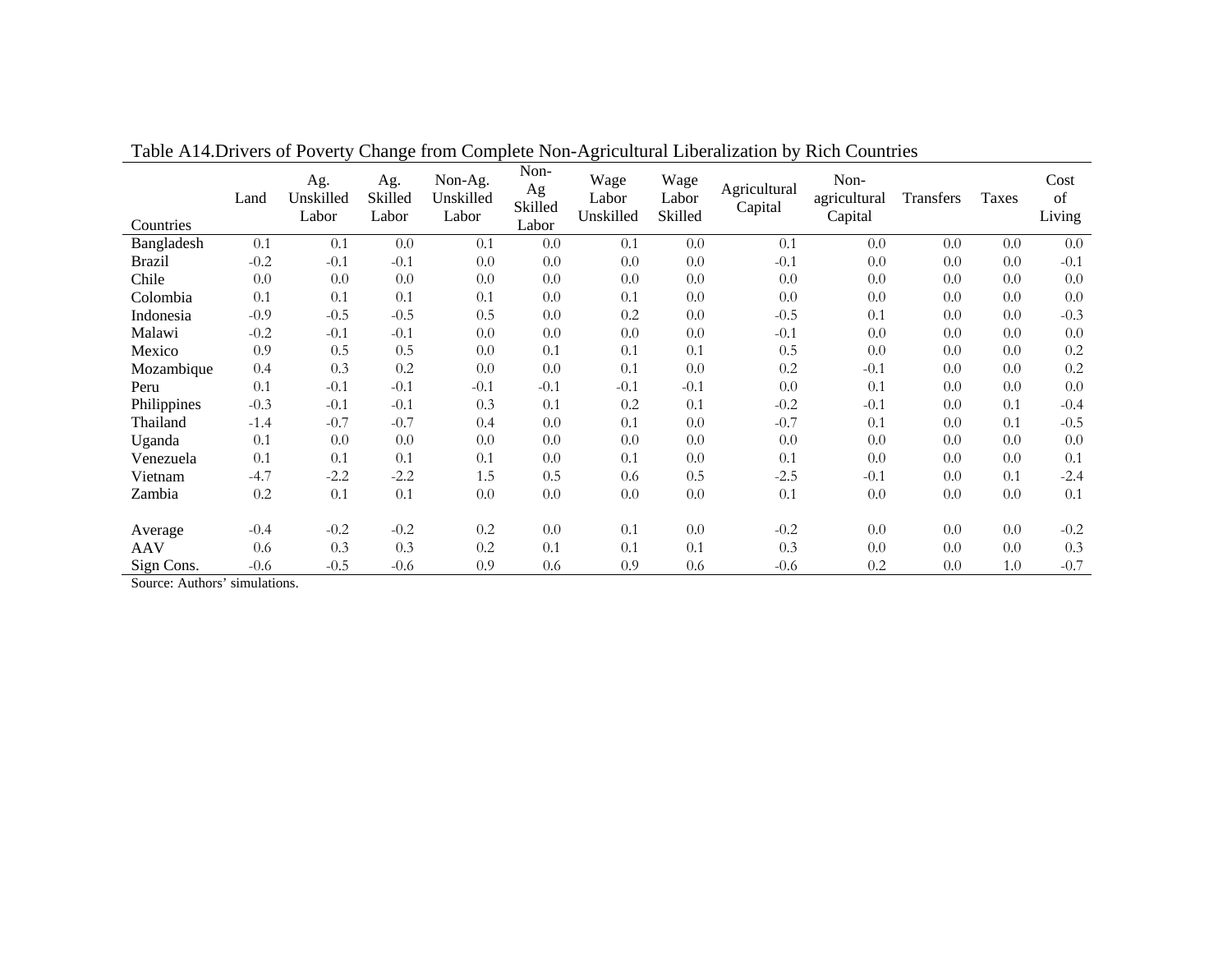| Countries     | Land   | Ag.<br>Unskilled<br>Labor | Ag.<br>Skilled<br>Labor | Non-Ag.<br>Unskilled<br>Labor | Non-<br>Ag<br>Skilled<br>Labor | Wage<br>Labor<br>Unskilled | Wage<br>Labor<br>Skilled | Agricultural<br>Capital | Non-<br>agricultural<br>Capital | Transfers | Taxes | Cost<br>of<br>Living |
|---------------|--------|---------------------------|-------------------------|-------------------------------|--------------------------------|----------------------------|--------------------------|-------------------------|---------------------------------|-----------|-------|----------------------|
| Bangladesh    | 3.7    | 3.7                       | 3.2                     | 3.9                           | 3.0                            | 3.8                        | 3.0                      | 3.3                     | 3.2                             | 0.0       | 3.4   | 0.8                  |
| <b>Brazil</b> | 4.1    | 2.5                       | 2.3                     | 0.9                           | 0.8                            | 1.1                        | 0.8                      | 2.4                     | 1.0                             | 0.0       | 1.3   | 0.4                  |
| Chile         | 0.5    | 1.1                       | 0.9                     | 1.7                           | 1.3                            | 1.6                        | 1.3                      | 1.1                     | 1.6                             | 0.0       | 1.6   | $-0.1$               |
| Colombia      | 3.3    | 2.1                       | 2.0                     | 0.8                           | 0.8                            | 1.0                        | 0.8                      | 2.4                     | 1.5                             | 0.0       | 1.4   | 0.8                  |
| Indonesia     | $-1.4$ | $-0.4$                    | $-0.2$                  | 1.4                           | 1.1                            | 0.8                        | 1.1                      | $-0.2$                  | 1.3                             | 0.0       | 1.0   | $-0.3$               |
| Malawi        | 3.6    | 3.1                       | 2.8                     | 2.4                           | 2.0                            | 2.7                        | 2.0                      | 2.7                     | 1.8                             | 0.0       | 3.1   | $-0.5$               |
| Mexico        | $-0.4$ | 0.2                       | 0.1                     | 0.9                           | 0.7                            | 0.8                        | 0.7                      | 0.2                     | 0.9                             | 0.0       | 1.0   | $-0.1$               |
| Mozambique    | $-0.3$ | 0.8                       | 1.3                     | 2.5                           | 3.0                            | 2.0                        | 3.0                      | 1.0                     | 2.4                             | 0.0       | 2.3   | $-0.1$               |
| Peru          | 2.0    | 1.9                       | 1.7                     | 1.6                           | 1.3                            | 1.7                        | 1.4                      | 1.4                     | 0.8                             | 0.0       | 1.2   | 0.2                  |
| Philippines   | $-0.3$ | 0.3                       | 0.3                     | 1.3                           | 0.9                            | 0.9                        | 0.9                      | 0.6                     | 1.6                             | 0.0       | 1.3   | 0.0                  |
| Thailand      | $-2.9$ | 0.0                       | 0.1                     | 3.8                           | 2.9                            | 2.6                        | 2.9                      | 1.0                     | 4.5                             | 0.0       | 4.0   | $-0.6$               |
| Uganda        | 0.5    | 0.6                       | 0.6                     | 0.8                           | 0.8                            | 0.7                        | 0.8                      | 0.7                     | 1.0                             | 0.0       | 0.8   | 0.3                  |
| Venezuela     | 1.3    | 1.1                       | 1.0                     | 0.8                           | 0.8                            | 0.9                        | 0.8                      | 1.3                     | 1.3                             | 0.0       | 1.5   | 0.0                  |
| Vietnam       | $-6.2$ | 1.7                       | 1.4                     | 13.1                          | 9.7                            | 10.5                       | 9.7                      | $-0.3$                  | 6.2                             | 0.0       | 7.0   | $-3.8$               |
| Zambia        | $-0.8$ | 0.9                       | 1.1                     | 2.3                           | 2.5                            | 2.0                        | 2.5                      | 1.2                     | 2.8                             | 0.0       | 2.7   | $-0.2$               |
|               |        |                           |                         |                               |                                |                            |                          |                         |                                 |           |       |                      |
| Average       | 0.4    | 1.3                       | 1.3                     | 2.5                           | 2.1                            | 2.2                        | 2.1                      | 1.3                     | 2.1                             | 0.0       | 2.2   | $-0.2$               |
| <b>AAV</b>    | 2.1    | 1.4                       | 1.3                     | 2.5                           | 2.1                            | 2.2                        | 2.1                      | 1.3                     | 2.1                             | 0.0       | 2.2   | 0.5                  |
| Sign Cons.    | 0.2    | 1.0                       | 1.0                     | 1.0                           | 1.0                            | 1.0                        | 1.0                      | 1.0                     | 1.0                             | 0.0       | 1.0   | $-0.4$               |

Table A15.Drivers of Poverty Change from Complete Non-Agricultural Liberalization by Poor Countries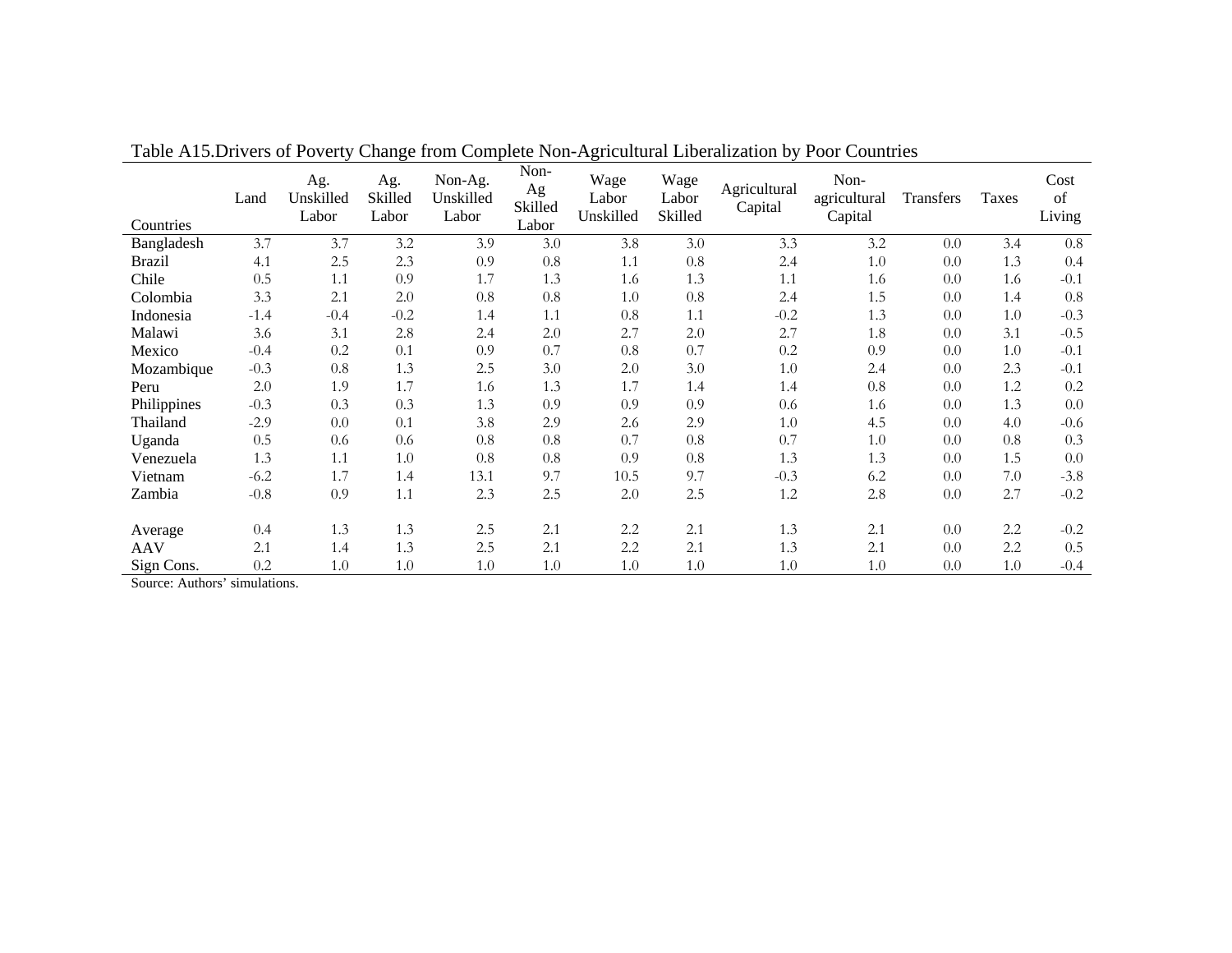| Countries     | Land   | Ag.<br>Unskilled<br>Labor | Ag.<br>Skilled<br>Labor | Non-Ag.<br>Unskilled<br>Labor | Non-<br>Ag<br>Skilled<br>Labor | Wage<br>Labor<br>Unskilled | Wage<br>Labor<br>Skilled | Agricultural<br>Capital | Non-<br>agricultural<br>Capital | Transfers | Taxes | Cost<br>of<br>Living |
|---------------|--------|---------------------------|-------------------------|-------------------------------|--------------------------------|----------------------------|--------------------------|-------------------------|---------------------------------|-----------|-------|----------------------|
| Bangladesh    | 4.0    | 4.0                       | 3.5                     | 4.6                           | 3.4                            | 4.4                        | 3.4                      | 3.6                     | 3.7                             | 0.0       | 3.9   | 0.6                  |
| <b>Brazil</b> | 47.2   | 21.3                      | 19.6                    | 0.2                           | $-0.3$                         | 2.7                        | $-0.1$                   | 19.6                    | $-0.5$                          | 0.0       | 1.6   | 1.1                  |
| Chile         | 17.0   | 9.7                       | 8.6                     | 1.6                           | 0.8                            | 2.8                        | 0.8                      | 8.8                     | 1.0                             | 0.0       | 1.8   | 0.5                  |
| Colombia      | 14.1   | 7.6                       | 6.8                     | $0.6\,$                       | 0.4                            | 1.9                        | 0.4                      | 7.2                     | 0.8                             | 0.0       | 1.7   | 1.5                  |
| Indonesia     | 1.0    | 1.1                       | 0.7                     | 1.9                           | 0.8                            | 1.6                        | 0.8                      | 1.0                     | 1.3                             | 0.0       | 1.2   | $-0.5$               |
| Malawi        | 8.1    | 5.8                       | 4.6                     | 2.1                           | 1.2                            | 3.6                        | 1.2                      | 4.7                     | 0.8                             | 0.0       | 3.9   | $-2.7$               |
| Mexico        | $-0.8$ | 0.4                       | 0.4                     | 0.9                           | 0.9                            | 0.8                        | 0.9                      | 0.4                     | 0.9                             | 0.0       | 0.9   | 0.6                  |
| Mozambique    | 5.8    | 4.5                       | 4.4                     | 3.0                           | 3.4                            | 3.5                        | 3.4                      | 4.2                     | 2.7                             | 0.0       | 3.2   | $-0.6$               |
| Peru          | 17.1   | 10.4                      | 8.7                     | 1.1                           | 0.4                            | 3.9                        | 0.7                      | 8.5                     | 0.2                             | 0.0       | 1.6   | 0.5                  |
| Philippines   | 0.2    | 0.7                       | $0.6\,$                 | 2.0                           | 1.2                            | 1.5                        | 1.2                      | 0.9                     | 1.9                             | 0.0       | 1.7   | $-0.9$               |
| Thailand      | 22.5   | 13.9                      | 11.1                    | 4.7                           | 2.2                            | 7.6                        | 2.4                      | 11.6                    | 3.3                             | 0.0       | 4.9   | $-1.1$               |
| Uganda        | 1.0    | 0.9                       | 0.8                     | 0.9                           | 0.8                            | 0.9                        | 0.8                      | 1.0                     | 1.1                             | 0.0       | 1.0   | 0.2                  |
| Venezuela     | 2.2    | 1.7                       | 1.6                     | 1.1                           | 0.9                            | 1.2                        | 0.9                      | 1.9                     | 1.5                             | 0.0       | 1.8   | 0.2                  |
| Vietnam       | $-0.3$ | 6.2                       | 5.0                     | 16.1                          | 11.3                           | 13.9                       | 11.3                     | 3.0                     | 7.1                             | 0.0       | 8.6   | $-7.3$               |
| Zambia        | 0.4    | 1.7                       | 1.9                     | 2.6                           | 2.7                            | 2.4                        | 2.7                      | 2.0                     | 3.2                             | 0.0       | 3.0   | $-0.3$               |
|               |        |                           |                         |                               |                                |                            |                          |                         |                                 |           |       |                      |
| Average       | 9.3    | 6.0                       | 5.2                     | 2.9                           | 2.0                            | 3.5                        | 2.1                      | 5.2                     | 1.9                             | 0.0       | 2.7   | $-0.5$               |
| <b>AAV</b>    | 9.4    | 6.0                       | 5.2                     | 2.9                           | 2.0                            | 3.5                        | 2.1                      | 5.2                     | 2.0                             | 0.0       | 2.7   | 1.2                  |
| Sign Cons.    | 1.0    | 1.0                       | 1.0                     | 1.0                           | 1.0                            | 1.0                        | 1.0                      | 1.0                     | 1.0                             | 0.0       | 1.0   | $-0.4$               |

Table A16.Drivers of Poverty Change from Complete Ag & Non-Ag Liberalization by Rich & Poor Countries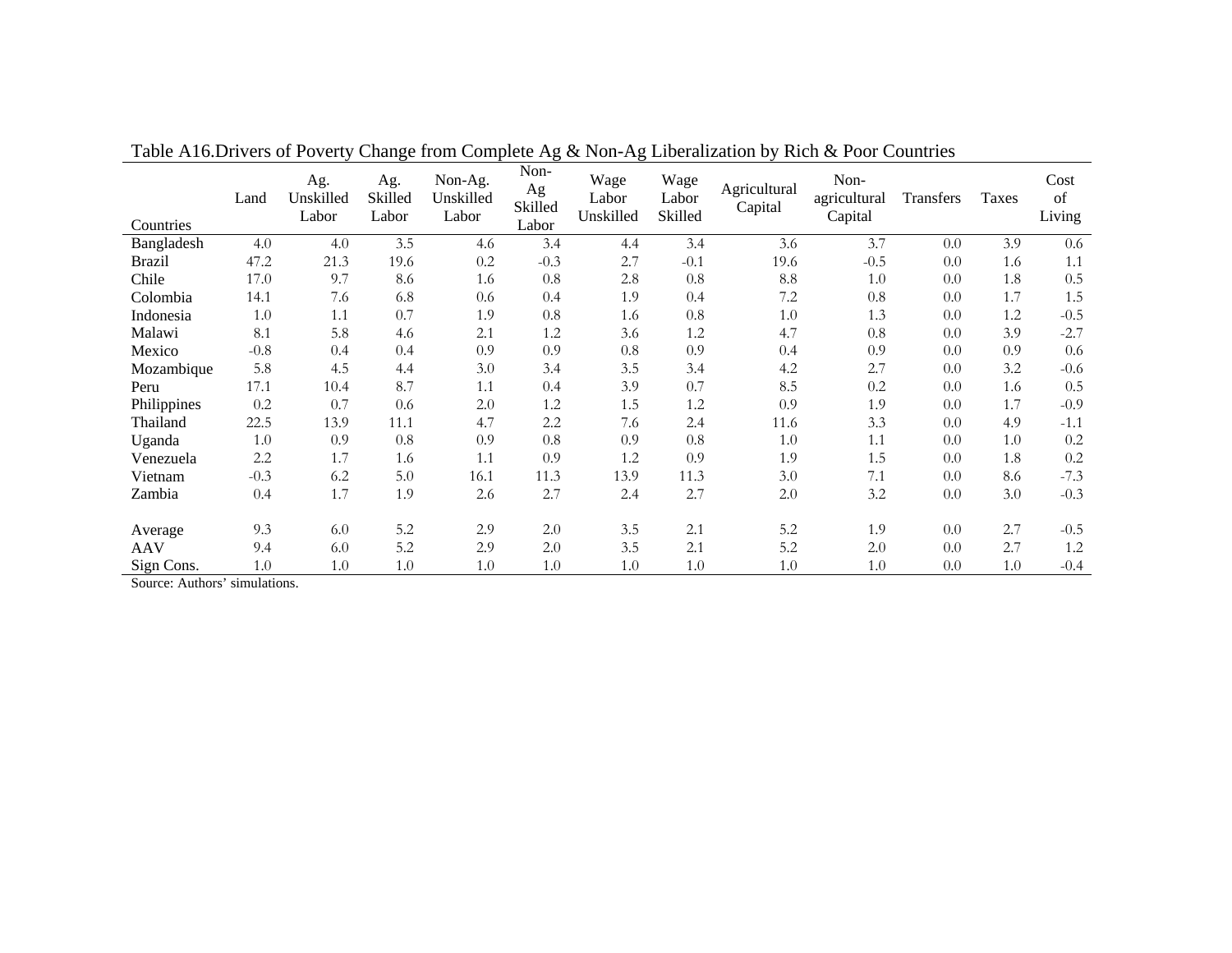| Countries     | Land    | Ag.<br>Unskilled<br>Labor | Ag.<br>Skilled<br>Labor | Non-Ag.<br>Unskilled<br>Labor | Non-<br>Ag<br>Skilled<br>Labor | Wage<br>Labor<br>Unskilled | Wage<br>Labor<br>Skilled | Agricultural<br>Capital | Non-<br>agricultural<br>Capital | Transfers | Taxes | Cost<br>of<br>Living |
|---------------|---------|---------------------------|-------------------------|-------------------------------|--------------------------------|----------------------------|--------------------------|-------------------------|---------------------------------|-----------|-------|----------------------|
| Bangladesh    | 0.5     | 0.3                       | 0.2                     | 0.0                           | 0.0                            | 0.1                        | 0.0                      | 0.2                     | $-0.1$                          | 0.0       | 0.0   | 0.1                  |
| <b>Brazil</b> | 13.9    | 6.6                       | 6.1                     | $-0.2$                        | $-0.4$                         | 0.6                        | $-0.3$                   | 6.1                     | $-0.5$                          | 0.0       | 0.1   | 0.3                  |
| Chile         | 3.3     | 1.8                       | 1.6                     | $-0.1$                        | $-0.1$                         | 0.2                        | $-0.1$                   | 1.6                     | $-0.1$                          | 0.0       | 0.0   | 0.2                  |
| Colombia      | 5.3     | 2.7                       | 2.4                     | $-0.2$                        | $-0.3$                         | 0.3                        | $-0.3$                   | 2.4                     | $-0.5$                          | 0.0       | 0.0   | 0.5                  |
| Indonesia     | $0.6\,$ | 0.4                       | 0.3                     | 0.0                           | $-0.1$                         | 0.1                        | $-0.1$                   | 0.3                     | $-0.1$                          | 0.0       | 0.0   | 0.1                  |
| Malawi        | $-2.3$  | $-1.4$                    | $-1.0$                  | 0.3                           | 0.4                            | $-0.4$                     | 0.4                      | $-1.0$                  | 0.7                             | 0.0       | 0.0   | $-0.2$               |
| Mexico        | 2.8     | 1.4                       | 1.2                     | 0.0                           | $-0.1$                         | 0.2                        | $-0.1$                   | 1.2                     | $-0.1$                          | 0.0       | 0.0   | 0.3                  |
| Mozambique    | 0.1     | 0.0                       | 0.1                     | 0.0                           | 0.0                            | 0.0                        | 0.0                      | 0.0                     | 0.0                             | 0.0       | 0.0   | 0.1                  |
| Peru          | 2.1     | 1.2                       | 1.0                     | $-0.1$                        | $-0.2$                         | 0.3                        | $-0.1$                   | 1.0                     | $-0.2$                          | 0.0       | 0.0   | 0.2                  |
| Philippines   | 0.5     | 0.3                       | 0.2                     | 0.0                           | 0.0                            | 0.1                        | 0.0                      | 0.2                     | $-0.1$                          | 0.0       | 0.0   | $0.2\,$              |
| Thailand      | 4.4     | 2.5                       | 2.0                     | $-0.1$                        | $-0.3$                         | 0.7                        | $-0.3$                   | 1.9                     | $-0.4$                          | 0.0       | 0.0   | 0.3                  |
| Uganda        | $-0.1$  | $-0.1$                    | 0.0                     | 0.1                           | 0.0                            | 0.0                        | 0.0                      | 0.0                     | 0.1                             | 0.0       | 0.0   | 0.2                  |
| Venezuela     | 1.0     | 0.5                       | 0.5                     | 0.0                           | 0.0                            | 0.1                        | 0.0                      | 0.5                     | 0.0                             | 0.0       | 0.0   | 0.2                  |
| Vietnam       | $-0.1$  | 0.0                       | 0.0                     | 0.0                           | 0.0                            | 0.0                        | 0.0                      | 0.0                     | 0.0                             | 0.0       | 0.0   | 0.2                  |
| Zambia        | 0.7     | 0.4                       | 0.3                     | 0.0                           | 0.0                            | 0.1                        | 0.0                      | 0.3                     | $-0.1$                          | 0.0       | 0.0   | 0.0                  |
|               |         |                           |                         |                               |                                |                            |                          |                         |                                 |           |       |                      |
| Average       | 2.2     | 1.1                       | 1.0                     | 0.0                           | $-0.1$                         | 0.2                        | $-0.1$                   | 1.0                     | $-0.1$                          | 0.0       | 0.0   | 0.2                  |
| <b>AAV</b>    | 2.5     | 1.3                       | 1.1                     | 0.1                           | 0.1                            | 0.2                        | 0.1                      | 1.1                     | 0.2                             | 0.0       | 0.0   | 0.2                  |
| Sign Cons.    | 0.9     | 0.8                       | 0.9                     | $-0.3$                        | $-0.6$                         | 0.8                        | $-0.5$                   | 0.9                     | $-0.5$                          | 0.0       | 0.8   | 0.9                  |

Table A17.Drivers of Poverty Change from Doha Agricultural Liberalization by Rich Countries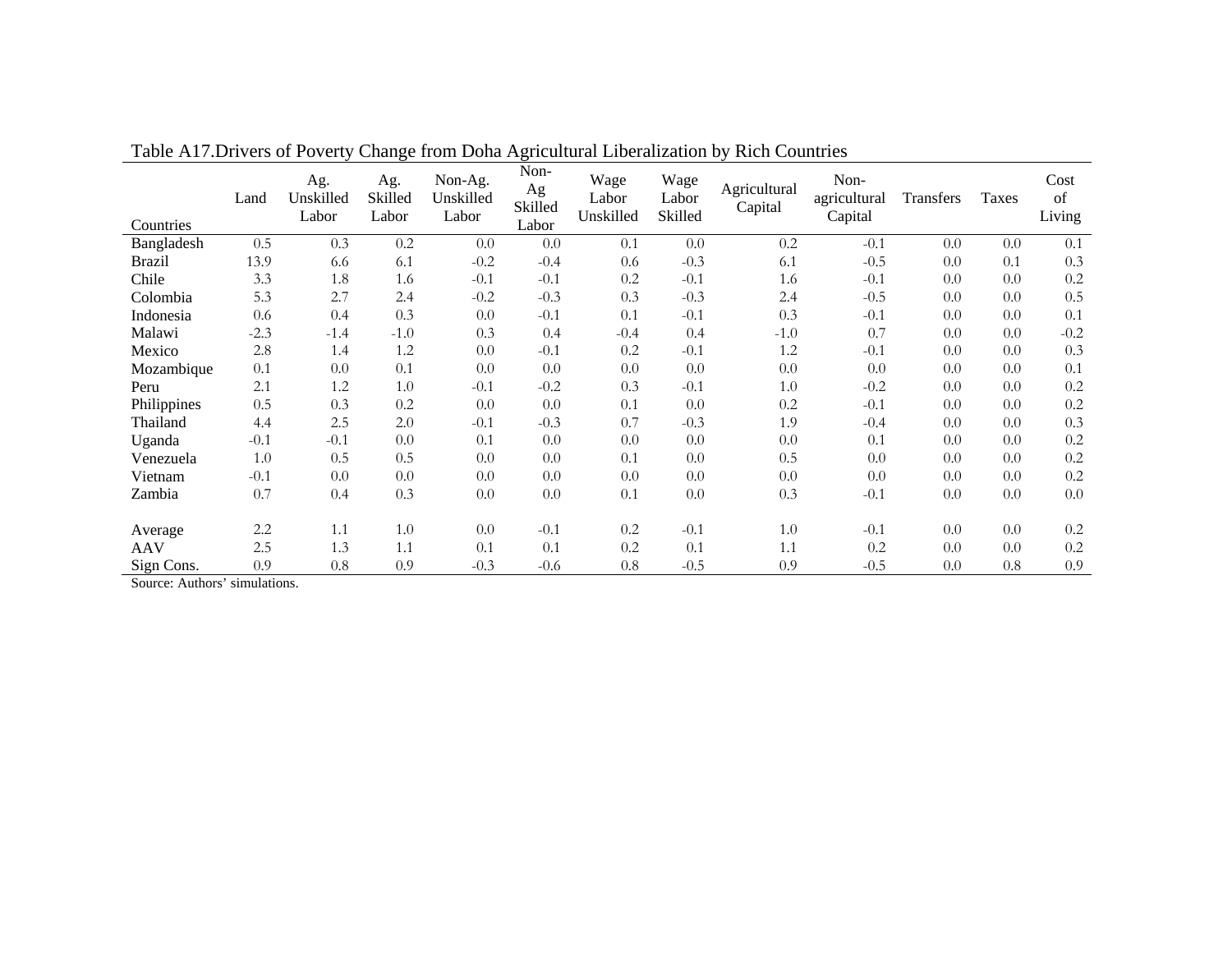| Countries     | Land   | Ag.<br>Unskilled<br>Labor | Ag.<br>Skilled<br>Labor | Non-Ag.<br>Unskilled<br>Labor | Non-<br>Ag<br>Skilled<br>Labor | Wage<br>Labor<br>Unskilled | Wage<br>Labor<br>Skilled | Agricultural<br>Capital | Non-<br>agricultural<br>Capital | Transfers | Taxes  | Cost<br>of<br>Living |
|---------------|--------|---------------------------|-------------------------|-------------------------------|--------------------------------|----------------------------|--------------------------|-------------------------|---------------------------------|-----------|--------|----------------------|
| Bangladesh    | $-0.1$ | 0.0                       | 0.0                     | 0.0                           | 0.0                            | 0.0                        | 0.0                      | 0.0                     | 0.0                             | 0.0       | 0.0    | 0.0                  |
| <b>Brazil</b> | 0.5    | 0.2                       | 0.2                     | 0.0                           | 0.0                            | 0.0                        | 0.0                      | 0.2                     | 0.0                             | 0.0       | 0.0    | 0.0                  |
| Chile         | 0.9    | 0.5                       | 0.4                     | 0.0                           | 0.0                            | 0.1                        | 0.0                      | 0.4                     | 0.0                             | 0.0       | 0.0    | 0.0                  |
| Colombia      | $-0.1$ | 0.0                       | 0.0                     | 0.0                           | 0.0                            | 0.0                        | 0.0                      | 0.0                     | 0.0                             | 0.0       | 0.0    | 0.0                  |
| Indonesia     | $-0.1$ | $-0.1$                    | 0.0                     | 0.0                           | 0.0                            | 0.0                        | 0.0                      | $-0.1$                  | 0.0                             | 0.0       | 0.0    | 0.0                  |
| Malawi        | 0.1    | 0.1                       | 0.0                     | 0.0                           | 0.0                            | 0.0                        | 0.0                      | 0.0                     | $-0.1$                          | 0.0       | 0.0    | $-0.1$               |
| Mexico        | $-0.7$ | $-0.2$                    | $-0.2$                  | 0.0                           | 0.0                            | 0.0                        | $0.0\,$                  | $-0.2$                  | 0.0                             | 0.0       | 0.0    | $-0.1$               |
| Mozambique    | 0.0    | 0.0                       | 0.0                     | 0.0                           | 0.0                            | 0.0                        | 0.0                      | 0.0                     | 0.0                             | 0.0       | 0.0    | $-0.1$               |
| Peru          | $-0.2$ | $-0.1$                    | $-0.1$                  | 0.0                           | 0.0                            | 0.0                        | 0.0                      | $-0.1$                  | 0.0                             | 0.0       | 0.0    | 0.0                  |
| Philippines   | $-0.4$ | $-0.2$                    | $-0.2$                  | 0.0                           | 0.0                            | $-0.1$                     | 0.0                      | $-0.2$                  | 0.0                             | 0.0       | 0.0    | $-0.1$               |
| Thailand      | $-0.3$ | $-0.1$                    | $-0.1$                  | 0.1                           | 0.1                            | 0.1                        | 0.1                      | $-0.1$                  | 0.2                             | 0.0       | 0.1    | $-0.2$               |
| Uganda        | 0.0    | 0.0                       | 0.0                     | 0.0                           | 0.0                            | 0.0                        | 0.0                      | 0.0                     | 0.0                             | 0.0       | 0.0    | 0.0                  |
| Venezuela     | $-0.5$ | $-0.2$                    | $-0.2$                  | 0.1                           | 0.1                            | 0.0                        | 0.1                      | $-0.2$                  | 0.1                             | 0.0       | 0.1    | $-0.1$               |
| Vietnam       | $-1.1$ | $-0.6$                    | $-0.5$                  | 0.0                           | 0.1                            | $-0.1$                     | 0.1                      | $-0.5$                  | 0.1                             | 0.0       | $-0.1$ | $-0.2$               |
| Zambia        | 0.7    | 0.4                       | 0.3                     | $0.0\,$                       | $-0.1$                         | 0.1                        | $-0.1$                   | 0.3                     | $-0.1$                          | 0.0       | 0.0    | 0.0                  |
|               |        |                           |                         |                               |                                |                            |                          |                         |                                 |           |        |                      |
| Average       | $-0.1$ | 0.0                       | 0.0                     | 0.0                           | 0.0                            | 0.0                        | 0.0                      | 0.0                     | 0.0                             | 0.0       | 0.0    | $-0.1$               |
| <b>AAV</b>    | 0.4    | 0.2                       | 0.2                     | 0.0                           | 0.0                            | 0.0                        | 0.0                      | 0.2                     | 0.0                             | 0.0       | 0.0    | 0.1                  |
| Sign Cons.    | $-0.2$ | $-0.2$                    | $-0.2$                  | 0.5                           | 0.5                            | $-0.2$                     | 0.5                      | $-0.2$                  | 0.3                             | 0.0       | 0.4    | $-0.9$               |

Table A18.Drivers of Poverty Change from Doha Agricultural Liberalization by Poor Countries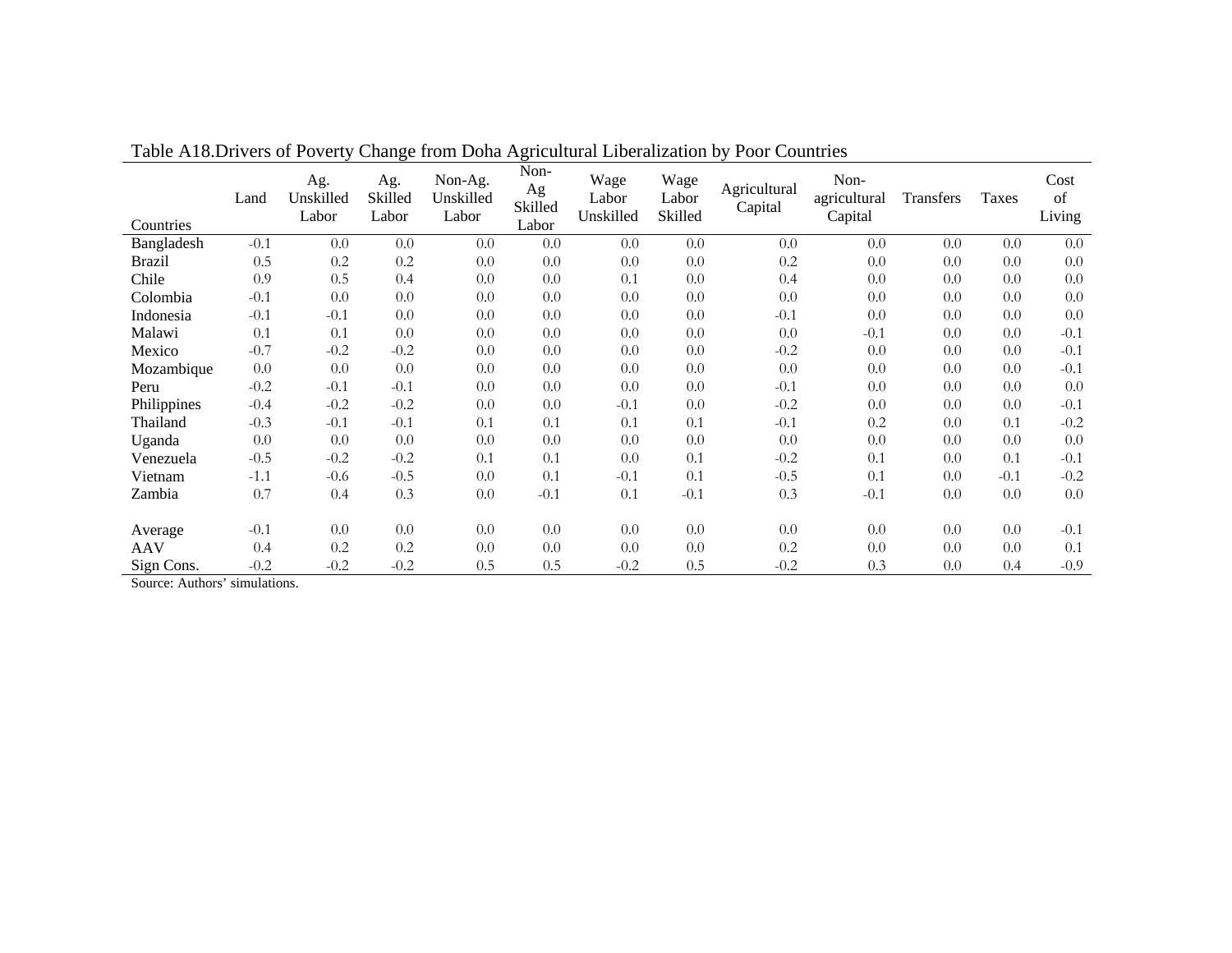| Countries     | Land   | Ag.<br>Unskilled<br>Labor | Ag.<br>Skilled<br>Labor | Non-Ag.<br>Unskilled<br>Labor | Non-<br>Ag<br>Skilled<br>Labor | Wage<br>Labor<br>Unskilled | Wage<br>Labor<br>Skilled | Agricultural<br>Capital | Non-<br>agricultural<br>Capital | Transfers | <b>Taxes</b> | Cost<br>of<br>Living |
|---------------|--------|---------------------------|-------------------------|-------------------------------|--------------------------------|----------------------------|--------------------------|-------------------------|---------------------------------|-----------|--------------|----------------------|
| Bangladesh    | 0.0    | 0.0                       | 0.0                     | 0.0                           | 0.0                            | 0.0                        | 0.0                      | 0.0                     | 0.0                             | 0.0       | 0.0          | 0.0                  |
| <b>Brazil</b> | $-0.1$ | 0.0                       | 0.0                     | 0.0                           | 0.0                            | 0.0                        | 0.0                      | 0.0                     | 0.0                             | 0.0       | 0.0          | 0.0                  |
| Chile         | 0.0    | 0.0                       | 0.0                     | 0.0                           | 0.0                            | 0.0                        | 0.0                      | 0.0                     | 0.0                             | 0.0       | 0.0          | 0.0                  |
| Colombia      | 0.0    | 0.0                       | 0.0                     | 0.0                           | 0.0                            | 0.0                        | 0.0                      | 0.0                     | 0.0                             | 0.0       | 0.0          | 0.0                  |
| Indonesia     | $-0.3$ | $-0.2$                    | $-0.2$                  | 0.2                           | 0.0                            | 0.1                        | 0.0                      | $-0.2$                  | 0.0                             | 0.0       | 0.0          | $-0.1$               |
| Malawi        | $-0.1$ | 0.0                       | 0.0                     | 0.0                           | 0.0                            | 0.0                        | 0.0                      | 0.0                     | 0.0                             | 0.0       | 0.0          | 0.0                  |
| Mexico        | 0.4    | 0.2                       | 0.2                     | 0.0                           | 0.0                            | 0.0                        | 0.0                      | 0.2                     | 0.0                             | 0.0       | 0.0          | 0.1                  |
| Mozambique    | 0.2    | 0.1                       | 0.1                     | 0.0                           | 0.0                            | 0.0                        | 0.0                      | 0.1                     | 0.0                             | 0.0       | 0.0          | 0.1                  |
| Peru          | 0.1    | 0.0                       | 0.0                     | 0.0                           | 0.0                            | 0.0                        | 0.0                      | 0.0                     | 0.0                             | 0.0       | 0.0          | 0.0                  |
| Philippines   | $-0.1$ | 0.0                       | 0.0                     | 0.1                           | 0.0                            | 0.1                        | 0.0                      | $-0.1$                  | 0.0                             | 0.0       | 0.0          | $-0.2$               |
| Thailand      | $-0.7$ | $-0.3$                    | $-0.3$                  | 0.2                           | 0.0                            | 0.0                        | 0.0                      | $-0.3$                  | 0.1                             | 0.0       | 0.1          | $-0.2$               |
| Uganda        | 0.0    | 0.0                       | 0.0                     | 0.0                           | 0.0                            | 0.0                        | 0.0                      | 0.0                     | 0.0                             | 0.0       | 0.0          | 0.0                  |
| Venezuela     | 0.0    | 0.0                       | 0.0                     | 0.0                           | 0.0                            | 0.0                        | 0.0                      | 0.0                     | 0.0                             | 0.0       | 0.0          | 0.0                  |
| Vietnam       | 1.9    | 1.0                       | 0.9                     | $-0.2$                        | 0.0                            | 0.1                        | 0.0                      | 1.0                     | 0.1                             | 0.0       | 0.0          | 1.0                  |
| Zambia        | 0.1    | 0.1                       | 0.1                     | 0.0                           | 0.0                            | 0.0                        | 0.0                      | 0.1                     | 0.0                             | 0.0       | 0.0          | 0.0                  |
|               |        |                           |                         |                               |                                |                            |                          |                         |                                 |           |              |                      |
| Average       | 0.1    | 0.1                       | 0.0                     | 0.0                           | 0.0                            | 0.0                        | 0.0                      | 0.0                     | 0.0                             | 0.0       | 0.0          | 0.0                  |
| <b>AAV</b>    | 0.3    | 0.1                       | 0.1                     | 0.1                           | 0.0                            | 0.0                        | 0.0                      | 0.1                     | 0.0                             | 0.0       | 0.0          | 0.1                  |
| Sign Cons.    | 0.4    | 0.4                       | 0.3                     | 0.3                           | $-0.3$                         | 0.8                        | $-0.3$                   | 0.4                     | 0.4                             | 0.0       | 1.0          | 0.4                  |

Table A19.Drivers of Poverty Change from Doha Non-Agricultural Liberalization by Rich Countries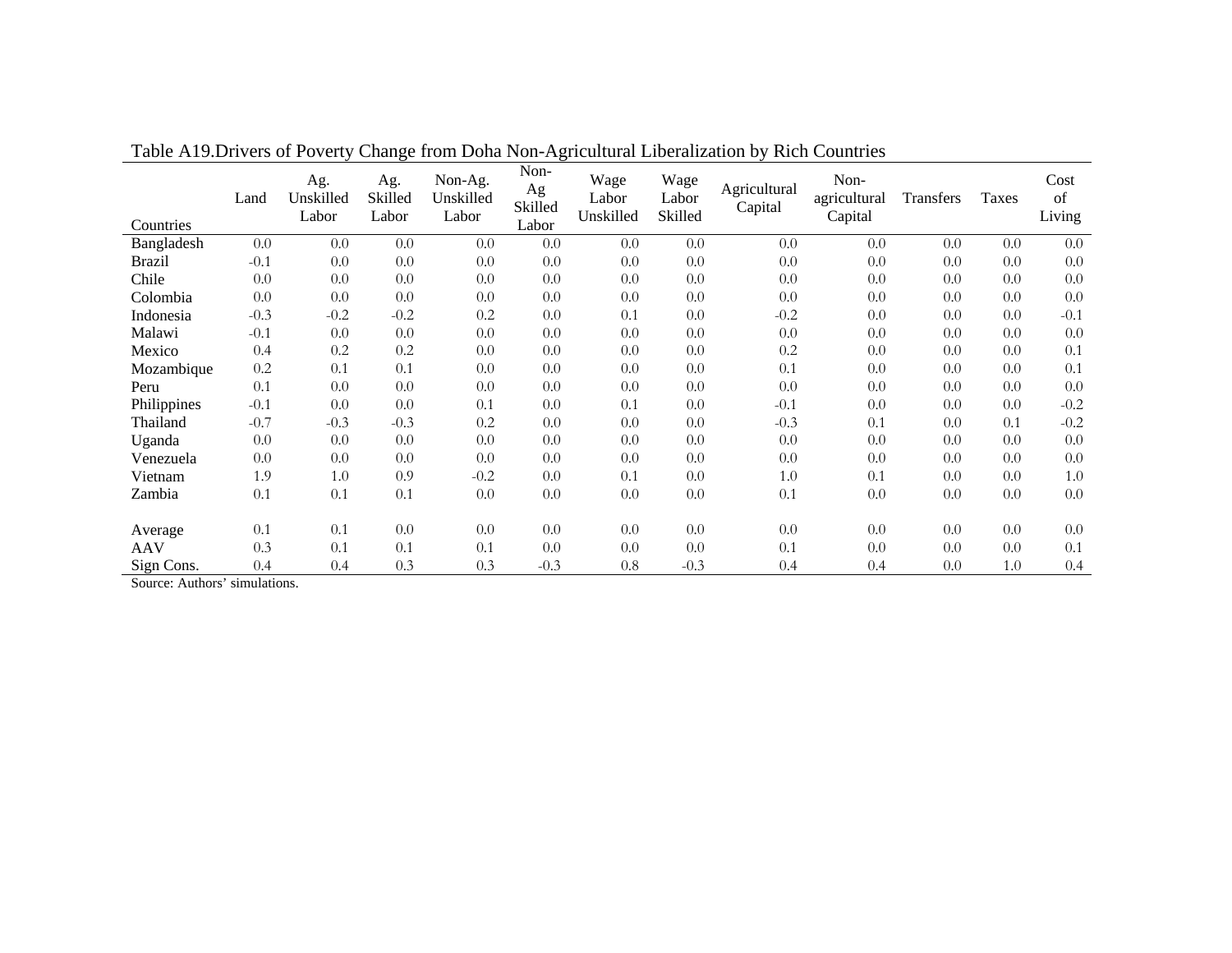| Countries     | Land   | Ag.<br>Unskilled<br>Labor | Ag.<br>Skilled<br>Labor | Non-Ag.<br>Unskilled<br>Labor | Non-<br>Ag<br>Skilled<br>Labor | Wage<br>Labor<br>Unskilled | Wage<br>Labor<br>Skilled | Agricultural<br>Capital | Non-<br>agricultural<br>Capital | <b>Transfers</b> | <b>Taxes</b> | Cost<br>of<br>Living |
|---------------|--------|---------------------------|-------------------------|-------------------------------|--------------------------------|----------------------------|--------------------------|-------------------------|---------------------------------|------------------|--------------|----------------------|
| Bangladesh    | 0.0    | 0.0                       | 0.0                     | 0.0                           | 0.0                            | 0.0                        | 0.0                      | 0.0                     | 0.0                             | 0.0              | 0.0          | 0.0                  |
| <b>Brazil</b> | 0.1    | 0.1                       | 0.1                     | 0.0                           | 0.0                            | 0.0                        | 0.0                      | 0.1                     | 0.0                             | 0.0              | 0.0          | 0.0                  |
| Chile         | 0.1    | 0.0                       | 0.0                     | 0.0                           | 0.0                            | 0.0                        | 0.0                      | 0.0                     | 0.0                             | 0.0              | 0.0          | 0.0                  |
| Colombia      | 0.4    | 0.2                       | 0.2                     | 0.0                           | 0.0                            | 0.0                        | 0.0                      | 0.2                     | 0.1                             | 0.0              | 0.0          | 0.1                  |
| Indonesia     | $-0.1$ | $-0.1$                    | 0.0                     | 0.0                           | 0.0                            | 0.0                        | 0.0                      | $-0.1$                  | 0.0                             | 0.0              | 0.0          | 0.0                  |
| Malawi        | 0.0    | 0.0                       | 0.0                     | 0.0                           | 0.0                            | 0.0                        | 0.0                      | 0.0                     | 0.0                             | 0.0              | 0.0          | 0.0                  |
| Mexico        | 0.0    | 0.0                       | 0.0                     | 0.0                           | 0.0                            | 0.0                        | 0.0                      | 0.0                     | 0.0                             | 0.0              | 0.0          | 0.0                  |
| Mozambique    | $-0.1$ | 0.0                       | 0.0                     | 0.0                           | 0.0                            | 0.0                        | 0.0                      | 0.0                     | 0.0                             | 0.0              | 0.0          | 0.0                  |
| Peru          | 0.1    | 0.0                       | 0.0                     | 0.0                           | 0.0                            | 0.0                        | 0.0                      | 0.0                     | 0.0                             | 0.0              | 0.0          | 0.0                  |
| Philippines   | 0.0    | 0.0                       | 0.0                     | 0.0                           | 0.0                            | 0.0                        | 0.0                      | 0.0                     | 0.0                             | 0.0              | 0.0          | 0.0                  |
| Thailand      | $-0.4$ | $-0.2$                    | $-0.1$                  | 0.1                           | 0.1                            | 0.0                        | 0.1                      | $-0.1$                  | 0.2                             | 0.0              | 0.2          | $-0.1$               |
| Uganda        | 0.0    | 0.0                       | 0.0                     | 0.0                           | 0.0                            | 0.0                        | 0.0                      | 0.0                     | 0.0                             | 0.0              | 0.0          | 0.0                  |
| Venezuela     | 0.4    | 0.3                       | 0.3                     | 0.2                           | 0.2                            | 0.3                        | 0.2                      | 0.4                     | 0.4                             | 0.0              | 0.4          | $-0.1$               |
| Vietnam       | 0.2    | 0.1                       | 0.1                     | 0.0                           | 0.0                            | 0.0                        | 0.0                      | 0.1                     | 0.0                             | 0.0              | 0.0          | 0.1                  |
| Zambia        | $-0.1$ | 0.0                       | 0.0                     | 0.0                           | 0.0                            | 0.0                        | 0.0                      | 0.0                     | 0.0                             | 0.0              | 0.0          | 0.0                  |
|               |        |                           |                         |                               |                                |                            |                          |                         |                                 |                  |              |                      |
| Average       | 0.0    | 0.0                       | 0.0                     | 0.0                           | 0.0                            | 0.0                        | 0.0                      | 0.0                     | 0.0                             | 0.0              | 0.0          | 0.0                  |
| <b>AAV</b>    | 0.1    | 0.1                       | 0.1                     | 0.0                           | 0.0                            | 0.0                        | 0.0                      | 0.1                     | 0.0                             | 0.0              | 0.0          | 0.0                  |
| Sign Cons.    | 0.2    | 0.4                       | 0.5                     | 0.7                           | 1.0                            | 0.7                        | 1.0                      | 0.6                     | 0.9                             | 0.0              | 0.9          | $-0.1$               |

Table A20.Drivers of Poverty Change from Doha Non-Agricultural Liberalization by Poor Countries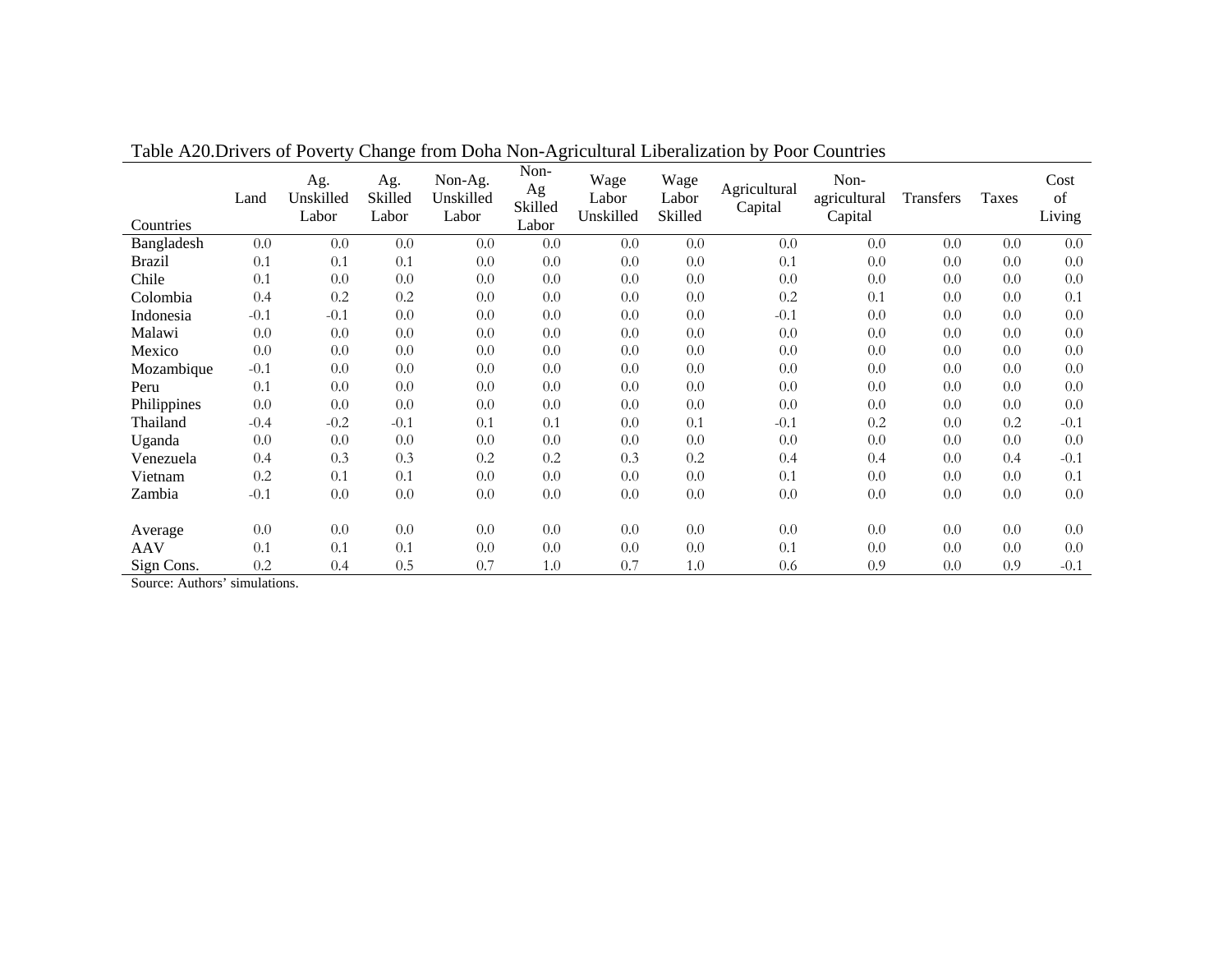| Countries     | Land   | Ag.<br>Unskilled<br>Labor | Ag.<br>Skilled<br>Labor | Non-Ag.<br>Unskilled<br>Labor | Non-<br>Ag<br>Skilled<br>Labor | Wage<br>Labor<br>Unskilled | Wage<br>Labor<br>Skilled | Agricultural<br>Capital | Non-<br>agricultural<br>Capital | Transfers | Taxes  | Cost<br>of<br>Living |
|---------------|--------|---------------------------|-------------------------|-------------------------------|--------------------------------|----------------------------|--------------------------|-------------------------|---------------------------------|-----------|--------|----------------------|
| Bangladesh    | 0.4    | 0.2                       | 0.2                     | 0.0                           | 0.0                            | 0.1                        | 0.0                      | 0.2                     | $-0.1$                          | 0.0       | 0.0    | 0.1                  |
| <b>Brazil</b> | 14.4   | 6.8                       | 6.4                     | $-0.2$                        | $-0.4$                         | 0.6                        | $-0.3$                   | 6.3                     | $-0.5$                          | 0.0       | 0.2    | 0.3                  |
| Chile         | 4.2    | 2.3                       | 2.0                     | $-0.1$                        | $-0.1$                         | 0.3                        | $-0.1$                   | 2.0                     | $-0.2$                          | 0.0       | 0.0    | 0.3                  |
| Colombia      | 5.6    | 2.9                       | 2.6                     | $-0.3$                        | $-0.3$                         | 0.3                        | $-0.3$                   | 2.6                     | $-0.4$                          | 0.0       | 0.1    | 0.6                  |
| Indonesia     | 0.0    | 0.0                       | 0.0                     | 0.2                           | 0.0                            | 0.1                        | 0.0                      | 0.0                     | 0.0                             | 0.0       | 0.0    | 0.0                  |
| Malawi        | $-2.2$ | $-1.3$                    | $-1.0$                  | 0.3                           | 0.3                            | $-0.4$                     | 0.3                      | $-1.0$                  | 0.6                             | 0.0       | 0.0    | $-0.2$               |
| Mexico        | 2.5    | 1.4                       | 1.2                     | 0.0                           | 0.0                            | 0.3                        | 0.0                      | 1.2                     | 0.0                             | 0.0       | 0.1    | 0.3                  |
| Mozambique    | 0.1    | 0.1                       | 0.1                     | 0.0                           | 0.0                            | 0.0                        | 0.0                      | 0.0                     | $-0.1$                          | 0.0       | 0.0    | 0.1                  |
| Peru          | 2.0    | 1.1                       | 0.9                     | $-0.1$                        | $-0.2$                         | 0.3                        | $-0.1$                   | 1.0                     | $-0.1$                          | 0.0       | 0.0    | 0.2                  |
| Philippines   | 0.1    | 0.1                       | 0.0                     | 0.1                           | 0.0                            | 0.1                        | 0.0                      | 0.0                     | 0.0                             | 0.0       | 0.0    | $-0.1$               |
| Thailand      | 3.0    | 1.9                       | 1.4                     | 0.3                           | $-0.1$                         | 0.8                        | 0.0                      | 1.4                     | 0.0                             | 0.0       | 0.3    | $-0.3$               |
| Uganda        | $-0.1$ | $-0.1$                    | $-0.1$                  | 0.1                           | 0.0                            | 0.0                        | 0.0                      | 0.0                     | 0.1                             | 0.0       | 0.0    | 0.1                  |
| Venezuela     | 0.9    | 0.6                       | 0.6                     | 0.3                           | 0.2                            | 0.3                        | 0.2                      | 0.7                     | 0.4                             | 0.0       | 0.5    | 0.0                  |
| Vietnam       | 0.9    | 0.4                       | 0.5                     | $-0.2$                        | 0.1                            | $-0.1$                     | 0.1                      | 0.5                     | 0.2                             | 0.0       | $-0.1$ | 1.0                  |
| Zambia        | 1.4    | 0.8                       | 0.7                     | $-0.1$                        | $-0.1$                         | 0.1                        | $-0.1$                   | 0.6                     | $-0.3$                          | 0.0       | 0.0    | 0.0                  |
|               |        |                           |                         |                               |                                |                            |                          |                         |                                 |           |        |                      |
| Average       | 2.2    | 1.1                       | 1.0                     | 0.0                           | 0.0                            | 0.2                        | 0.0                      | 1.0                     | 0.0                             | 0.0       | 0.1    | 0.2                  |
| <b>AAV</b>    | 2.5    | 1.3                       | 1.2                     | 0.2                           | 0.1                            | 0.3                        | 0.1                      | 1.2                     | 0.2                             | 0.0       | 0.1    | 0.2                  |
| Sign Cons.    | 0.9    | 0.9                       | 0.9                     | 0.2                           | $-0.2$                         | 0.8                        | $-0.2$                   | 0.9                     | $-0.1$                          | 0.0       | 0.9    | 0.7                  |

Table A21.Drivers of Poverty Change from Doha Ag & Non-Ag Liberalization by Rich & Poor Countries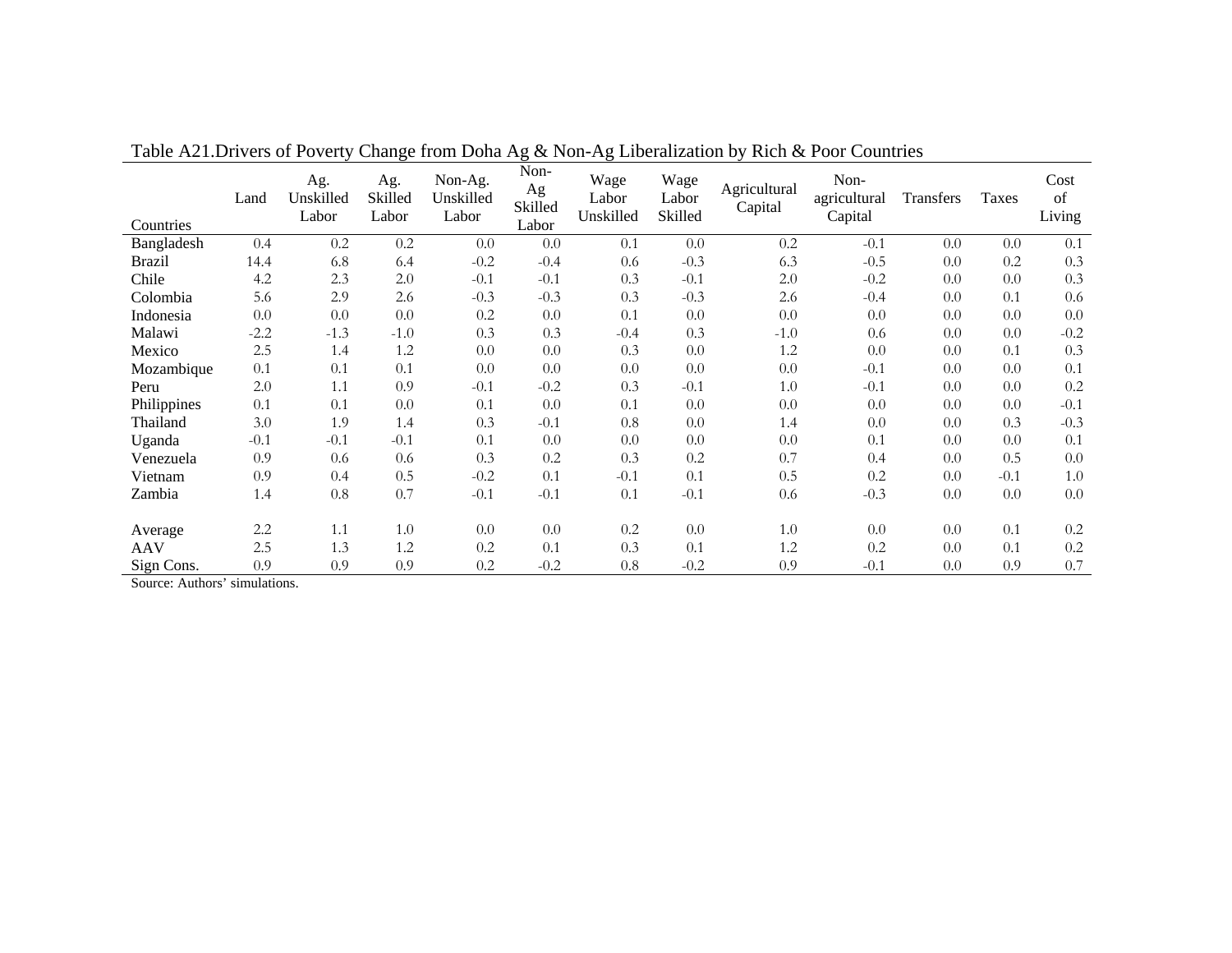## *Part IV.4: Earnings Driven Poverty Changes across Scenarios*

| Developing Country Strata, when Kien Countries Completely Kelorin Agric. I |        |        |        |        |          |         |         |
|----------------------------------------------------------------------------|--------|--------|--------|--------|----------|---------|---------|
| Countries                                                                  | Agric. | Non-   | Urban  | Rural  | Transfer | Urban   | Rural   |
|                                                                            |        | Agric. | Labor  | Labor  |          | Diverse | Diverse |
| Bangladesh                                                                 | $-0.3$ | 0.0    | 0.0    | 0.0    | 0.0      | 0.0     | $-0.1$  |
| Brazil                                                                     | $-1.5$ | 0.1    | $-0.6$ | $-0.5$ | 0.0      | $-0.4$  | $-0.2$  |
| Chile                                                                      | $-3.5$ | 0.0    | $-0.2$ | $-0.1$ | 0.0      | $-1.0$  | $-0.7$  |
| Colombia                                                                   | $-1.2$ | 0.1    | 0.0    | 0.0    | 0.0      | $-0.1$  | $-0.1$  |
| Indonesia                                                                  | $-1.8$ | 0.0    | 0.0    | $-0.1$ | 0.0      | $-0.1$  | $-0.7$  |
| Malawi                                                                     | $-0.1$ | 0.0    | 0.0    | 0.0    | 0.0      | 0.0     | 0.0     |
| Mexico                                                                     | $-0.5$ | 0.0    | $-0.1$ | $-0.2$ | 0.0      | $-0.3$  | $-0.7$  |
| Mozambique                                                                 | $-0.1$ | 0.0    | 0.0    | 0.0    | 0.0      | 0.0     | $-0.1$  |
| Peru                                                                       | $-0.8$ | 0.4    | 0.0    | $-0.1$ | 0.0      | $-0.3$  | $-0.5$  |
| Philippines                                                                | $-0.6$ | 0.0    | $-0.1$ | $-0.1$ | 0.0      | $-0.6$  | $-1.0$  |
| Thailand                                                                   | $-1.5$ | 0.0    | 0.0    | $-0.5$ | 0.0      | $-0.7$  | $-7.0$  |
| Uganda                                                                     | 0.0    | 0.0    | 0.0    | 0.0    | 0.0      | 0.0     | 0.0     |
| Venezuela                                                                  | $-0.1$ | 0.0    | $-0.1$ | 0.0    | 0.0      | 0.0     | 0.0     |
| Vietnam                                                                    | $-0.1$ | 0.0    | 0.0    | 0.0    | 0.0      | $-0.1$  | 0.0     |
| Zambia                                                                     | 0.0    | 0.0    | 0.0    | 0.0    | 0.0      | 0.0     | 0.0     |
|                                                                            |        |        |        |        |          |         |         |
| Average                                                                    | $-0.8$ | 0.1    | $-0.1$ | $-0.1$ | 0.0      | $-0.2$  | $-0.7$  |
| AAV                                                                        | 0.8    | 0.1    | 0.1    | 0.1    | 0.0      | 0.2     | 0.7     |
| Sign Cons.                                                                 | $-1.0$ | 1.0    | $-1.0$ | $-1.0$ | $-1.0$   | $-1.0$  | $-1.0$  |

Table A22 Earnings-Driven Percent Change in the Poverty Headcount (\$1/day) across Developing Country Strata, when Rich Countries Completely Reform Agric. Policies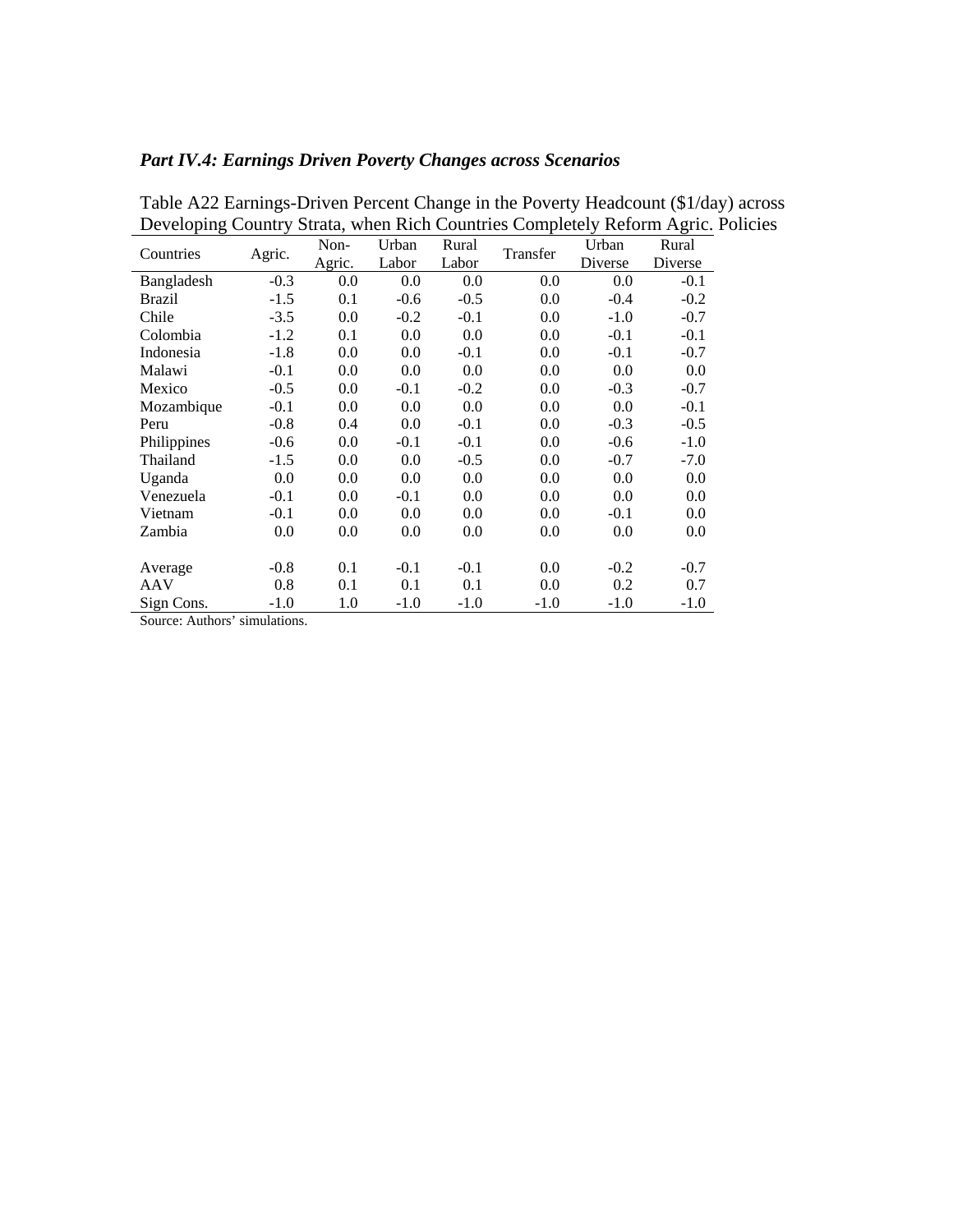| $Dovov_pmg$<br>Countries | Agric. | Non-   | Urban  | Rural  | $\beta$ and $\beta$ and $\alpha$ countries completely recrommation.<br>Transfer | Urban   | Rural   |
|--------------------------|--------|--------|--------|--------|---------------------------------------------------------------------------------|---------|---------|
|                          |        | Agric. | Labor  | Labor  |                                                                                 | Diverse | Diverse |
| Bangladesh               | 0.2    | $-0.2$ | 0.0    | 0.0    | 0.0                                                                             | 0.0     | $-0.1$  |
| <b>Brazil</b>            | $-0.1$ | 0.0    | 0.0    | 0.0    | 0.0                                                                             | 0.0     | 0.0     |
| Chile                    | $-0.8$ | 0.0    | $-0.1$ | 0.0    | 0.0                                                                             | $-0.2$  | $-0.2$  |
| Colombia                 | 0.1    | $-0.1$ | 0.0    | 0.0    | 0.0                                                                             | 0.0     | 0.0     |
| Indonesia                | $-0.1$ | 0.0    | 0.0    | 0.0    | 0.0                                                                             | 0.0     | $-0.1$  |
| Malawi                   | $-0.6$ | 0.0    | 0.0    | 0.0    | 0.0                                                                             | 0.0     | $-0.2$  |
| Mexico                   | 0.5    | 0.0    | 0.1    | 0.2    | 0.0                                                                             | 0.3     | 0.7     |
| Mozambique               | $-0.3$ | $-0.1$ | 0.0    | 0.0    | 0.0                                                                             | $-0.1$  | $-0.2$  |
| Peru                     | 0.1    | $-0.2$ | 0.0    | 0.0    | 0.0                                                                             | 0.0     | 0.0     |
| Philippines              | 0.5    | $-0.1$ | 0.0    | 0.0    | 0.0                                                                             | 0.3     | 0.6     |
| Thailand                 | $-0.3$ | 0.0    | 0.0    | $-0.2$ | 0.0                                                                             | $-0.2$  | $-1.9$  |
| Uganda                   | 0.0    | 0.0    | 0.0    | 0.0    | 0.0                                                                             | 0.0     | 0.0     |
| Venezuela                | 0.0    | $-0.1$ | 0.0    | 0.0    | 0.0                                                                             | 0.0     | 0.0     |
| Vietnam                  | $-0.1$ | $-0.2$ | 0.0    | 0.0    | 0.0                                                                             | $-0.2$  | $-1.0$  |
| Zambia                   | 0.0    | $-0.1$ | $-0.1$ | 0.0    | 0.0                                                                             | 0.0     | 0.0     |
|                          |        |        |        |        |                                                                                 |         |         |
| Average                  | $-0.1$ | $-0.1$ | 0.0    | 0.0    | 0.0                                                                             | 0.0     | $-0.2$  |
| AAV                      | 0.2    | 0.1    | 0.0    | 0.0    | 0.0                                                                             | 0.1     | 0.3     |
| Sign Cons.               | $-0.2$ | $-1.0$ | $-0.2$ | $-0.3$ | $-0.9$                                                                          | $-0.2$  | $-0.5$  |

Table A23 Earnings-Driven Percent Change in the Poverty Headcount (\$1/day) across Developing Country Strata, when Poor Countries Completely Reform Agric. Policies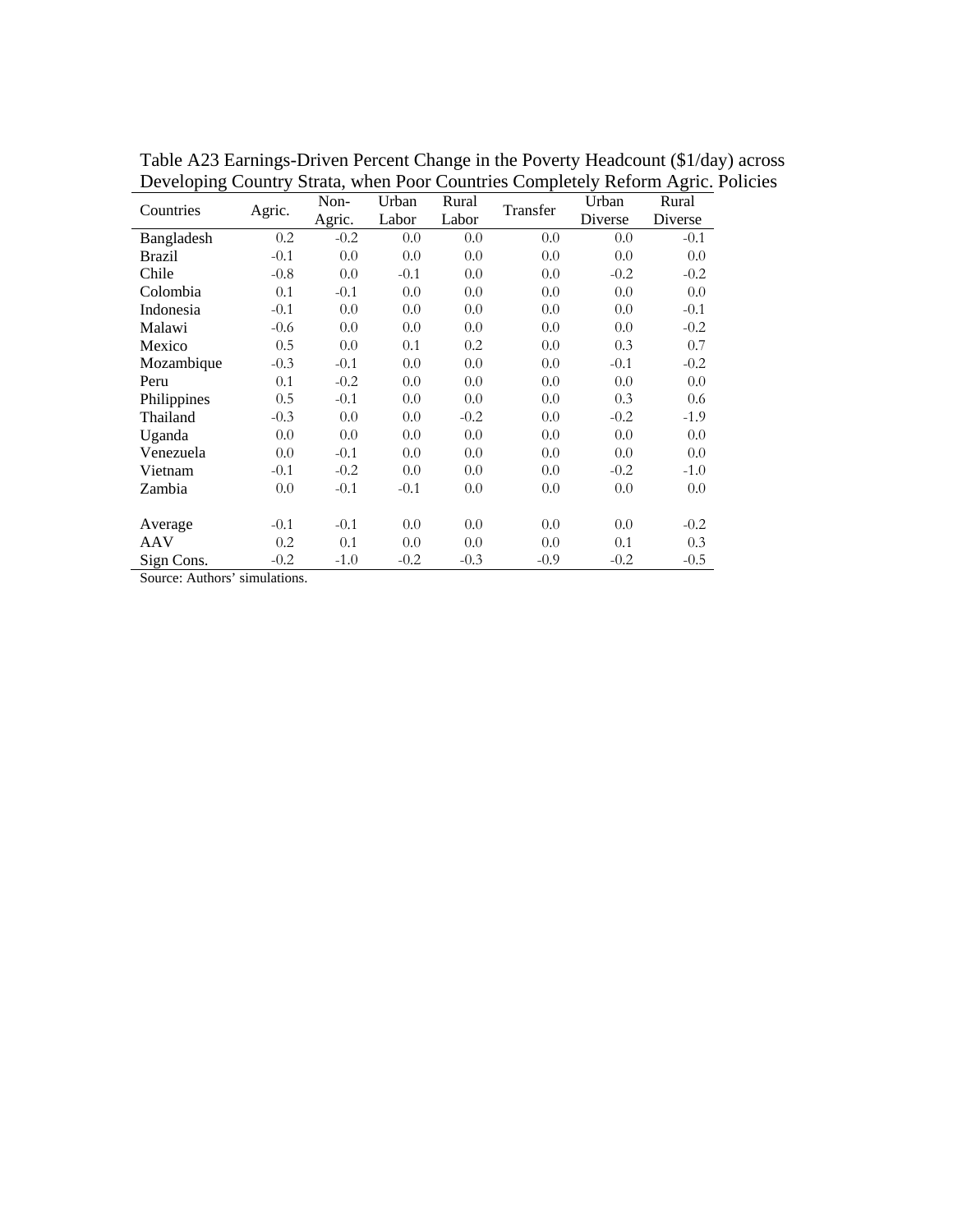| Countries   | Agric. | Non-<br>Agric. | Urban<br>Labor | Rural<br>Labor | Transfer | Urban<br>Diverse | Rural<br>Diverse |
|-------------|--------|----------------|----------------|----------------|----------|------------------|------------------|
| Bangladesh  | 0.0    | 0.0            | 0.0            | 0.0            | 0.0      | 0.0              | 0.0              |
| Brazil      | 0.0    | 0.0            | 0.0            | 0.0            | 0.0      | 0.0              | 0.0              |
| Chile       | 0.0    | 0.0            | 0.0            | 0.0            | 0.0      | 0.0              | 0.0              |
| Colombia    | 0.0    | 0.0            | 0.0            | 0.0            | 0.0      | 0.0              | 0.0              |
| Indonesia   | 0.5    | $-0.1$         | 0.0            | 0.0            | 0.0      | 0.0              | 0.1              |
| Malawi      | 0.0    | 0.0            | 0.0            | 0.0            | 0.0      | 0.0              | 0.0              |
| Mexico      | 0.0    | 0.0            | 0.0            | 0.0            | 0.0      | 0.0              | $-0.1$           |
| Mozambique  | 0.0    | 0.0            | 0.0            | 0.0            | 0.0      | 0.0              | 0.0              |
| Peru        | 0.0    | 0.0            | 0.0            | 0.0            | 0.0      | 0.0              | 0.0              |
| Philippines | 0.1    | 0.0            | 0.0            | 0.0            | 0.0      | 0.0              | 0.0              |
| Thailand    | 0.1    | 0.0            | 0.0            | 0.0            | 0.0      | 0.0              | 0.4              |
| Uganda      | 0.0    | 0.0            | 0.0            | 0.0            | 0.0      | 0.0              | 0.0              |
| Venezuela   | 0.0    | 0.0            | 0.0            | 0.0            | 0.0      | 0.0              | 0.0              |
| Vietnam     | 0.0    | $-0.1$         | 0.0            | 0.0            | 0.0      | 0.1              | 0.1              |
| Zambia      | 0.0    | 0.0            | 0.0            | 0.0            | 0.0      | 0.0              | 0.0              |
|             |        |                |                |                |          |                  |                  |
| Average     | 0.0    | 0.0            | 0.0            | 0.0            | 0.0      | 0.0              | 0.0              |
| AAV         | 0.1    | 0.0            | 0.0            | 0.0            | 0.0      | 0.0              | 0.0              |
| Sign Cons.  | 0.7    | $-0.8$         | $-0.8$         | $-0.9$         | 0.9      | 0.4              | 0.7              |

Table A24 Earnings-Driven Percent Change in the Poverty Headcount (\$1/day) across Developing Country Strata, when Rich Countries Completely Reform Non-Agric. Policies L,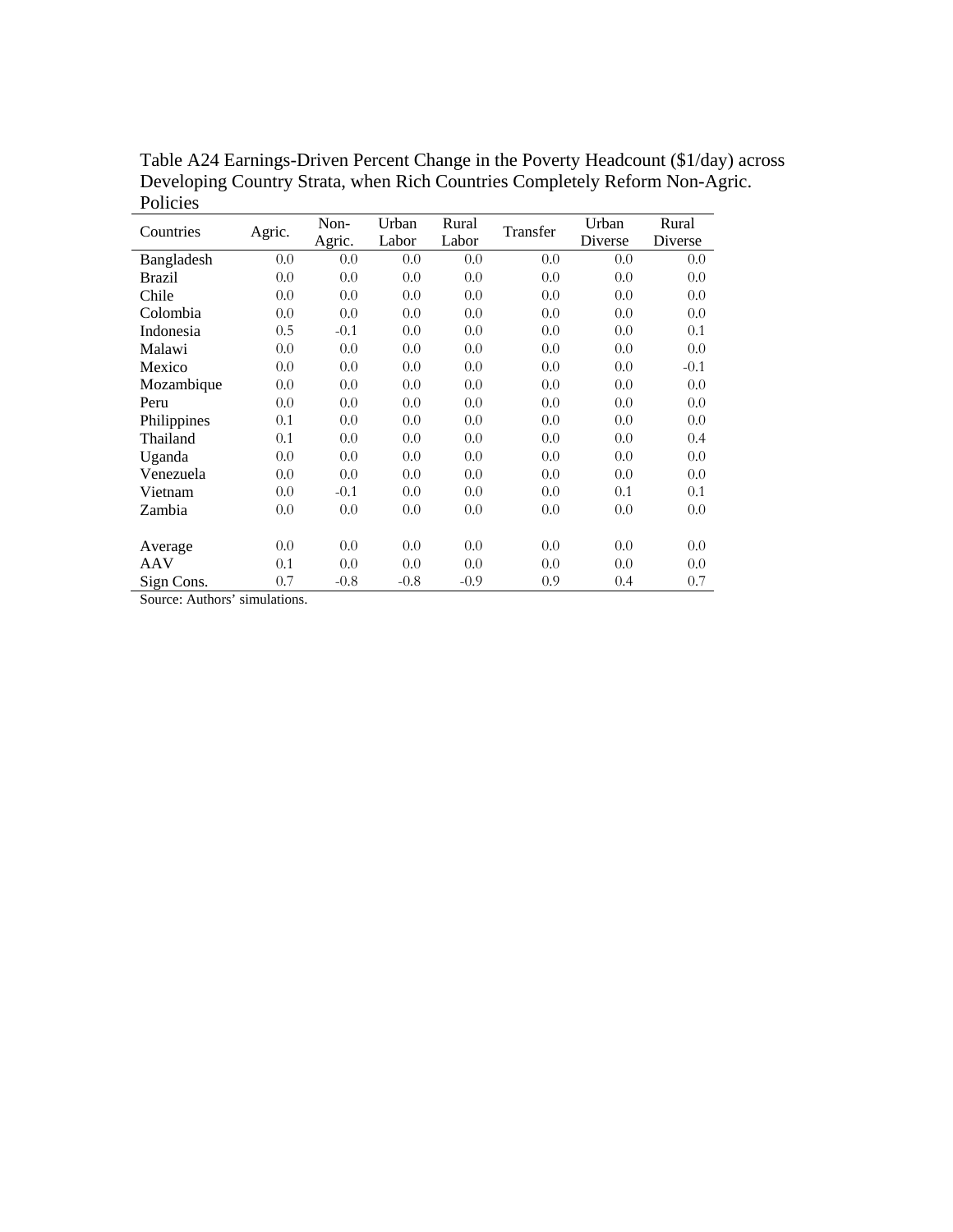| Countries   | Agric. | Non-<br>Agric. | Urban<br>Labor | Rural<br>Labor | Transfer | Urban<br>Diverse | Rural<br>Diverse |
|-------------|--------|----------------|----------------|----------------|----------|------------------|------------------|
| Bangladesh  | $-0.9$ | $-1.0$         | $-0.2$         | $-0.5$         | 0.0      | $-0.4$           | $-1.4$           |
| Brazil      | $-0.2$ | $-0.1$         | $-0.5$         | $-0.4$         | 0.0      | $-0.1$           | $-0.1$           |
| Chile       | $-0.5$ | 0.0            | $-0.3$         | $-0.2$         | 0.0      | $-0.3$           | $-0.3$           |
| Colombia    | $-0.5$ | $-0.2$         | $-0.1$         | $-0.1$         | 0.0      | $-0.1$           | 0.0              |
| Indonesia   | 0.4    | $-0.3$         | 0.0            | $-0.2$         | 0.0      | $-0.1$           | $-0.3$           |
| Malawi      | $-0.8$ | $-0.1$         | 0.0            | $-0.1$         | 0.0      | 0.0              | $-0.4$           |
| Mexico      | 0.0    | $-0.1$         | $-0.1$         | $-0.2$         | 0.0      | $-0.1$           | $-0.2$           |
| Mozambique  | $-0.1$ | $-0.3$         | 0.0            | $-0.1$         | 0.0      | $-0.1$           | $-0.2$           |
| Peru        | $-0.2$ | $-0.7$         | 0.0            | $-0.1$         | 0.0      | $-0.2$           | $-0.3$           |
| Philippines | 0.0    | $-0.1$         | $-0.1$         | $-0.1$         | 0.0      | $-0.3$           | $-0.6$           |
| Thailand    | 0.0    | $-0.2$         | 0.0            | $-0.3$         | 0.0      | $-0.2$           | $-1.5$           |
| Uganda      | 0.0    | 0.0            | 0.0            | 0.0            | 0.0      | 0.0              | $-0.1$           |
| Venezuela   | $-0.1$ | $-0.2$         | $-0.4$         | $-0.2$         | 0.0      | $-0.1$           | $-0.1$           |
| Vietnam     | 0.0    | $-1.0$         | 0.0            | 0.0            | 0.0      | $-0.3$           | $-3.2$           |
| Zambia      | 0.0    | $-0.4$         | $-0.5$         | $-0.1$         | 0.0      | $-0.2$           | $-0.1$           |
|             |        |                |                |                |          |                  |                  |
| Average     | $-0.2$ | $-0.3$         | $-0.2$         | $-0.2$         | 0.0      | $-0.2$           | $-0.6$           |
| AAV         | 0.2    | 0.3            | 0.2            | 0.2            | 0.0      | 0.2              | 0.6              |
| Sign Cons.  | $-0.8$ | $-1.0$         | $-1.0$         | $-1.0$         | $-1.0$   | $-1.0$           | $-1.0$           |

Table A25 Earnings-Driven Percent Change in the Poverty Headcount (\$1/day) across Developing Country Strata, when Poor Countries Completely Reform Non-Agric. Policies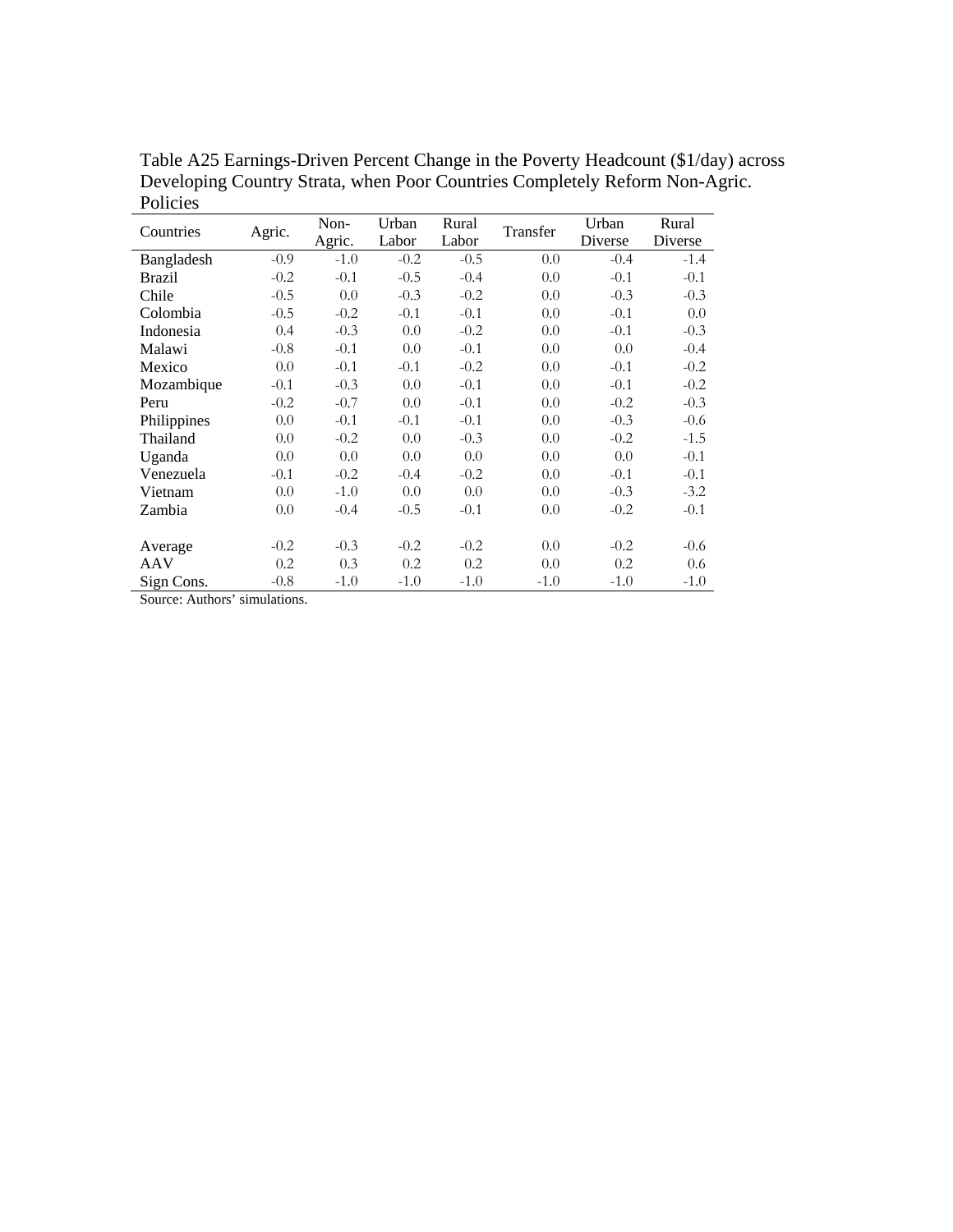| Countries     | Agric. | Non-<br>Agric. | Urban<br>Labor | Rural<br>Labor | Transfer | Urban<br>Diverse | Rural<br>Diverse |
|---------------|--------|----------------|----------------|----------------|----------|------------------|------------------|
| Bangladesh    | $-1.0$ | $-1.2$         | $-0.3$         | $-0.6$         | 0.0      | $-0.5$           | $-1.6$           |
| <b>Brazil</b> | $-1.8$ | 0.0            | $-1.1$         | $-0.8$         | 0.0      | $-0.6$           | $-0.3$           |
| Chile         | $-4.8$ | 0.0            | $-0.5$         | $-0.4$         | 0.0      | $-1.5$           | $-1.1$           |
| Colombia      | $-1.7$ | $-0.2$         | $-0.1$         | $-0.1$         | 0.0      | $-0.1$           | $-0.1$           |
| Indonesia     | $-1.1$ | $-0.5$         | $-0.1$         | $-0.3$         | 0.0      | $-0.2$           | $-1.0$           |
| Malawi        | $-1.4$ | $-0.1$         | 0.0            | $-0.2$         | 0.0      | 0.0              | $-0.6$           |
| Mexico        | 0.0    | $-0.1$         | $-0.1$         | $-0.2$         | 0.0      | $-0.1$           | $-0.3$           |
| Mozambique    | $-0.5$ | $-0.4$         | 0.0            | $-0.1$         | 0.0      | $-0.3$           | $-0.6$           |
| Peru          | $-0.9$ | $-0.5$         | $-0.1$         | $-0.1$         | 0.0      | $-0.4$           | $-0.8$           |
| Philippines   | $-0.1$ | $-0.2$         | $-0.1$         | $-0.2$         | 0.0      | $-0.6$           | $-1.0$           |
| Thailand      | $-1.7$ | $-0.2$         | $-0.1$         | $-0.9$         | 0.0      | $-1.0$           | $-10.0$          |
| Uganda        | 0.0    | 0.0            | 0.0            | 0.0            | 0.0      | 0.0              | $-0.1$           |
| Venezuela     | $-0.1$ | $-0.3$         | $-0.5$         | $-0.3$         | 0.0      | $-0.1$           | $-0.1$           |
| Vietnam       | $-0.1$ | $-1.2$         | 0.0            | 0.0            | 0.0      | $-0.5$           | $-4.1$           |
| Zambia        | 0.0    | $-0.4$         | $-0.6$         | $-0.2$         | 0.0      | $-0.3$           | $-0.1$           |
|               |        |                |                |                |          |                  |                  |
| Average       | $-1.0$ | $-0.4$         | $-0.2$         | $-0.3$         | 0.0      | $-0.4$           | $-1.5$           |
| AAV           | 1.0    | 0.4            | 0.2            | 0.3            | 0.0      | 0.4              | 1.5              |
| Sign Cons.    | $-1.0$ | $-1.0$         | $-1.0$         | $-1.0$         | $-1.0$   | $-1.0$           | $-1.0$           |

Table A26Earnings-Driven Percent Change in the Poverty Headcount (\$1/day) across Developing Country Strata, when Rich & Poor Countries Completely Reform Agric. & Non-Agric. Policies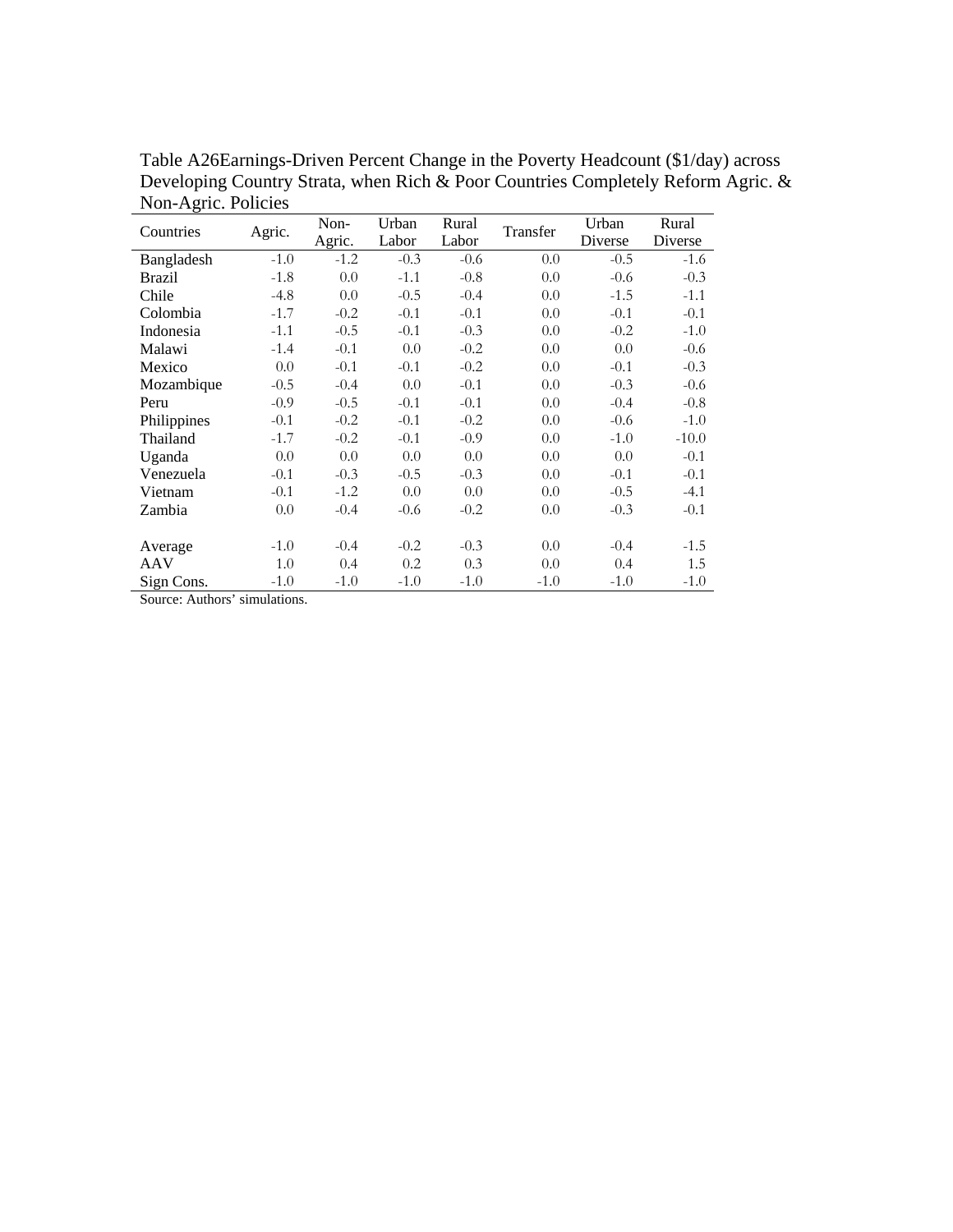| Countries   | Agric. | Non-<br>Agric. | Urban<br>Labor | Rural<br>Labor | Transfer | Urban<br>Diverse | Rural<br>Diverse |
|-------------|--------|----------------|----------------|----------------|----------|------------------|------------------|
| Bangladesh  | $-0.1$ | 0.0            | 0.0            | 0.0            | 0.0      | 0.0              | 0.0              |
| Brazil      | $-0.6$ | 0.0            | $-0.2$         | $-0.2$         | 0.0      | $-0.2$           | $-0.1$           |
| Chile       | $-1.0$ | 0.0            | 0.0            | 0.0            | 0.0      | $-0.3$           | $-0.2$           |
| Colombia    | $-0.6$ | 0.1            | 0.0            | 0.0            | 0.0      | 0.0              | 0.0              |
| Indonesia   | $-0.4$ | 0.0            | 0.0            | 0.0            | 0.0      | 0.0              | $-0.1$           |
| Malawi      | 0.4    | 0.0            | 0.0            | 0.0            | 0.0      | 0.0              | 0.1              |
| Mexico      | $-0.1$ | 0.0            | 0.0            | $-0.1$         | 0.0      | $-0.1$           | $-0.2$           |
| Mozambique  | 0.0    | 0.0            | 0.0            | 0.0            | 0.0      | 0.0              | 0.0              |
| Peru        | $-0.1$ | 0.0            | 0.0            | 0.0            | 0.0      | 0.0              | $-0.1$           |
| Philippines | $-0.1$ | 0.0            | 0.0            | 0.0            | 0.0      | $-0.1$           | $-0.2$           |
| Thailand    | $-0.4$ | 0.0            | 0.0            | $-0.1$         | 0.0      | $-0.1$           | $-1.6$           |
| Uganda      | 0.0    | 0.0            | 0.0            | 0.0            | 0.0      | 0.0              | 0.0              |
| Venezuela   | 0.0    | 0.0            | 0.0            | 0.0            | 0.0      | 0.0              | 0.0              |
| Vietnam     | 0.0    | 0.0            | 0.0            | 0.0            | 0.0      | 0.0              | 0.0              |
| Zambia      | 0.0    | 0.0            | 0.0            | 0.0            | 0.0      | 0.0              | 0.0              |
|             |        |                |                |                |          |                  |                  |
| Average     | $-0.2$ | 0.0            | 0.0            | 0.0            | 0.0      | $-0.1$           | $-0.2$           |
| AAV         | 0.2    | 0.0            | 0.0            | 0.0            | 0.0      | 0.1              | 0.2              |
| Sign Cons.  | $-0.8$ | 0.8            | $-1.0$         | $-0.9$         | $-0.9$   | $-1.0$           | $-0.9$           |

Table A27 Earnings-Driven Percent Change in the Poverty Headcount (\$1/day) across Developing Country Strata, when Rich Countries Partially Reform Agric. Policies under Doha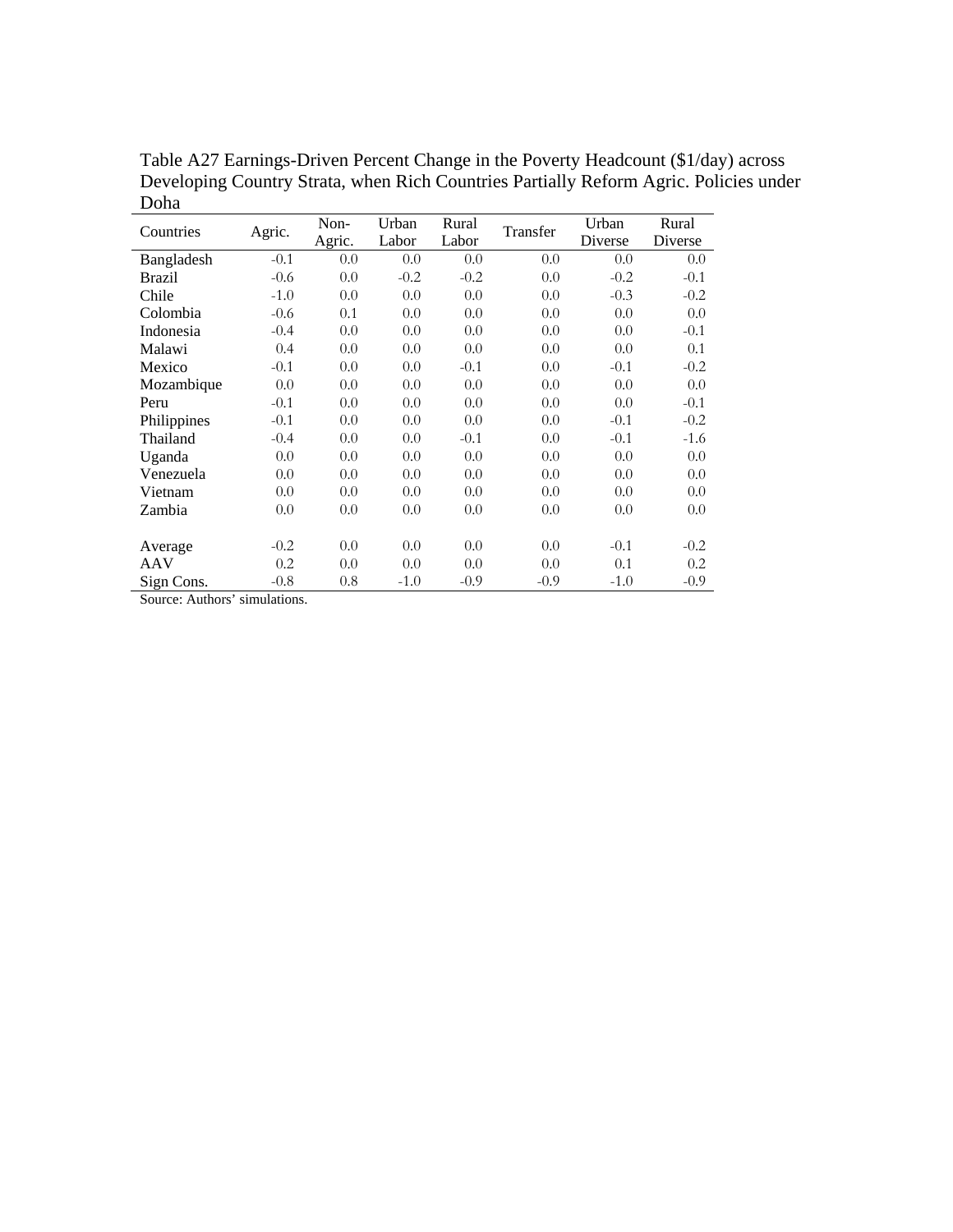| Countries   | Agric. | Non-<br>Agric. | Urban<br>Labor | Rural<br>Labor | Transfer | Urban<br>Diverse | Rural<br>Diverse |
|-------------|--------|----------------|----------------|----------------|----------|------------------|------------------|
| Bangladesh  | $-0.1$ | 0.0            | 0.0            | 0.0            | 0.0      | 0.0              | 0.0              |
| Brazil      | $-0.6$ | 0.0            | $-0.2$         | $-0.2$         | 0.0      | $-0.2$           | $-0.1$           |
| Chile       | $-1.0$ | 0.0            | 0.0            | 0.0            | 0.0      | $-0.3$           | $-0.2$           |
| Colombia    | $-0.6$ | 0.1            | 0.0            | 0.0            | 0.0      | 0.0              | 0.0              |
| Indonesia   | $-0.4$ | 0.0            | 0.0            | 0.0            | 0.0      | 0.0              | $-0.1$           |
| Malawi      | 0.4    | 0.0            | 0.0            | 0.0            | 0.0      | 0.0              | 0.1              |
| Mexico      | $-0.1$ | 0.0            | 0.0            | $-0.1$         | 0.0      | $-0.1$           | $-0.2$           |
| Mozambique  | 0.0    | 0.0            | 0.0            | 0.0            | 0.0      | 0.0              | 0.0              |
| Peru        | $-0.1$ | 0.0            | 0.0            | 0.0            | 0.0      | 0.0              | $-0.1$           |
| Philippines | $-0.1$ | 0.0            | 0.0            | 0.0            | 0.0      | $-0.1$           | $-0.2$           |
| Thailand    | $-0.4$ | 0.0            | 0.0            | $-0.1$         | 0.0      | $-0.1$           | $-1.6$           |
| Uganda      | 0.0    | 0.0            | 0.0            | 0.0            | 0.0      | 0.0              | 0.0              |
| Venezuela   | 0.0    | 0.0            | 0.0            | 0.0            | 0.0      | 0.0              | 0.0              |
| Vietnam     | 0.0    | 0.0            | 0.0            | 0.0            | 0.0      | 0.0              | 0.0              |
| Zambia      | 0.0    | 0.0            | 0.0            | 0.0            | 0.0      | 0.0              | 0.0              |
|             |        |                |                |                |          |                  |                  |
| Average     | $-0.2$ | 0.0            | 0.0            | 0.0            | 0.0      | $-0.1$           | $-0.2$           |
| AAV         | 0.2    | 0.0            | 0.0            | 0.0            | 0.0      | 0.1              | 0.2              |
| Sign Cons.  | $-0.8$ | 0.8            | $-1.0$         | $-0.9$         | $-0.9$   | $-1.0$           | $-0.9$           |

Table A28 Earnings-Driven Percent Change in the Poverty Headcount (\$1/day) across Developing Country Strata, when Poor Countries Partially Reform Agric. Policies under Doha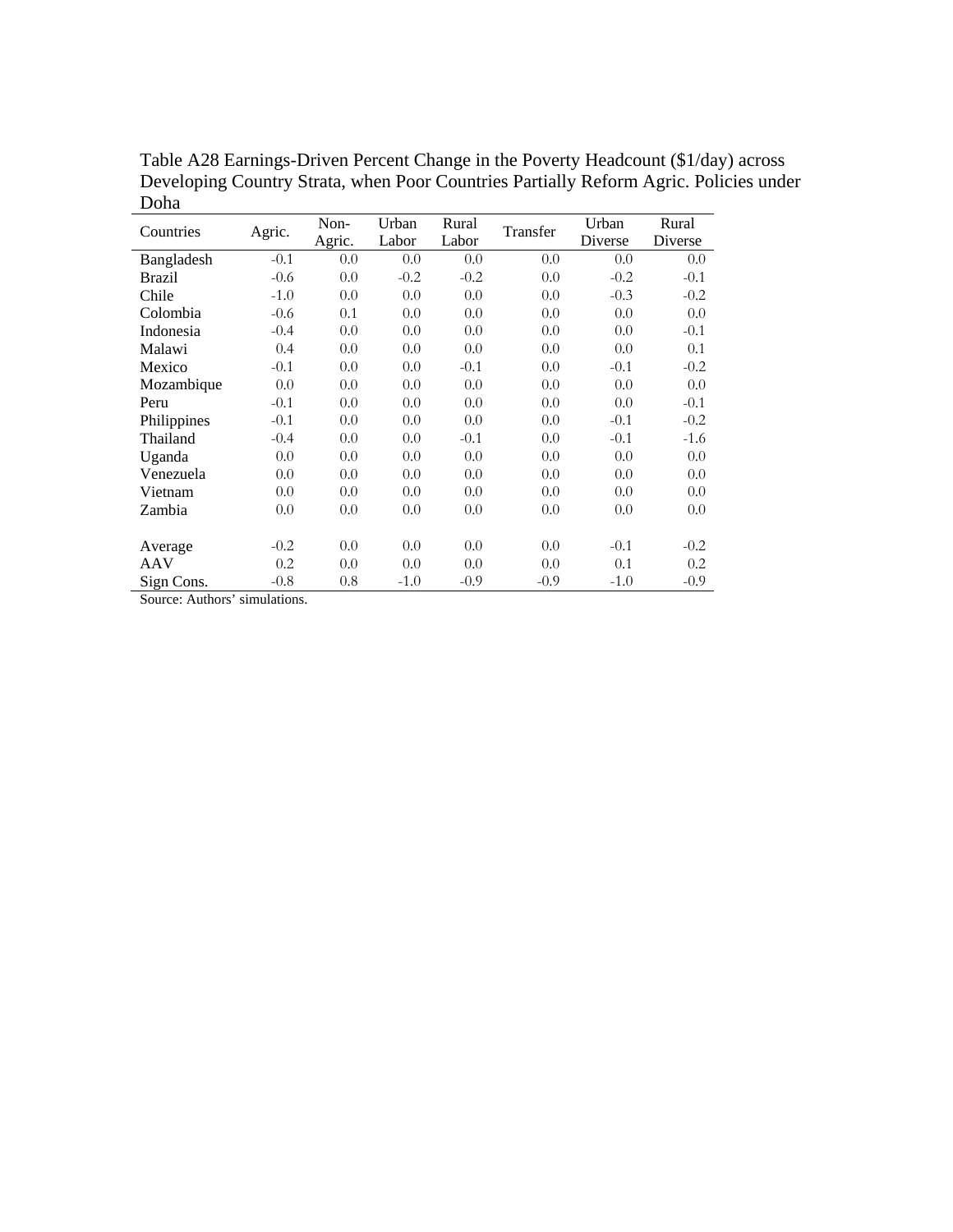| Countries   | Agric. | Non-<br>Agric. | Urban<br>Labor | Rural<br>Labor | Transfer | Urban<br>Diverse | Rural<br>Diverse |
|-------------|--------|----------------|----------------|----------------|----------|------------------|------------------|
| Bangladesh  | 0.0    | 0.0            | 0.0            | 0.0            | 0.0      | 0.0              | 0.0              |
| Brazil      | 0.0    | 0.0            | 0.0            | 0.0            | 0.0      | 0.0              | 0.0              |
| Chile       | 0.0    | 0.0            | 0.0            | 0.0            | 0.0      | 0.0              | 0.0              |
| Colombia    | 0.0    | 0.0            | 0.0            | 0.0            | 0.0      | 0.0              | 0.0              |
| Indonesia   | 0.2    | 0.0            | 0.0            | 0.0            | 0.0      | 0.0              | 0.0              |
| Malawi      | 0.0    | 0.0            | 0.0            | 0.0            | 0.0      | 0.0              | 0.0              |
| Mexico      | 0.0    | 0.0            | 0.0            | 0.0            | 0.0      | 0.0              | 0.0              |
| Mozambique  | 0.0    | 0.0            | 0.0            | 0.0            | 0.0      | 0.0              | 0.0              |
| Peru        | 0.0    | 0.0            | 0.0            | 0.0            | 0.0      | 0.0              | 0.0              |
| Philippines | 0.0    | 0.0            | 0.0            | 0.0            | 0.0      | 0.0              | 0.0              |
| Thailand    | 0.1    | 0.0            | 0.0            | 0.0            | 0.0      | 0.0              | 0.2              |
| Uganda      | 0.0    | 0.0            | 0.0            | 0.0            | 0.0      | 0.0              | 0.0              |
| Venezuela   | 0.0    | 0.0            | 0.0            | 0.0            | 0.0      | 0.0              | 0.0              |
| Vietnam     | 0.0    | 0.0            | 0.0            | 0.0            | 0.0      | 0.0              | $-0.1$           |
| Zambia      | 0.0    | 0.0            | 0.0            | 0.0            | 0.0      | 0.0              | 0.0              |
|             |        |                |                |                |          |                  |                  |
| Average     | 0.0    | 0.0            | 0.0            | 0.0            | 0.0      | 0.0              | 0.0              |
| AAV         | 0.0    | 0.0            | 0.0            | 0.0            | 0.0      | 0.0              | 0.0              |
| Sign Cons.  | 0.6    | $-0.4$         | $-0.6$         | $-0.8$         | 0.9      | $-0.5$           | 0.2              |

Table A29 Earnings-Driven Percent Change in the Poverty Headcount (\$1/day) across Developing Country Strata, when Rich Countries Partially Reform Non-Agric. Policies under Doha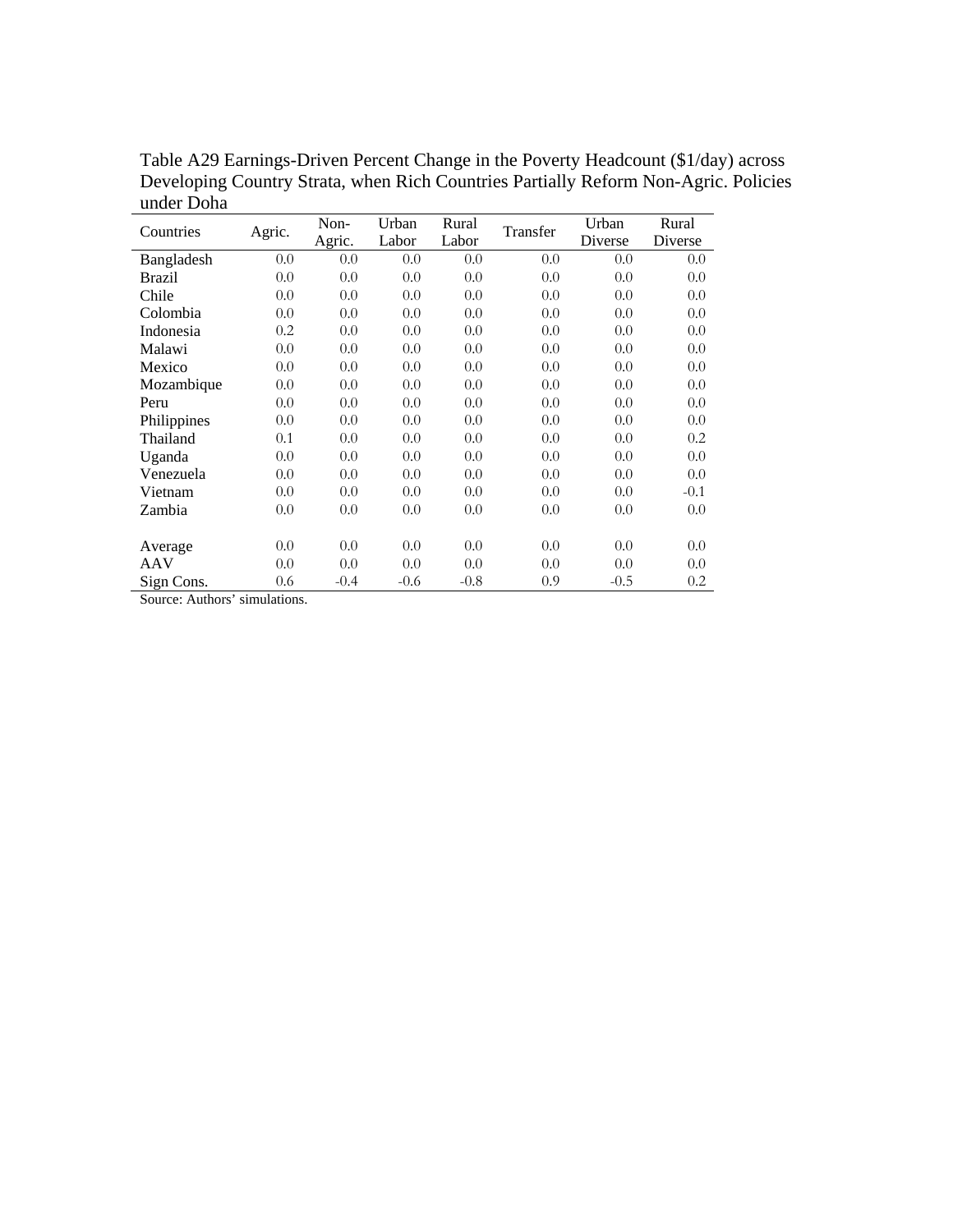| Countries   | Agric. | Non-<br>Agric. | Urban<br>Labor | Rural<br>Labor | Transfer | Urban<br>Diverse | Rural<br>Diverse |
|-------------|--------|----------------|----------------|----------------|----------|------------------|------------------|
| Bangladesh  | 0.0    | 0.0            | 0.0            | 0.0            | 0.0      | 0.0              | 0.0              |
| Brazil      | 0.0    | 0.0            | 0.0            | 0.0            | 0.0      | 0.0              | 0.0              |
| Chile       | 0.0    | 0.0            | 0.0            | 0.0            | 0.0      | 0.0              | 0.0              |
| Colombia    | 0.0    | 0.0            | 0.0            | 0.0            | 0.0      | 0.0              | 0.0              |
| Indonesia   | 0.1    | 0.0            | 0.0            | 0.0            | 0.0      | 0.0              | 0.0              |
| Malawi      | 0.0    | 0.0            | 0.0            | 0.0            | 0.0      | 0.0              | 0.0              |
| Mexico      | 0.0    | 0.0            | 0.0            | 0.0            | 0.0      | 0.0              | 0.0              |
| Mozambique  | 0.0    | 0.0            | 0.0            | 0.0            | 0.0      | 0.0              | 0.0              |
| Peru        | 0.0    | 0.0            | 0.0            | 0.0            | 0.0      | 0.0              | 0.0              |
| Philippines | 0.0    | 0.0            | 0.0            | 0.0            | 0.0      | 0.0              | 0.0              |
| Thailand    | 0.0    | 0.0            | 0.0            | 0.0            | 0.0      | 0.0              | 0.1              |
| Uganda      | 0.0    | 0.0            | 0.0            | 0.0            | 0.0      | 0.0              | 0.0              |
| Venezuela   | 0.0    | $-0.1$         | $-0.1$         | $-0.1$         | 0.0      | 0.0              | 0.0              |
| Vietnam     | 0.0    | 0.0            | 0.0            | 0.0            | 0.0      | 0.0              | 0.0              |
| Zambia      | 0.0    | 0.0            | 0.0            | 0.0            | 0.0      | 0.0              | 0.0              |
|             |        |                |                |                |          |                  |                  |
| Average     | 0.0    | 0.0            | 0.0            | 0.0            | 0.0      | 0.0              | 0.0              |
| AAV         | 0.0    | 0.0            | 0.0            | 0.0            | 0.0      | 0.0              | 0.0              |
| Sign Cons.  | 0.0    | $-0.7$         | $-1.0$         | $-0.9$         | 0.8      | $-0.5$           | 0.4              |

Table A30 Earnings-Driven Percent Change in the Poverty Headcount (\$1/day) across Developing Country Strata, when Poor Countries Partially Reform Non-Agric. Policies under Doha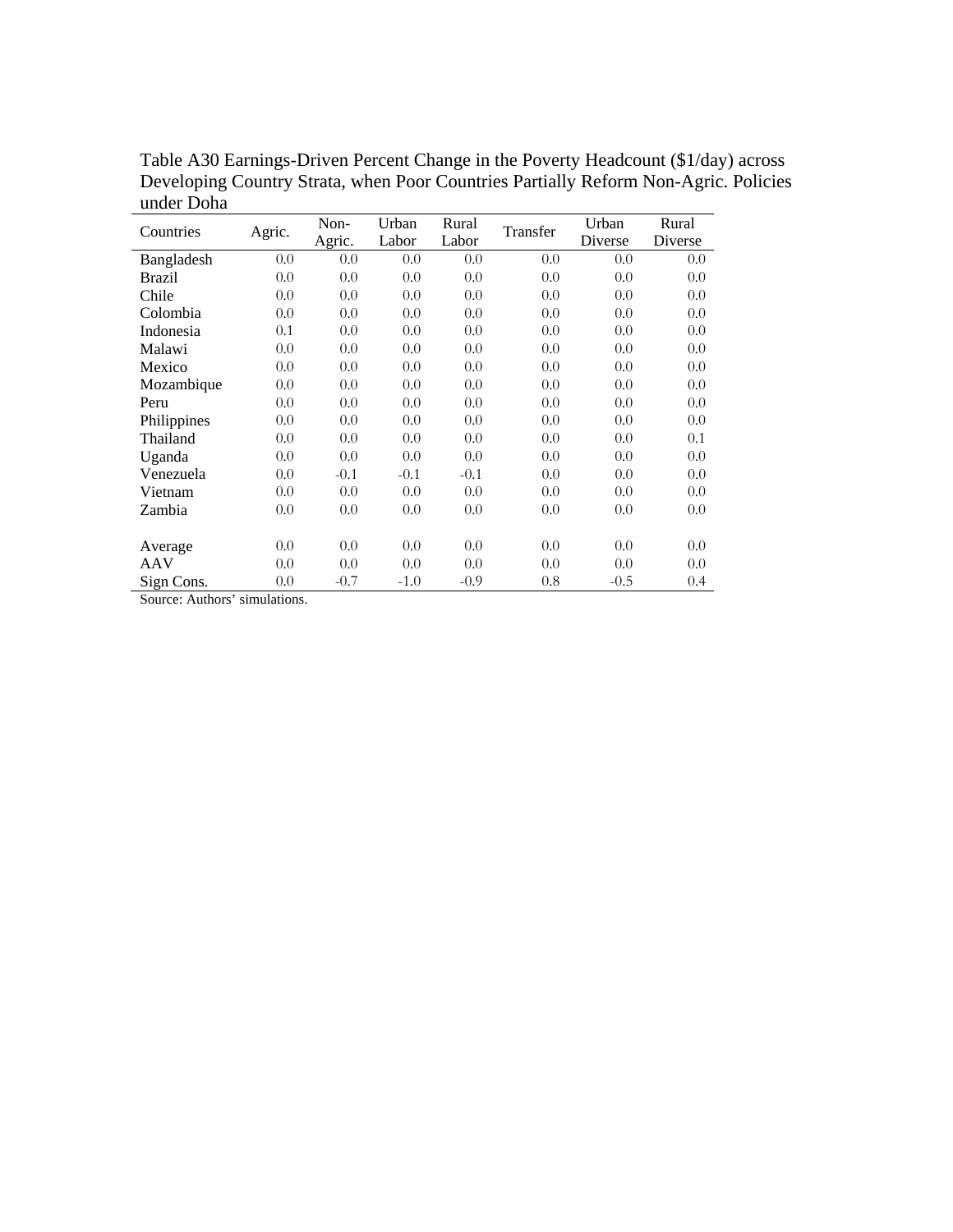| Countries   | Agric. | Non-<br>Agric. | Urban<br>Labor | Rural<br>Labor | Transfer | Urban<br>Diverse | Rural<br>Diverse |
|-------------|--------|----------------|----------------|----------------|----------|------------------|------------------|
| Bangladesh  | $-0.1$ | 0.0            | 0.0            | 0.0            | 0.0      | 0.0              | 0.0              |
| Brazil      | $-0.6$ | 0.0            | $-0.2$         | $-0.2$         | 0.0      | $-0.2$           | $-0.1$           |
| Chile       | $-1.3$ | 0.0            | $-0.1$         | 0.0            | 0.0      | $-0.3$           | $-0.2$           |
| Colombia    | $-0.6$ | 0.1            | 0.0            | 0.0            | 0.0      | 0.0              | 0.0              |
| Indonesia   | 0.0    | 0.0            | 0.0            | 0.0            | 0.0      | 0.0              | $-0.1$           |
| Malawi      | 0.4    | 0.0            | 0.0            | 0.0            | 0.0      | 0.0              | 0.1              |
| Mexico      | $-0.1$ | 0.0            | 0.0            | $-0.1$         | 0.0      | $-0.1$           | $-0.2$           |
| Mozambique  | 0.0    | 0.0            | 0.0            | 0.0            | 0.0      | 0.0              | 0.0              |
| Peru        | $-0.1$ | 0.0            | 0.0            | 0.0            | 0.0      | 0.0              | $-0.1$           |
| Philippines | 0.0    | 0.0            | 0.0            | 0.0            | 0.0      | 0.0              | $-0.1$           |
| Thailand    | $-0.3$ | 0.0            | 0.0            | $-0.1$         | 0.0      | $-0.1$           | $-1.3$           |
| Uganda      | 0.0    | 0.0            | 0.0            | 0.0            | 0.0      | 0.0              | 0.0              |
| Venezuela   | 0.0    | $-0.1$         | $-0.1$         | $-0.1$         | 0.0      | 0.0              | 0.0              |
| Vietnam     | 0.0    | 0.0            | 0.0            | 0.0            | 0.0      | 0.0              | $-0.1$           |
| Zambia      | 0.0    | 0.0            | 0.0            | 0.0            | 0.0      | 0.0              | 0.0              |
|             |        |                |                |                |          |                  |                  |
| Average     | $-0.2$ | 0.0            | 0.0            | 0.0            | 0.0      | $-0.1$           | $-0.1$           |
| AAV         | 0.2    | 0.0            | 0.0            | 0.0            | 0.0      | 0.1              | 0.2              |
| Sign Cons.  | $-0.8$ | 0.0            | $-1.0$         | $-0.9$         | $-0.9$   | $-1.0$           | $-0.9$           |

Table A31 Earnings-Driven Percent Change in the Poverty Headcount (\$1/day) across Developing Country Strata, when Rich & Poor Countries Partially Reform Agric. & Non-Agric. Policies under Doha L,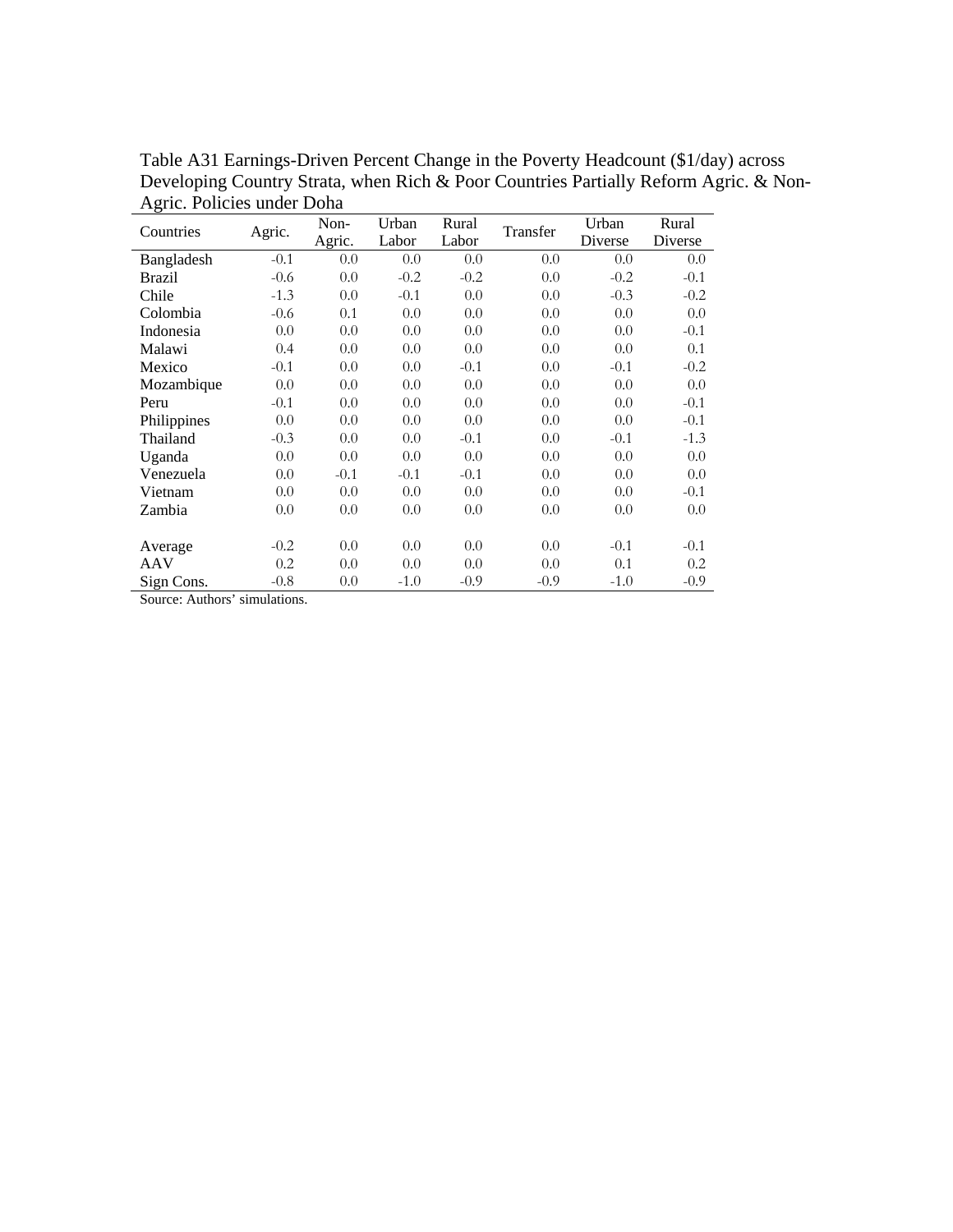#### *Part IV.5: Decomposed Poverty Changes across Scenarios*

| Countries                     | Earnings | <b>Taxes</b> | Cost<br>Of | Total   |
|-------------------------------|----------|--------------|------------|---------|
|                               |          |              | Living     |         |
| Bangladesh                    | $-0.46$  | $-0.04$      | 0.39       | $-0.11$ |
| Brazil                        | $-3.16$  | 0.39         | 0.97       | $-1.80$ |
| Chile                         | $-5.42$  | 0.01         | 1.51       | $-3.90$ |
| Colombia                      | $-1.28$  | 0.05         | 0.95       | $-0.28$ |
| Indonesia                     | $-2.68$  | 0.05         | 1.40       | $-1.23$ |
| Malawi                        | $-0.05$  | 0.05         | $-0.74$    | $-0.74$ |
| Mexico                        | $-1.74$  | 0.12         | 1.93       | 0.31    |
| Mozambique                    | $-0.23$  | $-0.01$      | 0.31       | 0.07    |
| Peru                          | $-1.32$  | 0.07         | 0.85       | $-0.40$ |
| Philippines                   | $-2.35$  | 0.32         | 1.27       | $-0.76$ |
| Thailand                      | $-9.63$  | 0.16         | 2.84       | $-6.63$ |
| Uganda                        | $-0.01$  | 0.00         | 0.05       | 0.04    |
| Venezuela                     | $-0.17$  | 0.00         | 0.42       | 0.25    |
| Vietnam                       | $-0.13$  | 0.05         | 0.31       | 0.23    |
| Zambia                        | $-0.01$  | 0.02         | 0.13       | 0.14    |
| Average                       | $-1.91$  | 0.08         | 0.84       | $-0.99$ |
| AAV                           | 1.91     | 0.09         | 0.94       | 1.13    |
| Sign Cons.                    | $-1.00$  | 0.93         | 0.89       | $-0.88$ |
| Source: Authors' simulations. |          |              |            |         |

Table A32. Decomposed Percent Change in the Poverty Headcount (\$1/day) across Developing Country Strata, when Rich Countries Completely Reform Agriculture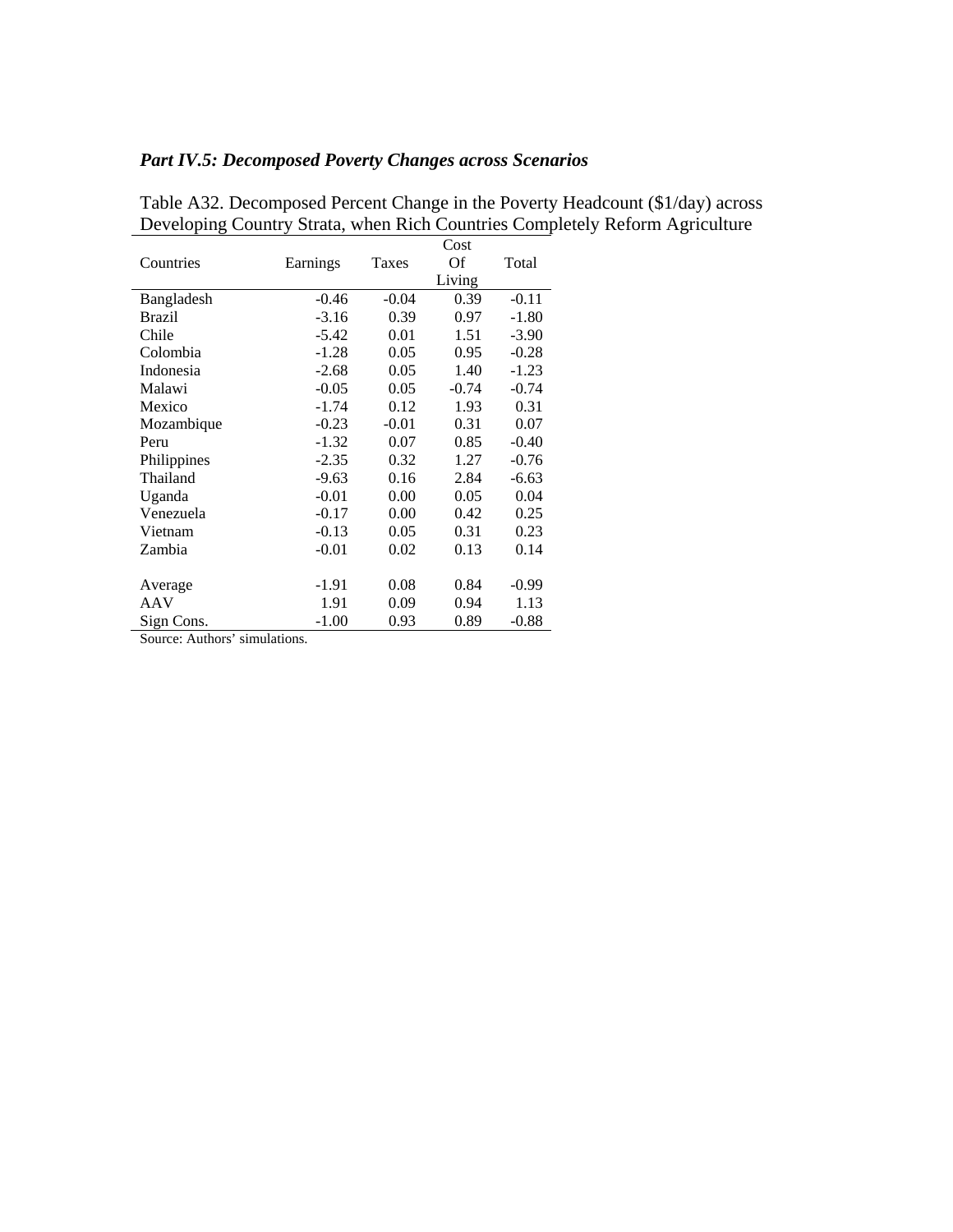|               |          |              | Cost    |         |
|---------------|----------|--------------|---------|---------|
| Countries     | Earnings | <b>Taxes</b> | Of      | Total   |
|               |          |              | Living  |         |
| Bangladesh    | $-0.10$  | 0.56         | $-0.63$ | $-0.18$ |
| <b>Brazil</b> | $-0.15$  | $-0.05$      | 0.05    | $-0.15$ |
| Chile         | $-1.36$  | 0.19         | $-0.24$ | $-1.41$ |
| Colombia      | $-0.03$  | 0.14         | $-0.39$ | $-0.28$ |
| Indonesia     | $-0.30$  | 0.39         | $-0.92$ | $-0.82$ |
| Malawi        | $-0.85$  | 0.32         | $-0.43$ | $-0.96$ |
| Mexico        | 1.84     | $-0.15$      | $-1.08$ | 0.61    |
| Mozambique    | $-0.78$  | 0.48         | $-0.78$ | $-1.08$ |
| Peru          | $-0.07$  | 0.34         | $-0.50$ | $-0.23$ |
| Philippines   | 1.36     | 0.40         | $-2.33$ | $-0.56$ |
| Thailand      | $-2.61$  | 1.02         | $-2.96$ | $-4.55$ |
| Uganda        | $-0.04$  | 0.04         | $-0.06$ | $-0.06$ |
| Venezuela     | $-0.11$  | 0.25         | $-0.29$ | $-0.15$ |
| Vietnam       | $-1.42$  | 1.13         | $-1.42$ | $-1.70$ |
| Zambia        | $-0.19$  | 0.17         | $-0.27$ | $-0.29$ |
|               |          |              |         |         |
| Average       | $-0.32$  | 0.35         | $-0.82$ | $-0.79$ |
| AAV           | 0.75     | 0.38         | 0.82    | 0.87    |
| Sign Cons.    | $-0.43$  | 0.93         | $-0.99$ | $-0.91$ |

Table A33. Decomposed Percent Change in the Poverty Headcount (\$1/day) across Developing Country Strata, when Poor Countries Completely Reform Agriculture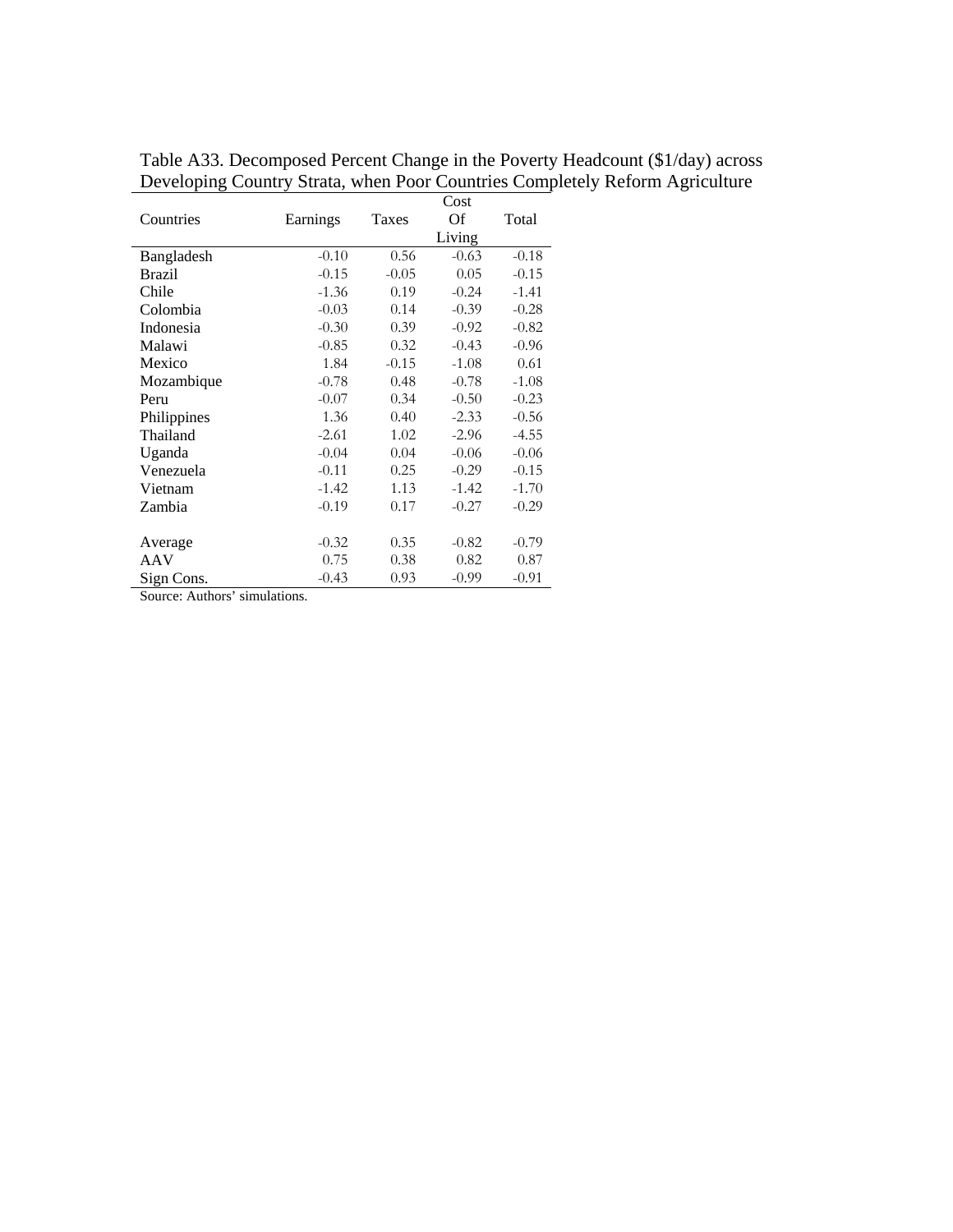|               |          |              | Cost    |         |
|---------------|----------|--------------|---------|---------|
| Countries     | Earnings | <b>Taxes</b> | Of      | Total   |
|               |          |              | Living  |         |
| Bangladesh    | $-0.06$  | 0.03         | $-0.01$ | $-0.05$ |
| <b>Brazil</b> | 0.03     | 0.01         | $-0.10$ | $-0.07$ |
| Chile         | 0.01     | 0.01         | $-0.02$ | 0.00    |
| Colombia      | $-0.06$  | 0.01         | 0.01    | $-0.04$ |
| Indonesia     | 0.37     | 0.01         | $-0.84$ | $-0.46$ |
| Malawi        | 0.03     | 0.01         | $-0.02$ | 0.02    |
| Mexico        | $-0.19$  | 0.02         | 0.48    | 0.31    |
| Mozambique    | $-0.06$  | 0.00         | 0.10    | 0.04    |
| Peru          | 0.05     | 0.02         | $-0.05$ | 0.03    |
| Philippines   | 0.00     | 0.15         | $-0.85$ | $-0.70$ |
| Thailand      | 0.50     | 0.18         | $-1.21$ | $-0.53$ |
| Uganda        | 0.00     | 0.00         | 0.01    | 0.00    |
| Venezuela     | $-0.08$  | 0.00         | 0.13    | 0.05    |
| Vietnam       | 0.19     | 0.09         | $-2.13$ | $-1.84$ |
| Zambia        | $-0.01$  | 0.00         | 0.06    | 0.05    |
|               |          |              |         |         |
| Average       | 0.05     | 0.04         | $-0.30$ | $-0.21$ |
| AAV           | 0.11     | 0.04         | 0.40    | 0.28    |
| Sign Cons.    | 0.43     | 1.00         | $-0.74$ | $-0.76$ |

Table A34. Decomposed Percent Change in the Poverty Headcount (\$1/day) across Developing Country Strata, when Rich Countries Completely Reform Non-Agriculture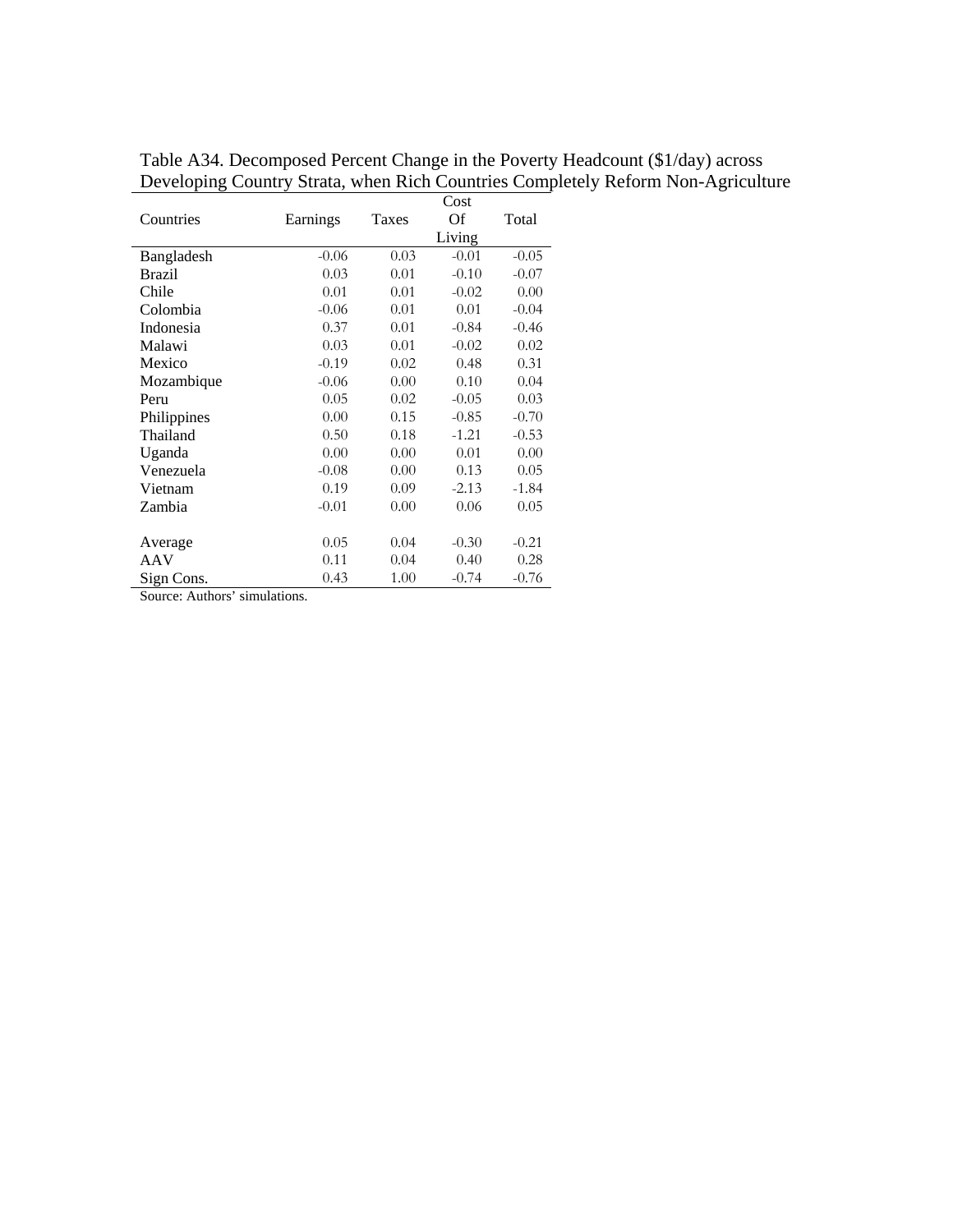|               |          |       | Cost    |         |
|---------------|----------|-------|---------|---------|
| Countries     | Earnings | Taxes | Of      | Total   |
|               |          |       | Living  |         |
| Bangladesh    | $-4.54$  | 4.13  | 1.04    | 0.62    |
| <b>Brazil</b> | $-1.42$  | 1.47  | 0.55    | 0.60    |
| Chile         | $-1.61$  | 2.08  | $-0.16$ | 0.31    |
| Colombia      | $-0.94$  | 0.97  | 0.69    | 0.71    |
| Indonesia     | $-0.50$  | 2.40  | $-0.83$ | 1.07    |
| Malawi        | $-1.40$  | 1.57  | $-0.33$ | $-0.16$ |
| Mexico        | $-0.82$  | 1.13  | $-0.19$ | 0.12    |
| Mozambique    | $-0.84$  | 1.17  | $-0.05$ | 0.28    |
| Peru          | $-1.46$  | 1.06  | 0.21    | $-0.19$ |
| Philippines   | $-1.24$  | 2.51  | 0.00    | 1.27    |
| Thailand      | $-2.11$  | 6.37  | $-1.42$ | 2.84    |
| Uganda        | $-0.16$  | 0.18  | 0.06    | 0.08    |
| Venezuela     | $-1.04$  | 1.78  | $-0.04$ | 0.70    |
| Vietnam       | $-4.54$  | 5.43  | $-3.42$ | $-2.53$ |
| Zambia        | $-1.27$  | 1.56  | $-0.10$ | 0.19    |
|               |          |       |         |         |
| Average       | $-1.59$  | 2.25  | $-0.27$ | 0.39    |
| AAV           | 1.59     | 2.25  | 0.61    | 0.78    |
| Sign Cons.    | $-1.00$  | 1.00  | $-0.44$ | 0.51    |

Table A35. Decomposed Percent Change in the Poverty Headcount (\$1/day) across Developing Country Strata, when Poor Countries Completely Reform Non-Agriculture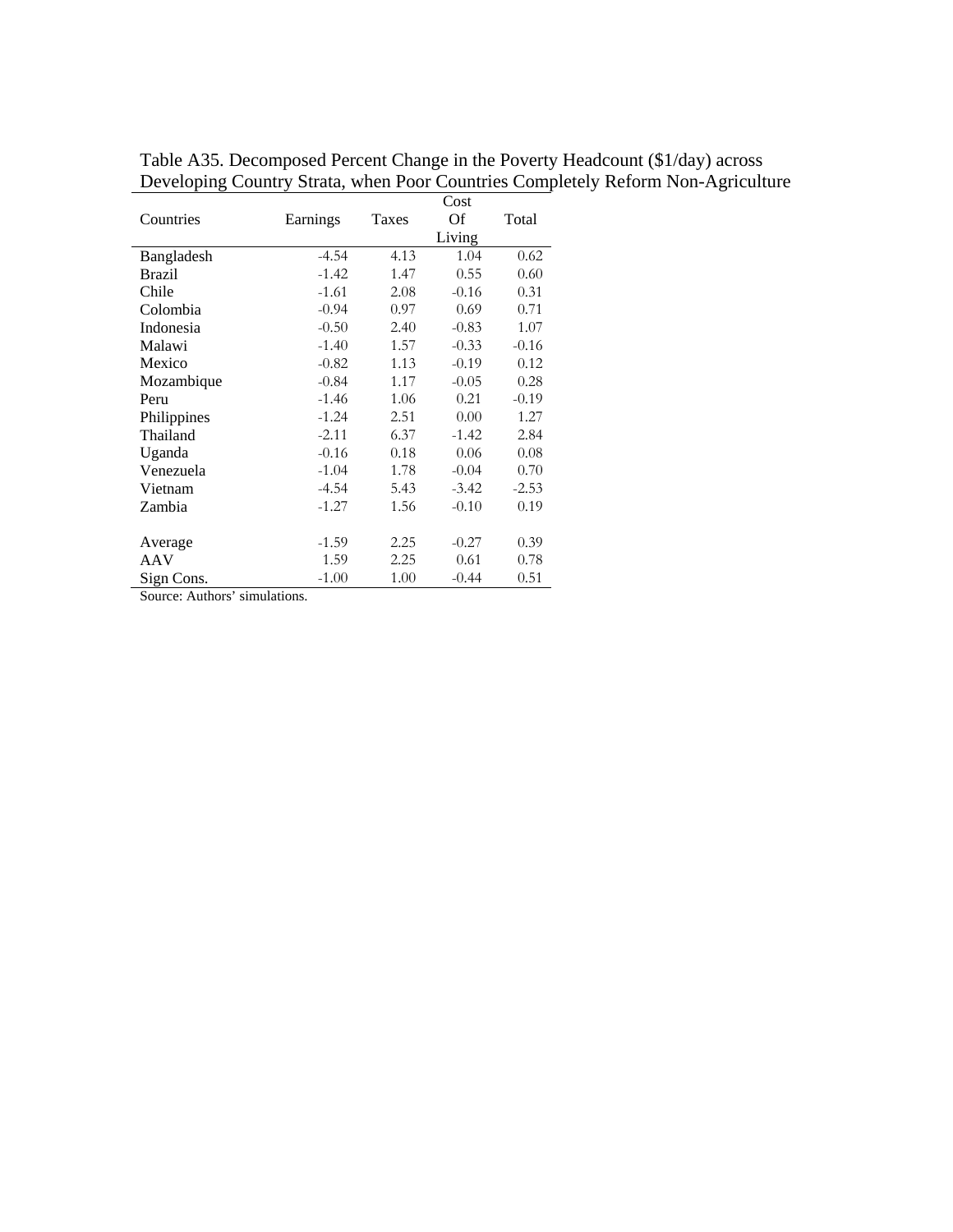|               |          | Cost  |         |         |  |  |  |
|---------------|----------|-------|---------|---------|--|--|--|
| Countries     | Earnings | Taxes | Of      | Total   |  |  |  |
|               |          |       | Living  |         |  |  |  |
| Bangladesh    | $-5.17$  | 4.67  | 0.78    | 0.29    |  |  |  |
| <b>Brazil</b> | $-4.70$  | 1.81  | 1.47    | $-1.42$ |  |  |  |
| Chile         | $-8.38$  | 2.28  | 1.10    | $-4.99$ |  |  |  |
| Colombia      | $-2.32$  | 1.16  | 1.26    | 0.10    |  |  |  |
| Indonesia     | $-3.11$  | 2.85  | $-1.19$ | $-1.45$ |  |  |  |
| Malawi        | $-2.28$  | 1.96  | $-1.52$ | $-1.84$ |  |  |  |
| Mexico        | $-0.90$  | 1.11  | 1.14    | 1.35    |  |  |  |
| Mozambique    | $-1.90$  | 1.64  | $-0.42$ | $-0.69$ |  |  |  |
| Peru          | $-2.80$  | 1.49  | 0.52    | $-0.80$ |  |  |  |
| Philippines   | $-2.24$  | 3.39  | $-1.91$ | $-0.76$ |  |  |  |
| Thailand      | $-13.86$ | 7.73  | $-2.74$ | $-8.87$ |  |  |  |
| Uganda        | $-0.21$  | 0.22  | 0.06    | 0.07    |  |  |  |
| Venezuela     | $-1.41$  | 2.03  | 0.23    | 0.85    |  |  |  |
| Vietnam       | $-5.90$  | 6.70  | $-6.66$ | $-5.85$ |  |  |  |
| Zambia        | $-1.48$  | 1.74  | $-0.17$ | 0.09    |  |  |  |
|               |          |       |         |         |  |  |  |
| Average       | $-3.78$  | 2.72  | $-0.54$ | $-1.59$ |  |  |  |
| AAV           | 3.78     | 2.72  | 1.41    | 1.96    |  |  |  |
| Sign Cons.    | $-1.00$  | 1.00  | $-0.38$ | $-0.81$ |  |  |  |

Table A36. Decomposed Percent Change in the Poverty Headcount (\$1/day) across Developing Country Strata, when Rich & Poor Countries Completely Reform Agriculture and Non-Agriculture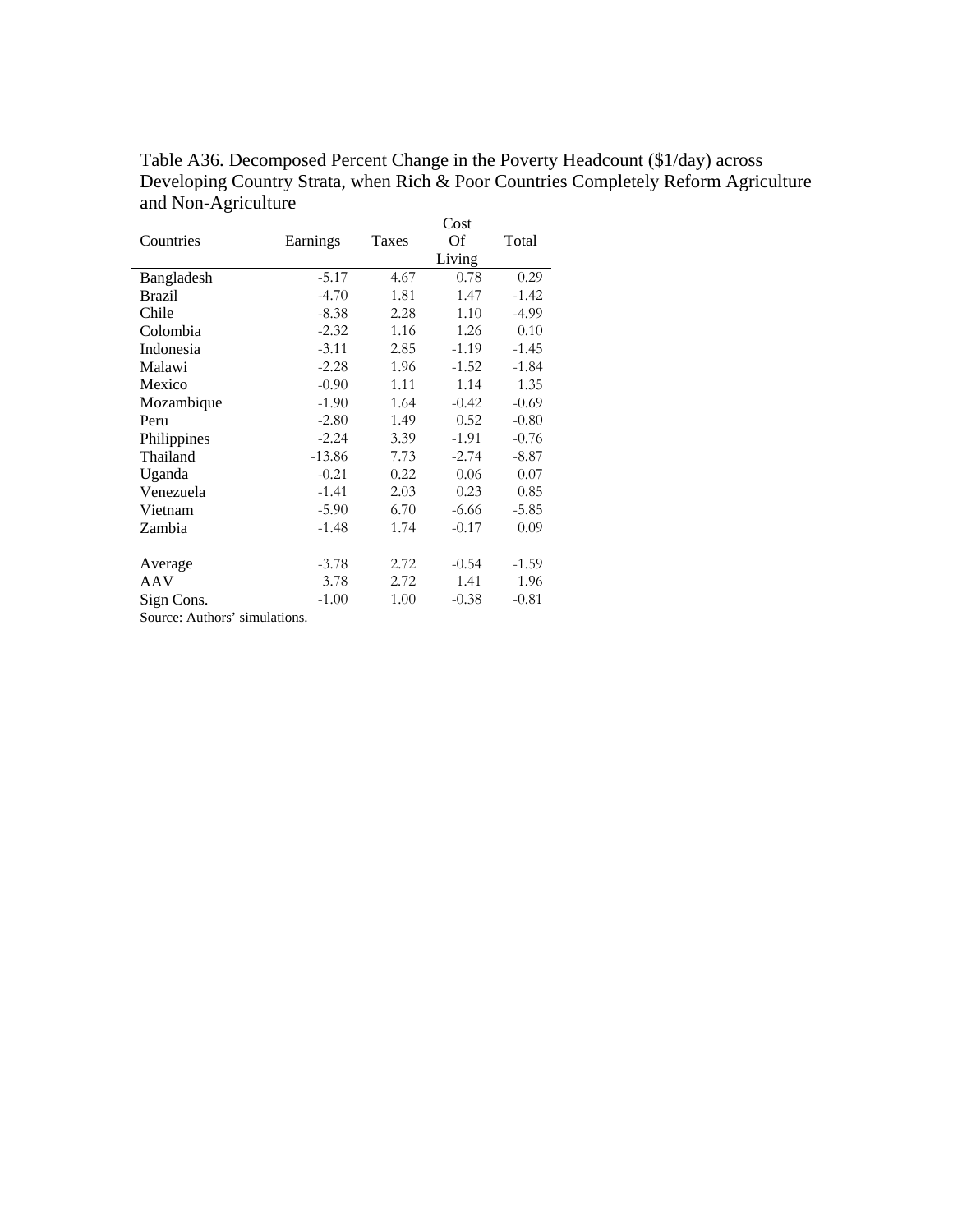|             |          |         | Cost    |         |
|-------------|----------|---------|---------|---------|
| Countries   | Earnings | Taxes   | Of      | Total   |
|             |          |         | Living  |         |
| Bangladesh  | $-0.13$  | $-0.01$ | 0.14    | 0.00    |
| Brazil      | $-1.25$  | 0.15    | 0.38    | $-0.72$ |
| Chile       | $-1.48$  | 0.01    | 0.49    | $-0.99$ |
| Colombia    | $-0.62$  | 0.02    | 0.43    | $-0.17$ |
| Indonesia   | $-0.52$  | 0.01    | 0.37    | $-0.13$ |
| Malawi      | 0.49     | 0.01    | $-0.09$ | 0.41    |
| Mexico      | $-0.47$  | 0.04    | 0.59    | 0.15    |
| Mozambique  | $-0.01$  | $-0.01$ | 0.07    | 0.05    |
| Peru        | $-0.19$  | 0.01    | 0.22    | 0.04    |
| Philippines | $-0.38$  | 0.05    | 0.35    | 0.02    |
| Thailand    | $-2.20$  | 0.02    | 0.75    | $-1.42$ |
| Uganda      | 0.00     | 0.00    | 0.04    | 0.04    |
| Venezuela   | $-0.07$  | 0.00    | 0.19    | 0.12    |
| Vietnam     | 0.00     | $-0.02$ | 0.15    | 0.14    |
| Zambia      | $-0.01$  | 0.01    | 0.03    | 0.03    |
|             |          |         |         |         |
| Average     | $-0.46$  | 0.02    | 0.27    | $-0.16$ |
| AAV         | 0.52     | 0.02    | 0.29    | 0.30    |
| Sign Cons.  | $-0.87$  | 0.84    | 0.96    | $-0.55$ |

Table A37. Decomposed Percent Change in the Poverty Headcount (\$1/day) across Developing Country Strata, when Rich Countries Partially Reform Agriculture under Doha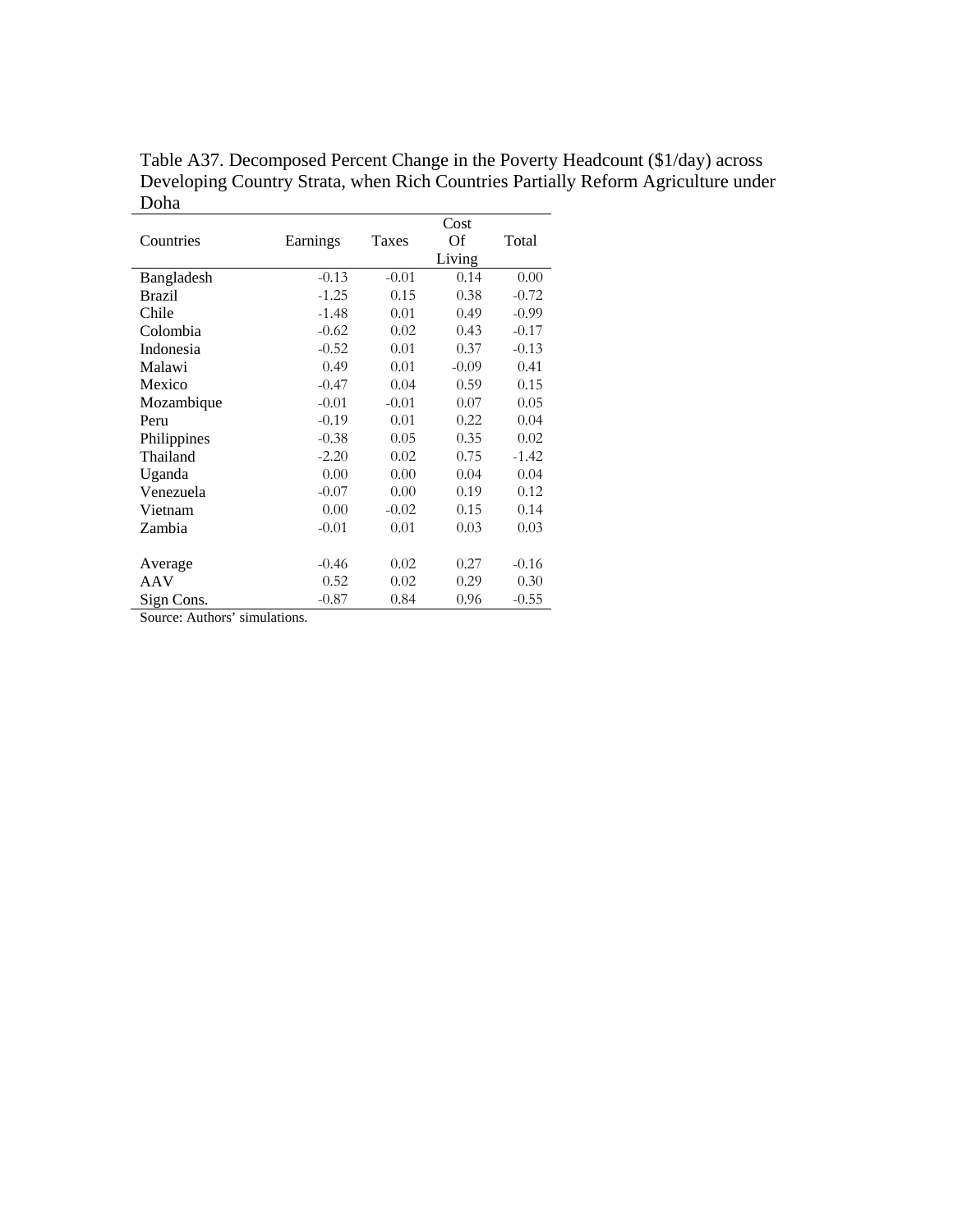|               |          |         | Cost    |         |
|---------------|----------|---------|---------|---------|
| Countries     | Earnings | Taxes   | Of      | Total   |
|               |          |         | Living  |         |
| Bangladesh    | 0.02     | $-0.01$ | $-0.03$ | $-0.01$ |
| <b>Brazil</b> | $-0.05$  | 0.01    | 0.01    | $-0.04$ |
| Chile         | $-0.39$  | 0.00    | 0.09    | $-0.30$ |
| Colombia      | 0.01     | 0.00    | 0.01    | 0.01    |
| Indonesia     | 0.12     | 0.00    | $-0.04$ | 0.07    |
| Malawi        | $-0.02$  | 0.00    | $-0.04$ | $-0.06$ |
| Mexico        | 0.06     | 0.02    | $-0.22$ | $-0.13$ |
| Mozambique    | 0.01     | $-0.01$ | $-0.06$ | $-0.05$ |
| Peru          | 0.00     | 0.02    | $-0.01$ | 0.00    |
| Philippines   | 0.26     | $-0.02$ | $-0.24$ | 0.00    |
| Thailand      | 0.03     | 0.18    | $-0.56$ | $-0.35$ |
| Uganda        | 0.00     | 0.00    | 0.00    | 0.00    |
| Venezuela     | $-0.03$  | 0.08    | $-0.10$ | $-0.05$ |
| Vietnam       | 0.06     | $-0.05$ | $-0.21$ | $-0.21$ |
| Zambia        | 0.00     | 0.01    | $-0.02$ | $-0.01$ |
|               |          |         |         |         |
| Average       | 0.01     | 0.01    | $-0.10$ | $-0.08$ |
| AAV           | 0.07     | 0.03    | 0.11    | 0.09    |
| Sign Cons.    | 0.07     | 0.56    | $-0.88$ | $-0.86$ |

Table A38. Decomposed Percent Change in the Poverty Headcount (\$1/day) across Developing Country Strata, when Poor Countries Partially Reform Agriculture under Doha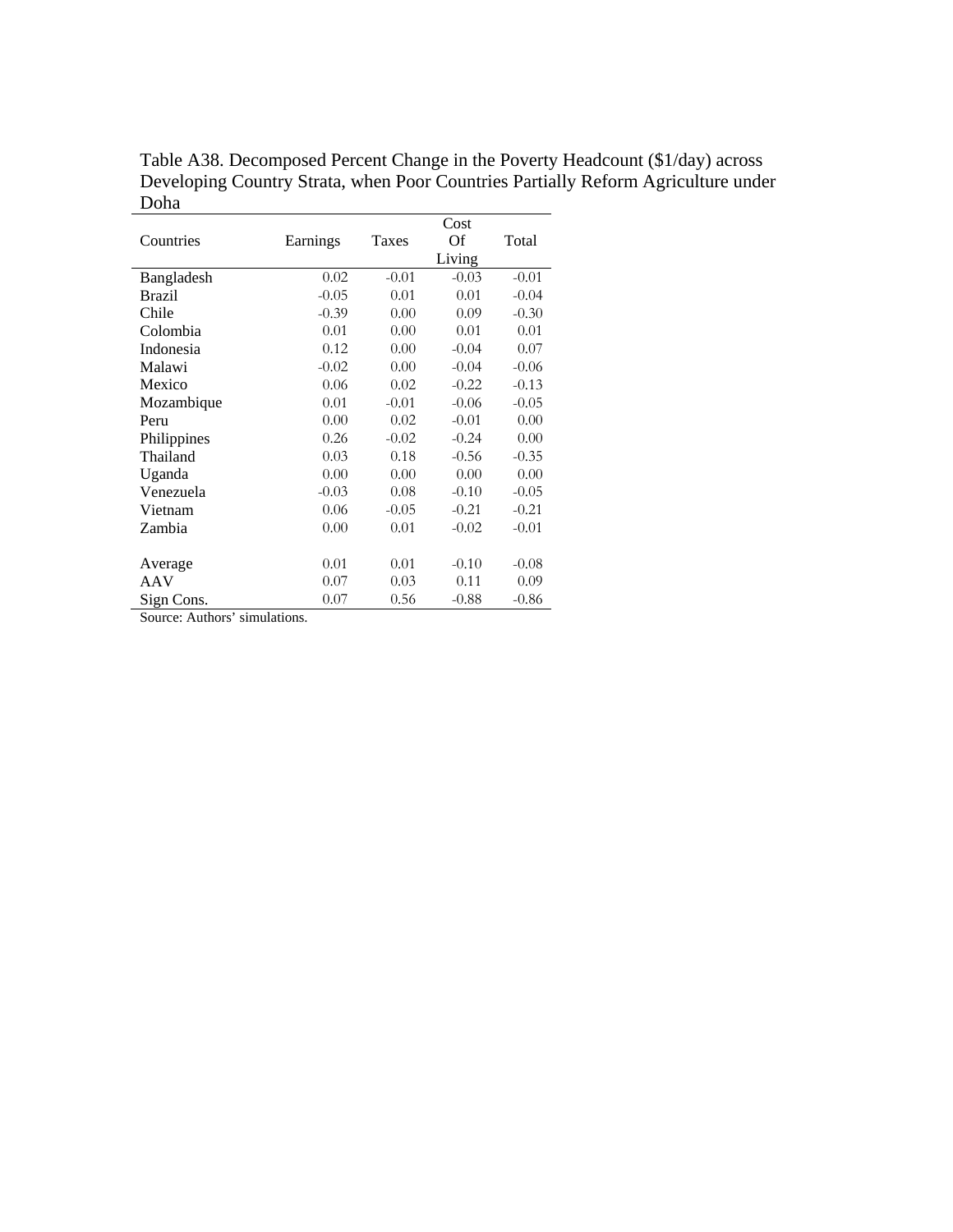|                      |          |              | Cost    |         |
|----------------------|----------|--------------|---------|---------|
| Countries            | Earnings | <b>Taxes</b> | Of      | Total   |
|                      |          |              | Living  |         |
| Bangladesh           | $-0.02$  | 0.02         | $-0.03$ | $-0.03$ |
| <b>Brazil</b>        | 0.01     | 0.00         | $-0.04$ | $-0.03$ |
| Chile                | 0.00     | 0.00         | 0.00    | 0.01    |
| Colombia             | $-0.02$  | 0.00         | 0.00    | $-0.01$ |
| Indonesia            | 0.14     | 0.00         | $-0.32$ | $-0.17$ |
| Malawi               | 0.02     | 0.00         | $-0.01$ | 0.01    |
| Mexico               | $-0.08$  | 0.01         | 0.24    | 0.17    |
| Mozambique           | $-0.02$  | 0.00         | 0.04    | 0.02    |
| Peru                 | 0.02     | 0.01         | $-0.02$ | 0.01    |
| Philippines          | $-0.01$  | 0.04         | $-0.32$ | $-0.29$ |
| Thailand             | 0.23     | 0.09         | $-0.50$ | $-0.18$ |
| Uganda               | 0.00     | 0.00         | 0.00    | 0.00    |
| Venezuela            | 0.00     | 0.00         | 0.02    | 0.01    |
| Vietnam              | $-0.13$  | 0.01         | 0.99    | 0.87    |
| Zambia               | 0.00     | 0.00         | 0.02    | 0.02    |
|                      |          |              |         |         |
| Average              | 0.01     | 0.01         | 0.00    | 0.03    |
| AAV                  | 0.05     | 0.01         | 0.17    | 0.12    |
| Sign Cons.<br>$\sim$ | 0.20     | 1.00         | 0.03    | 0.22    |

Table A39. Decomposed Percent Change in the Poverty Headcount (\$1/day) across Developing Country Strata, when Rich Countries Partially Reform Non-Agriculture under Doha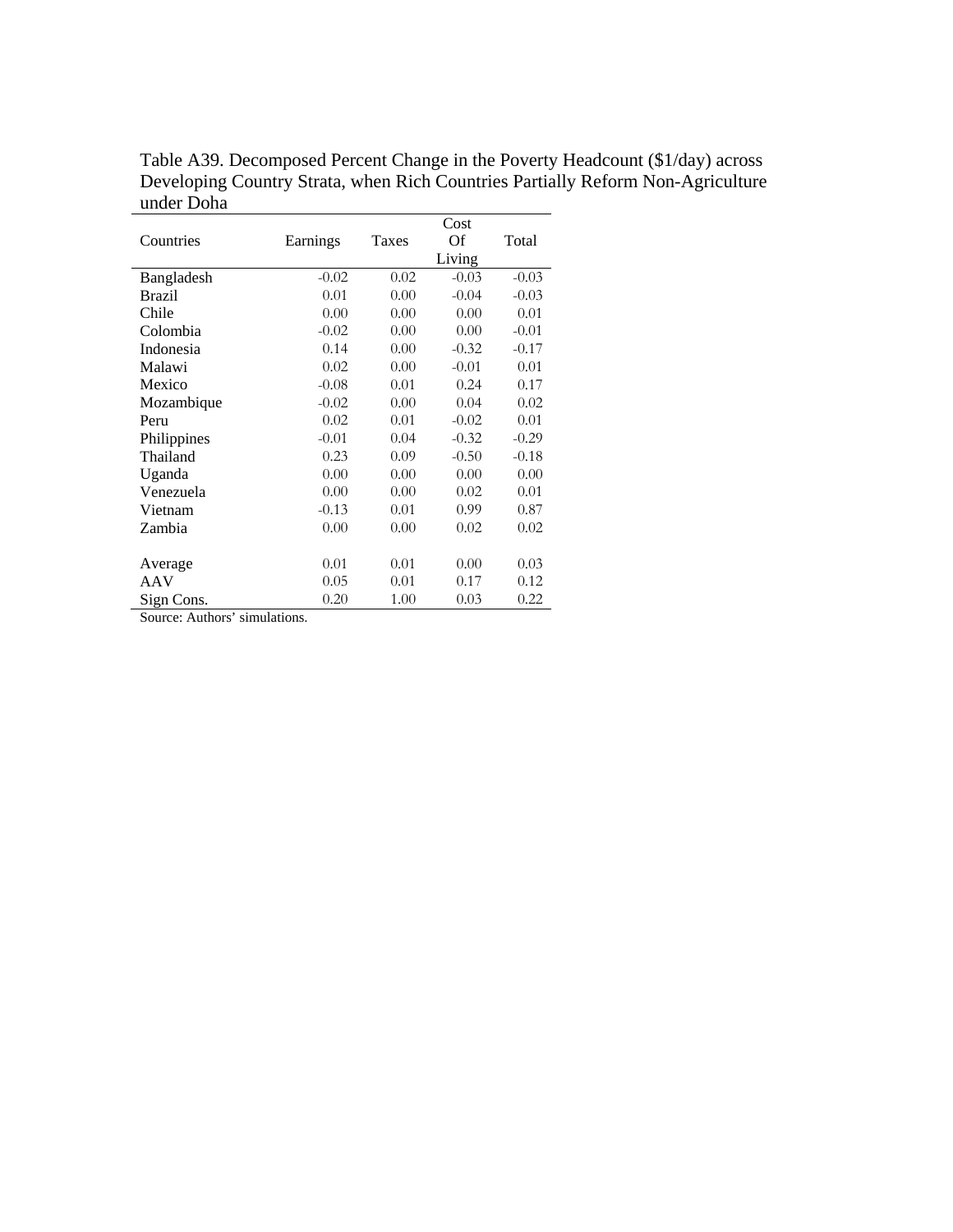|             |          |         | Cost    |         |
|-------------|----------|---------|---------|---------|
| Countries   | Earnings | Taxes   | Of      | Total   |
|             |          |         | Living  |         |
| Bangladesh  | 0.01     | 0.00    | $-0.01$ | 0.00    |
| Brazil      | $-0.04$  | 0.03    | 0.00    | $-0.01$ |
| Chile       | $-0.04$  | 0.00    | 0.03    | $-0.01$ |
| Colombia    | $-0.03$  | 0.02    | 0.09    | 0.07    |
| Indonesia   | 0.09     | 0.03    | $-0.09$ | 0.03    |
| Malawi      | $-0.01$  | 0.00    | 0.01    | 0.00    |
| Mexico      | 0.00     | 0.00    | $-0.07$ | $-0.06$ |
| Mozambique  | 0.01     | 0.00    | $-0.01$ | 0.00    |
| Peru        | $-0.01$  | 0.00    | 0.02    | 0.01    |
| Philippines | 0.00     | 0.01    | 0.01    | 0.02    |
| Thailand    | 0.10     | 0.25    | $-0.37$ | $-0.02$ |
| Uganda      | 0.00     | 0.00    | 0.00    | 0.00    |
| Venezuela   | $-0.29$  | 0.49    | $-0.07$ | 0.13    |
| Vietnam     | $-0.02$  | 0.00    | 0.12    | 0.09    |
| Zambia      | 0.00     | $-0.01$ | $-0.01$ | $-0.01$ |
|             |          |         |         |         |
| Average     | $-0.02$  | 0.05    | $-0.02$ | 0.02    |
| AAV         | 0.04     | 0.06    | 0.06    | 0.03    |
| Sign Cons.  | $-0.34$  | 0.97    | $-0.39$ | 0.52    |

Table A40. Decomposed Percent Change in the Poverty Headcount (\$1/day) across Developing Country Strata, when Poor Countries Partially Reform Non-Agriculture under Doha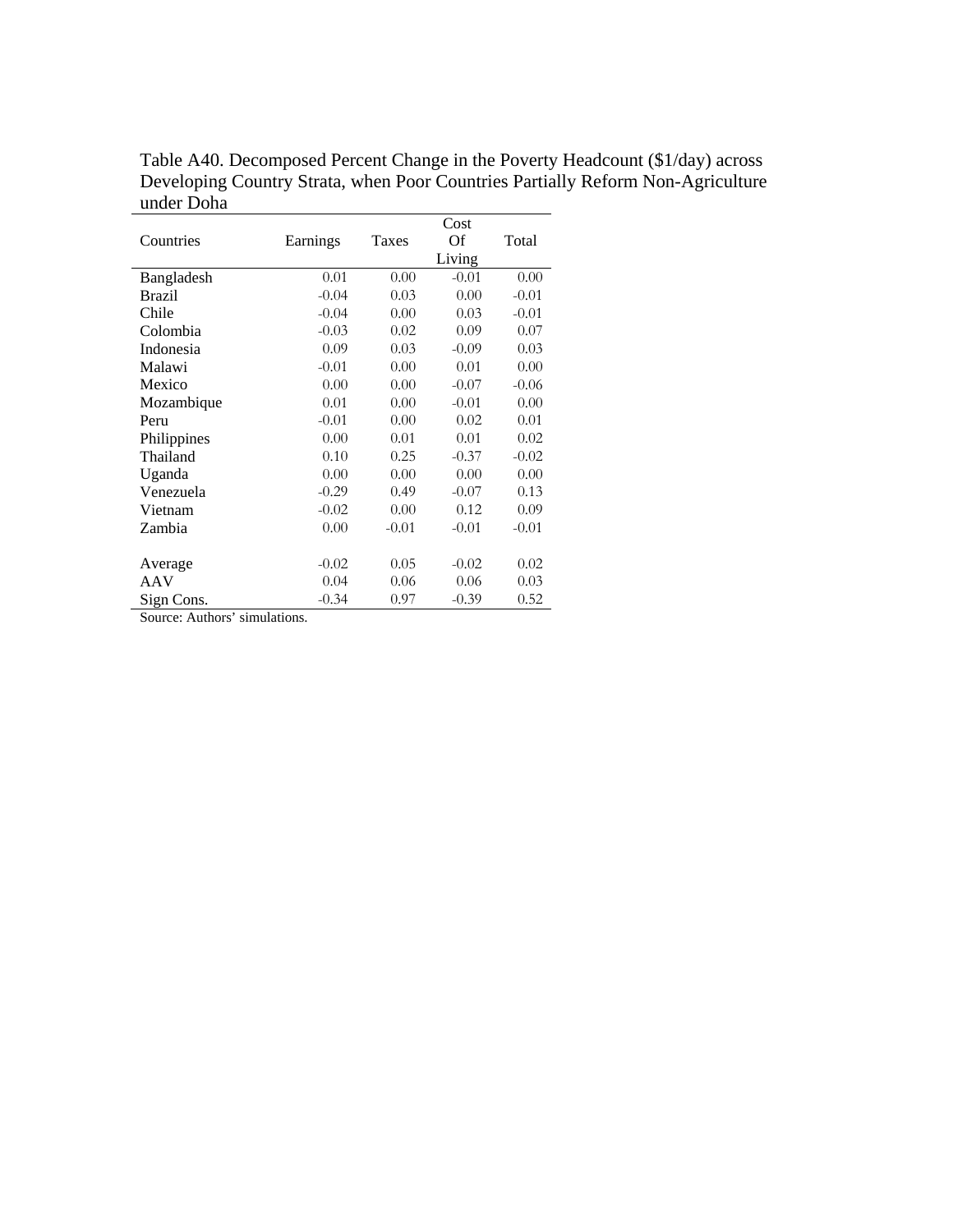|                                                          |          |         | Cost    |         |
|----------------------------------------------------------|----------|---------|---------|---------|
| Countries                                                | Earnings | Taxes   | Of      | Total   |
|                                                          |          |         | Living  |         |
| Bangladesh                                               | $-0.12$  | 0.00    | 0.07    | $-0.05$ |
| Brazil                                                   | $-1.33$  | 0.19    | 0.35    | $-0.79$ |
| Chile                                                    | $-1.91$  | 0.01    | 0.62    | $-1.28$ |
| Colombia                                                 | $-0.66$  | 0.04    | 0.52    | $-0.09$ |
| Indonesia                                                | $-0.16$  | 0.05    | $-0.09$ | $-0.20$ |
| Malawi                                                   | 0.47     | 0.02    | $-0.13$ | 0.35    |
| Mexico                                                   | $-0.49$  | 0.07    | 0.55    | 0.13    |
| Mozambique                                               | $-0.01$  | $-0.01$ | 0.04    | 0.02    |
| Peru                                                     | $-0.18$  | 0.03    | 0.21    | 0.06    |
| Philippines                                              | $-0.13$  | 0.08    | $-0.20$ | $-0.25$ |
| Thailand                                                 | $-1.84$  | 0.54    | $-0.67$ | $-1.97$ |
| Uganda                                                   | 0.00     | 0.00    | 0.04    | 0.04    |
| Venezuela                                                | $-0.40$  | 0.57    | 0.04    | 0.21    |
| Vietnam                                                  | $-0.10$  | $-0.06$ | 1.04    | 0.89    |
| Zambia                                                   | $-0.01$  | 0.01    | 0.03    | 0.03    |
|                                                          |          |         |         |         |
| Average                                                  | $-0.46$  | 0.10    | 0.16    | $-0.19$ |
| AAV                                                      | 0.52     | 0.11    | 0.31    | 0.42    |
| Sign Cons.<br>$\mathbf{u} = \mathbf{u} \cdot \mathbf{v}$ | $-0.88$  | 0.92    | 0.52    | $-0.46$ |

Table A41. Decomposed Percent Change in the Poverty Headcount (\$1/day) across Developing Country Strata, when Rich & Poor Countries Partially Reform Agriculture and Non-Agriculture under Doha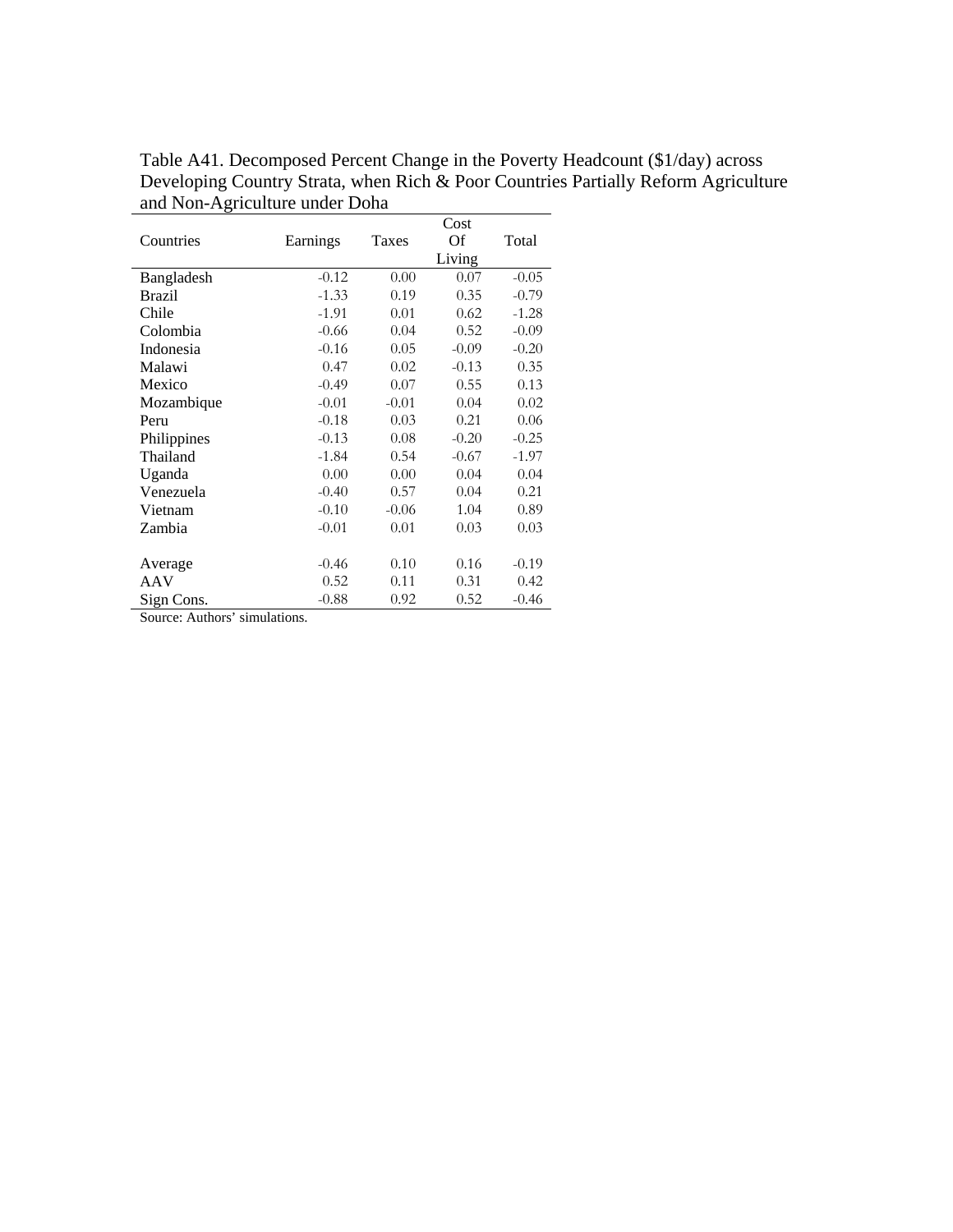## *Part IV.6: Levels Change in the Poverty Headcount*

| 1 april 1977 rue<br>Countries                 | Agric.                                              | Non-<br>Agric. | ormo in the ruen countries<br>Urban<br>Labor | Rural<br>Labor | Transfer       | Urban<br>Diverse | Rural<br>Diverse | Total  |
|-----------------------------------------------|-----------------------------------------------------|----------------|----------------------------------------------|----------------|----------------|------------------|------------------|--------|
| Bangladesh                                    | $-93$                                               | 44             |                                              |                | $\overline{2}$ | $-3$             | $-3$             | $-49$  |
| <b>Brazil</b>                                 | $-319$                                              | 45             | $-28$                                        | $-24$          | 18             | $-68$            | $-33$            | $-410$ |
| Chile                                         | $-9$                                                | 0              | $\Omega$                                     |                |                | $-2$             | $-1$             | $-11$  |
| Colombia                                      | $-39$                                               | 19             |                                              |                |                | $\Omega$         |                  | $-11$  |
| Indonesia                                     | $-185$                                              | 29             |                                              |                |                | $-5$             | $-34$            | $-185$ |
| Malawi                                        | $-16$                                               | $-1$           | 0                                            | $-2$           | $-2$           | $\Omega$         | $-10$            | $-31$  |
| Mexico                                        | $-34$                                               | 12             |                                              |                | 56             | $-2$             | $-10$            | 29     |
| Mozambique                                    | $-5$                                                | 5              |                                              |                | $\overline{2}$ |                  |                  |        |
| Peru                                          | $-33$                                               | 36             | $-1$                                         | $-2$           | 3              | $-8$             | $-14$            | $-18$  |
| Philippines                                   | $-51$                                               | 11             |                                              |                |                | $-17$            | $-34$            | -86    |
| Thailand                                      | $-15$                                               |                | 0                                            | $-3$           |                | -6               | $-59$            | $-79$  |
| Uganda                                        |                                                     |                |                                              |                |                |                  | 5                |        |
| Venezuela                                     | $-2$                                                |                | 3                                            |                |                |                  |                  |        |
| Vietnam                                       | $-1$                                                |                | 0                                            |                |                | $-1$             |                  |        |
| Zambia<br>$\mathbf{A}$ $\mathbf{A}$<br>$\sim$ | 0<br>$\cdot$ $\cdot$<br>$\mathbf{u}$ . $\mathbf{v}$ | 3              | 2                                            |                | $\theta$       |                  |                  | 8      |

Table A43. Levels Change in the Poverty Headcount (1000 persons) from Complete Agricultural Reforms in the Rich Countries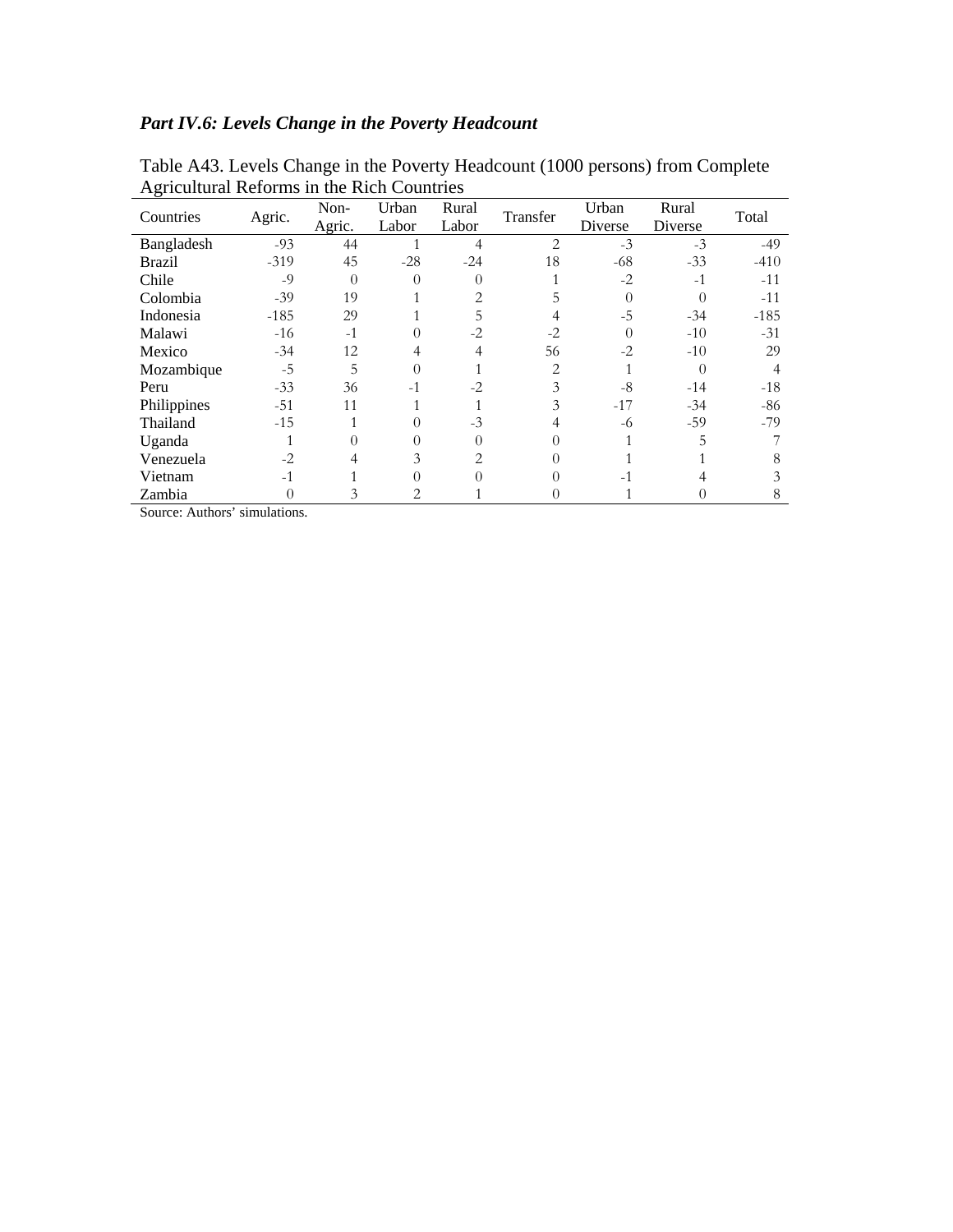| Countries     | Agric.   | Non-<br>Agric. | Urban<br>Labor | Rural<br>Labor | Transfer | Urban<br>Diverse | Rural<br>Diverse | Total  |
|---------------|----------|----------------|----------------|----------------|----------|------------------|------------------|--------|
| Bangladesh    | 90       | $-87$          | $-8$           | $-21$          | $-3$     | $-9$             | $-41$            | $-79$  |
| <b>Brazil</b> | $-21$    | 3              | $-5$           | $-4$           |          | $-5$             | $-3$             | $-35$  |
| Chile         | $-2$     | 0              | $\theta$       |                | 0        | $-1$             | $-1$             | -4     |
| Colombia      | $\theta$ | -6             | $-1$           | $-1$           | $-2$     | $-1$             | $-1$             | $-11$  |
| Indonesia     | $-44$    | $-15$          | $-2$           | $-10$          | $-3$     | $-8$             | $-41$            | $-124$ |
| Malawi        | $-26$    | 0              | $\theta$       | $-2$           | $-1$     | $\overline{0}$   | $-11$            | $-41$  |
| Mexico        | 40       | $-7$           | 3              | 6              | $-31$    | 12               | 33               | 57     |
| Mozambique    | $-18$    | $-7$           | $-1$           | $-3$           | $-5$     | $-10$            | $-21$            | -66    |
| Peru          | 4        | $-10$          | $\theta$       | $\Omega$       | $-2$     | $\theta$         | $-1$             | $-10$  |
| Philippines   | 27       | $-17$          | $-5$           | $-8$           | -6       | $-22$            | $-33$            | -64    |
| Thailand      | $-5$     | $-1$           | $\theta$       | $-3$           | $-4$     | $-3$             | $-37$            | $-54$  |
| Uganda        | $-1$     | $\Omega$       | $\theta$       | $\Omega$       | 0        | $-1$             | $-7$             | $-10$  |
| Venezuela     |          | $-2$           | $-2$           | $-1$           | 0        | $-1$             | $\Omega$         | $-5$   |
| Vietnam       | $-1$     | $-3$           | $\theta$       |                | $-1$     | $-3$             | $-18$            | $-26$  |
| Zambia        | 0        | -6             | -6             | $-2$           | $-1$     | $-3$             | $-1$             | $-18$  |

Table A43. Levels Change in the Poverty Headcount (1000 persons) from Complete Agricultural Reforms in the Poor Countries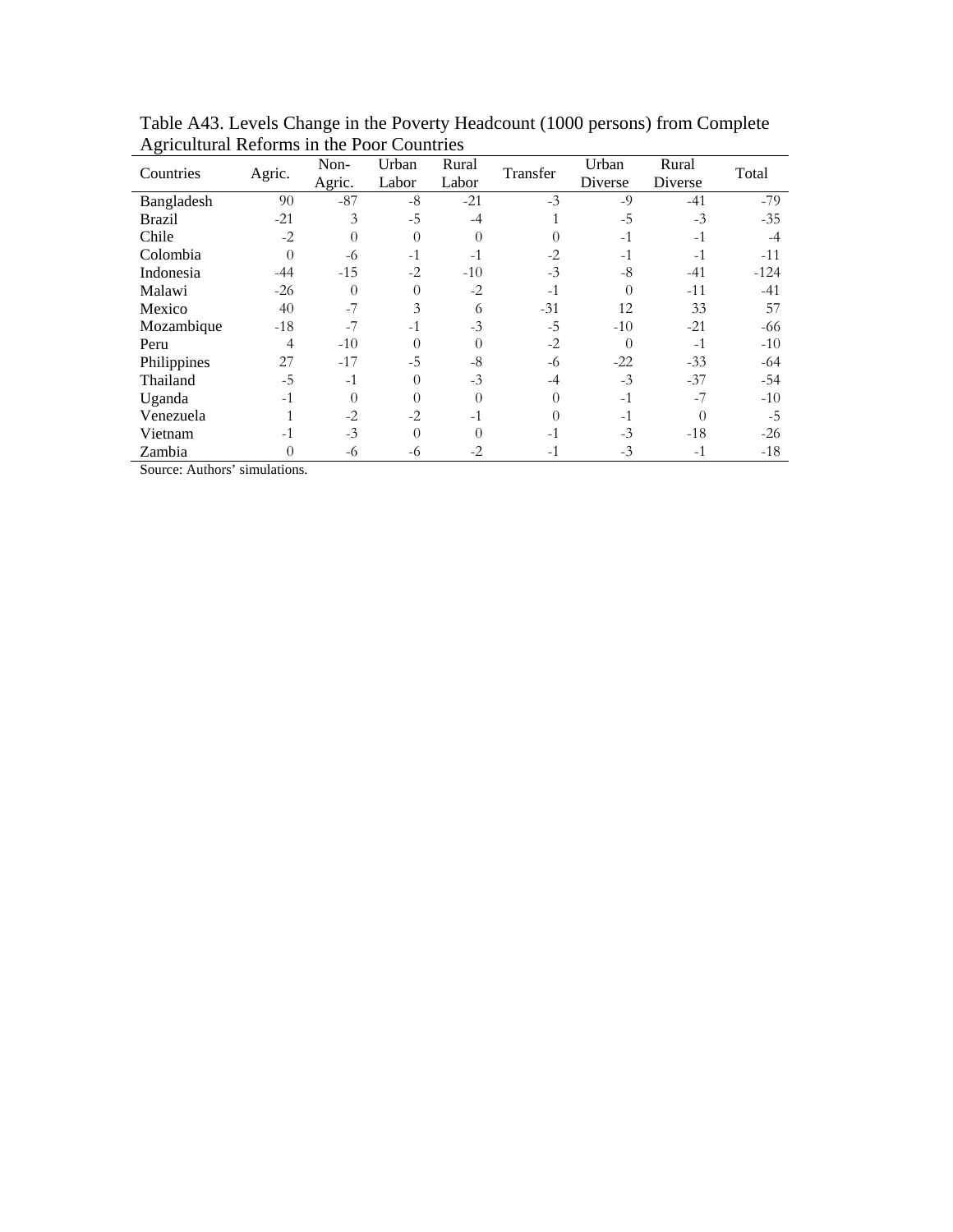| Countries     | Agric. | Non-   | Urban<br>Labor | Rural<br>Labor | Transfer | Urban<br>Diverse | Rural<br>Diverse | Total |
|---------------|--------|--------|----------------|----------------|----------|------------------|------------------|-------|
|               |        | Agric. |                |                |          |                  |                  |       |
| Bangladesh    | $-7$   | $-4$   | $-1$           | $-2$           | $\Omega$ | $-2$             | $-7$             | $-23$ |
| <b>Brazil</b> |        | $-2$   | -6             |                |          | $-2$             | $-1$             | $-17$ |
| Chile         |        |        |                |                |          |                  |                  |       |
| Colombia      | $-1$   | $-1$   |                |                |          |                  |                  | $-2$  |
| Indonesia     | 20     | $-30$  | $-3$           | $-15$          | $-2$     | $-7$             | $-32$            | $-69$ |
| Malawi        |        |        |                |                |          |                  |                  |       |
| Mexico        | $-2$   |        | $\mathfrak{D}$ |                | 14       |                  |                  | 29    |
| Mozambique    | $-1$   |        |                |                |          |                  |                  |       |
| Peru          |        |        |                |                |          |                  |                  |       |
| Philippines   | $-3$   |        | -4             | -6             | $-2$     | $-22$            | $-36$            | $-80$ |
| Thailand      |        |        |                |                | $-2$     |                  |                  | -6    |
| Uganda        |        |        |                |                |          |                  |                  |       |
| Venezuela     |        |        |                |                |          |                  |                  |       |
| Vietnam       |        | -5     |                |                | $-1$     | $-1$             | $-21$            | $-28$ |
| Zambia        |        |        |                |                |          |                  |                  | 3     |

Table A44. Levels Change in the Poverty Headcount (1000 persons) from Complete Non-Agricultural Reforms in the Rich Countries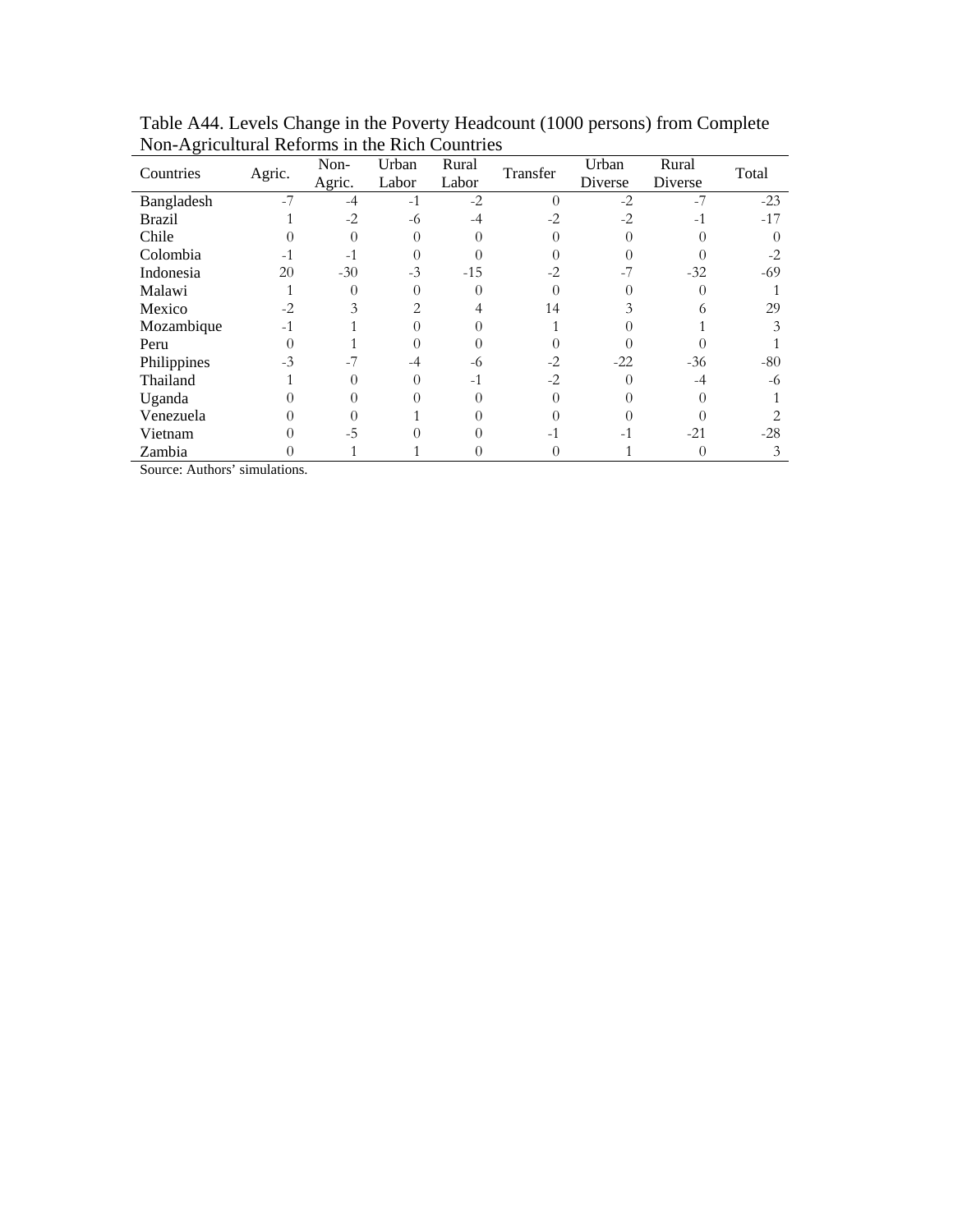| Ton <i>Tightanural</i> Keromis in the Fool Countries<br>Countries | Agric. | Non-   | Urban    | Rural | Transfer | Urban          | Rural          | Total |
|-------------------------------------------------------------------|--------|--------|----------|-------|----------|----------------|----------------|-------|
|                                                                   |        | Agric. | Labor    | Labor |          | Diverse        | Diverse        |       |
| Bangladesh                                                        | 66     | 43     | 11       | 29    | 6        | 28             | 97             | 280   |
| <b>Brazil</b>                                                     | $-18$  | 20     | 63       | 43    | 10       | 11             | 6              | 136   |
| Chile                                                             |        |        | $\Omega$ |       | 0        | $\Omega$       |                |       |
| Colombia                                                          |        | 15     | 3        |       |          | 2              | $\overline{2}$ | 29    |
| Indonesia                                                         | 156    | $-25$  | $-1$     |       | $-2$     |                | 31             | 161   |
| Malawi                                                            | $-5$   |        | 0        |       | $-1$     | 0              | $-2$           | -7    |
| Mexico                                                            | 6      |        |          | 2     | -6       | 2              | 6              | 11    |
| Mozambique                                                        | 10     | $-2$   |          |       |          | 3              | 6              | 17    |
| Peru                                                              | $-2$   | $-3$   | 0        |       |          | $-1$           | $-2$           | -8    |
| Philippines                                                       | 38     |        |          | 6     |          | 35             | 63             | 144   |
| Thailand                                                          | 6      |        |          |       | $-2$     | $\overline{c}$ | 25             | 34    |
| Uganda                                                            | 2      |        |          |       | 0        |                | 9              | 14    |
| Venezuela                                                         |        |        |          | 5     |          | 2              |                | 23    |
| Vietnam                                                           |        | $-9$   |          |       | $-2$     |                | $-27$          | $-39$ |
| Zambia                                                            |        |        | 5        |       | 0        | 3              |                | 11    |

Table A45. Levels Change in the Poverty Headcount (1000 persons) from Complete Non-Agricultural Reforms in the Poor Countries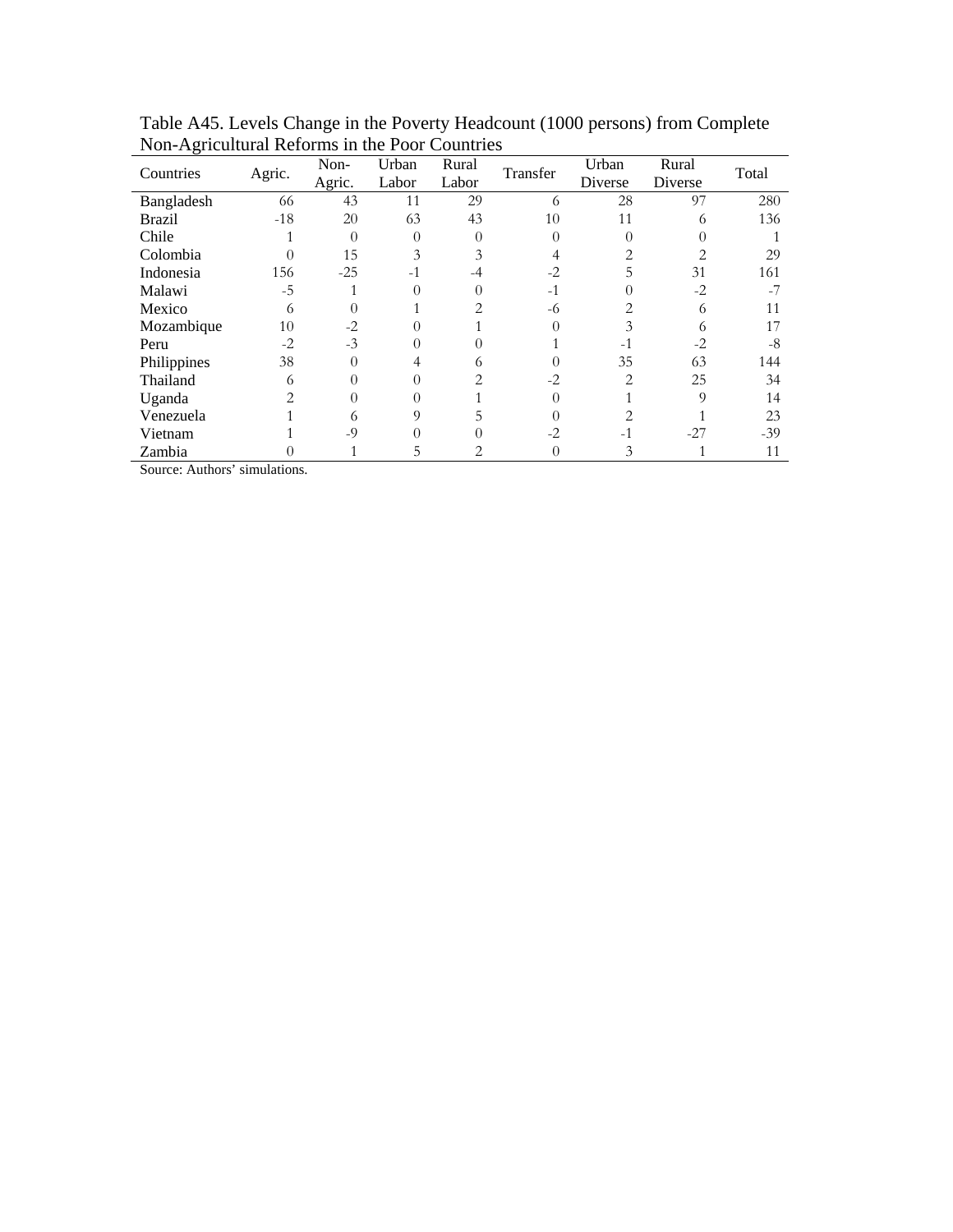|             | Agnetitural & IVOII-Agnetitural<br>THE INITIAL FOUL COMMENTS |                |                |                |          |                  |                  |        |
|-------------|--------------------------------------------------------------|----------------|----------------|----------------|----------|------------------|------------------|--------|
| Countries   | Agric.                                                       | Non-<br>Agric. | Urban<br>Labor | Rural<br>Labor | Transfer | Urban<br>Diverse | Rural<br>Diverse | Total  |
|             |                                                              |                |                |                |          |                  |                  |        |
| Bangladesh  | 56                                                           | $-4$           | 2              | 10             | 4        | 14               | 47               | 129    |
| Brazil      | $-357$                                                       | 66             | 23             | 11             | 27       | $-64$            | $-31$            | $-325$ |
| Chile       | $-11$                                                        | $\theta$       | 0              |                |          | $-3$             | $-2$             | $-15$  |
| Colombia    | $-38$                                                        | 27             | 3              |                |          |                  |                  |        |
| Indonesia   | $-53$                                                        | $-40$          | $-5$           | $-24$          | $-3$     | $-16$            | $-76$            | $-217$ |
| Malawi      | $-46$                                                        | $-1$           | $\Omega$       | $-4$           | $-3$     | $-1$             | $-22$            | $-78$  |
| Mexico      | 10                                                           |                | 10             | 16             | 33       | 15               | 35               | 125    |
| Mozambique  | $-14$                                                        | $-3$           | $-1$           | $-2$           | $-3$     | -6               | $-13$            | $-42$  |
| Peru        | $-31$                                                        | 23             | $-1$           | $-2$           | 2        | $-10$            | $-16$            | $-35$  |
| Philippines | 11                                                           | $-13$          | $-5$           | $-8$           | $-5$     | $-26$            | $-41$            | -86    |
| Thailand    | $-14$                                                        |                | $\theta$       | $-5$           | -4       | $-7$             | $-75$            | $-105$ |
| Uganda      |                                                              |                | $\Omega$       |                |          |                  |                  | 12     |
| Venezuela   | 0                                                            | 8              | 10             | 6              | 0        | 2                |                  | 28     |
| Vietnam     | $-1$                                                         | $-16$          | $\Omega$       |                | -4       | $-7$             | $-62$            | $-90$  |
| Zambia      | 0                                                            | $-1$           | 3              |                | $-1$     |                  | $\theta$         | 5      |

Table A46. Levels Change in the Poverty Headcount (1000 persons) from Complete Agricultural & Non-Agricultural Reforms in the Rich & Poor Countries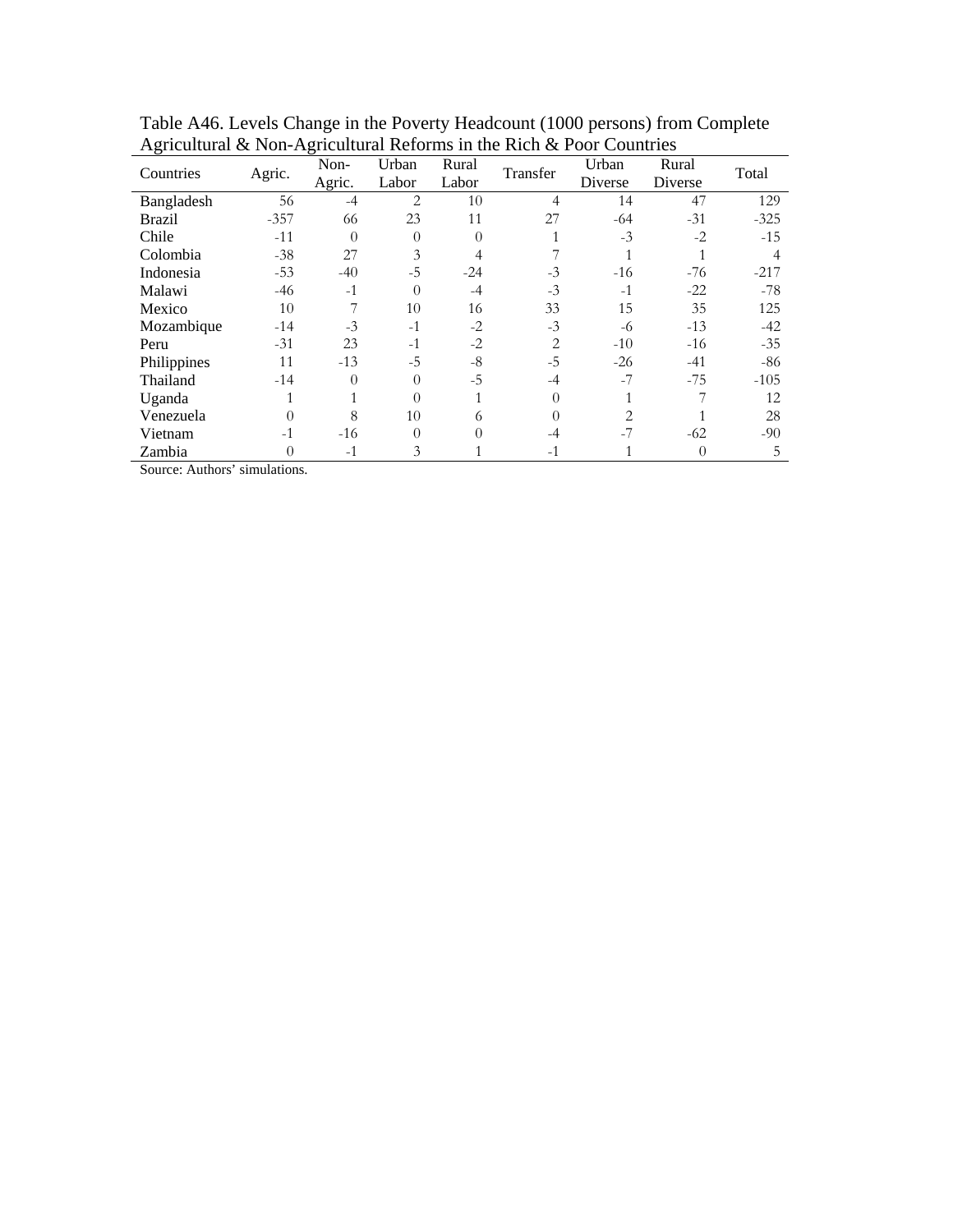| Countries     | Agric. | Non-   | Urban | Rural                         | Transfer | Urban   | Rural   | Total  |
|---------------|--------|--------|-------|-------------------------------|----------|---------|---------|--------|
|               |        | Agric. | Labor | Labor                         |          | Diverse | Diverse |        |
| Bangladesh    | $-22$  | 14     |       | $\mathfrak{D}_{\mathfrak{p}}$ |          |         |         | $-1$   |
| <b>Brazil</b> | $-133$ | 17     | $-8$  |                               |          | $-28$   | $-13$   | $-166$ |
| Chile         | $-3$   |        |       |                               |          | $-1$    |         | $-3$   |
| Colombia      | $-19$  | 8      |       |                               |          |         |         |        |
| Indonesia     | $-30$  | 8      |       |                               |          |         | $-1$    | $-20$  |
| Malawi        | 14     |        |       |                               |          |         |         | 17     |
| Mexico        | $-9$   |        |       |                               | 17       |         | $-1$    | 14     |
| Mozambique    | 0      |        |       |                               |          |         |         |        |
| Peru          | -4     |        |       |                               |          | $-1$    | $-1$    |        |
| Philippines   | -6     |        |       |                               |          |         |         |        |
| Thailand      | -4     |        |       |                               |          | $-1$    | $-13$   | $-17$  |
| Uganda        |        |        |       |                               |          |         |         |        |
| Venezuela     | $-1$   |        |       |                               |          |         |         |        |
| Vietnam       |        |        |       |                               |          |         |         |        |
| Zambia        |        |        |       |                               |          |         |         | 2.     |

Table A47. Levels Change in the Poverty Headcount (1000 persons) from Partial Agricultural Reforms in the Rich Countries under Doha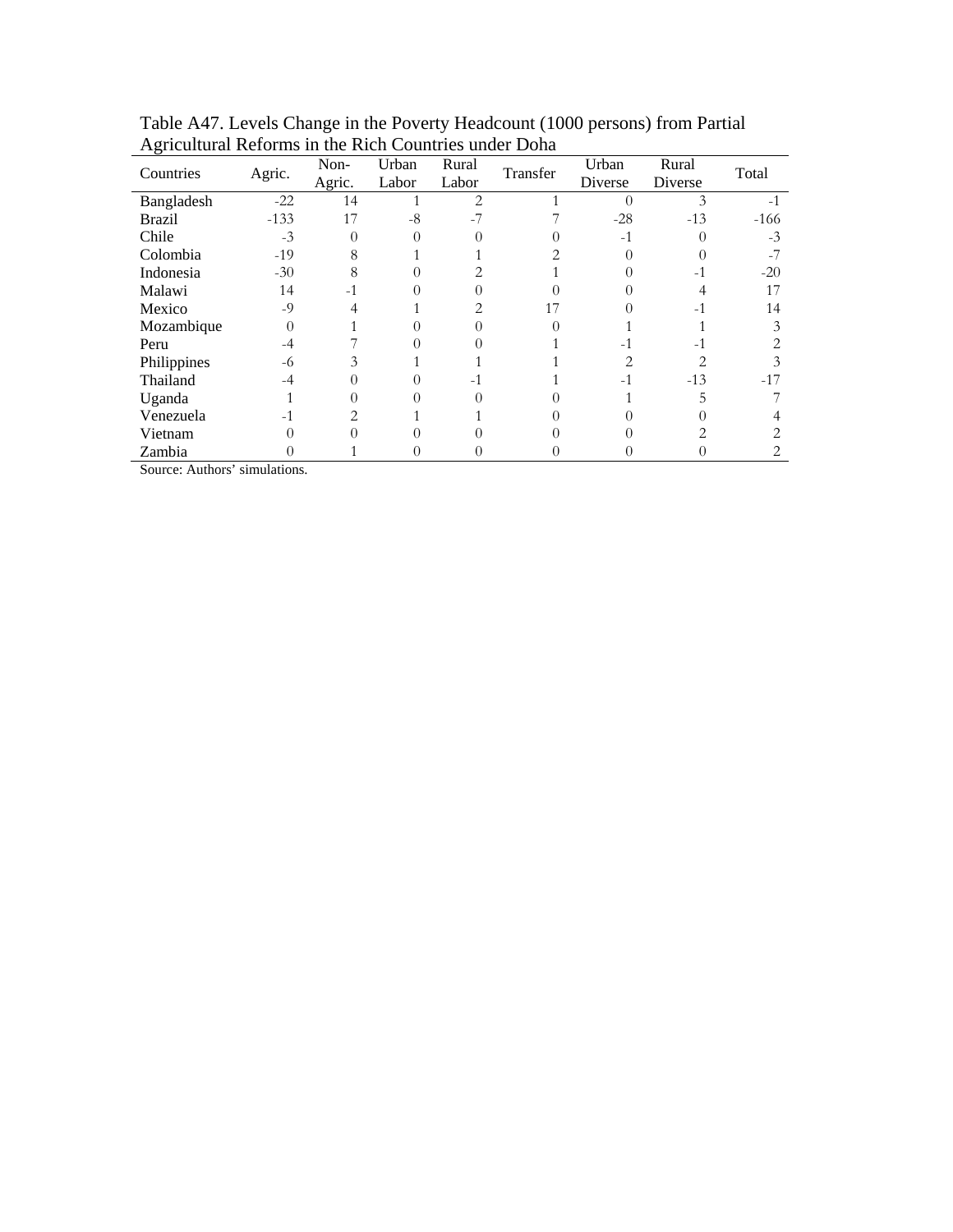| Countries     | Agric.         | Non-   | Urban    | Rural | Transfer | Urban   | Rural   | Total |
|---------------|----------------|--------|----------|-------|----------|---------|---------|-------|
|               |                | Agric. | Labor    | Labor |          | Diverse | Diverse |       |
| Bangladesh    | $\overline{c}$ | $-3$   | $\theta$ | $-1$  | $\Omega$ | $-1$    | $-2$    | -6    |
| <b>Brazil</b> | $-5$           |        | $-1$     |       |          | $-1$    | $-1$    | -8    |
| Chile         | -1             |        |          |       |          |         |         | - 1   |
| Colombia      |                |        |          |       |          |         |         |       |
| Indonesia     |                |        |          |       |          |         |         |       |
| Malawi        | $-2$           |        |          |       |          |         | - 1     | $-3$  |
| Mexico        |                |        | $-1$     | $-2$  | -6       | $-1$    | $-2$    | $-12$ |
| Mozambique    |                | $-1$   |          |       |          |         | $-1$    | $-3$  |
| Peru          |                | $-1$   |          |       |          |         |         |       |
| Philippines   |                | $-2$   |          |       |          | $-1$    | $-1$    |       |
| Thailand      |                |        |          |       | - 1      |         | $-3$    |       |
| Uganda        |                |        |          |       |          |         |         |       |
| Venezuela     |                |        | $-1$     |       |          |         |         | $-2$  |
| Vietnam       |                |        |          |       |          |         | $-3$    | -3    |
| Zambia        |                |        |          |       |          |         |         |       |

Table A48. Levels Change in the Poverty Headcount (1000 persons) from Partial Agricultural Reforms in the Poor Countries under Doha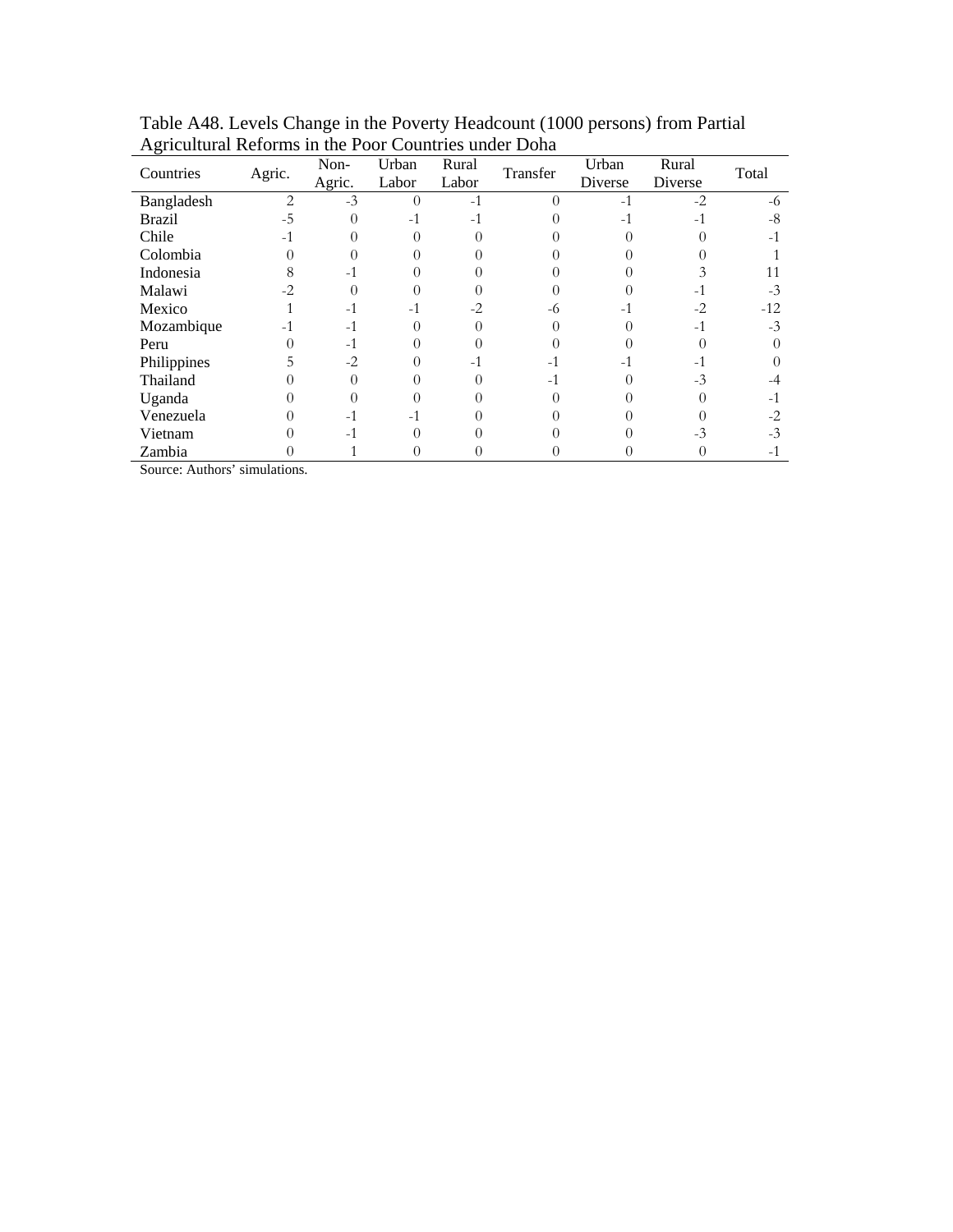| Countries     | Agric. | Non-   | Urban | Rural | Transfer | Urban   | Rural   | Total |
|---------------|--------|--------|-------|-------|----------|---------|---------|-------|
|               |        | Agric. | Labor | Labor |          | Diverse | Diverse |       |
| Bangladesh    | $-2$   | $-4$   | $-1$  | $-2$  | $\Omega$ | $-1$    | $-5$    | $-15$ |
| <b>Brazil</b> |        | $-1$   | $-2$  | $-2$  |          | $-1$    |         | -6    |
| Chile         |        |        |       |       |          |         |         |       |
| Colombia      |        |        |       |       |          |         |         |       |
| Indonesia     |        | $-12$  | $-1$  | -6    | - 1      | $-3$    | $-12$   | $-26$ |
| Malawi        |        |        |       |       |          |         |         |       |
| Mexico        | -1     |        |       |       |          |         |         | 16    |
| Mozambique    |        |        |       |       |          |         |         |       |
| Peru          |        |        |       |       |          |         |         |       |
| Philippines   | $-2$   | $-3$   | $-2$  | $-3$  |          | $-9$    | $-15$   | $-33$ |
| Thailand      |        |        |       |       | -1       |         | $-1$    | $-2$  |
| Uganda        |        |        |       |       |          |         |         |       |
| Venezuela     |        |        |       |       |          |         |         |       |
| Vietnam       |        |        |       |       |          |         | 10      | 13    |
| Zambia        |        |        |       |       |          |         |         |       |

Table A49. Levels Change in the Poverty Headcount (1000 persons) from Partial Non-Agricultural Reforms in the Rich Countries under Doha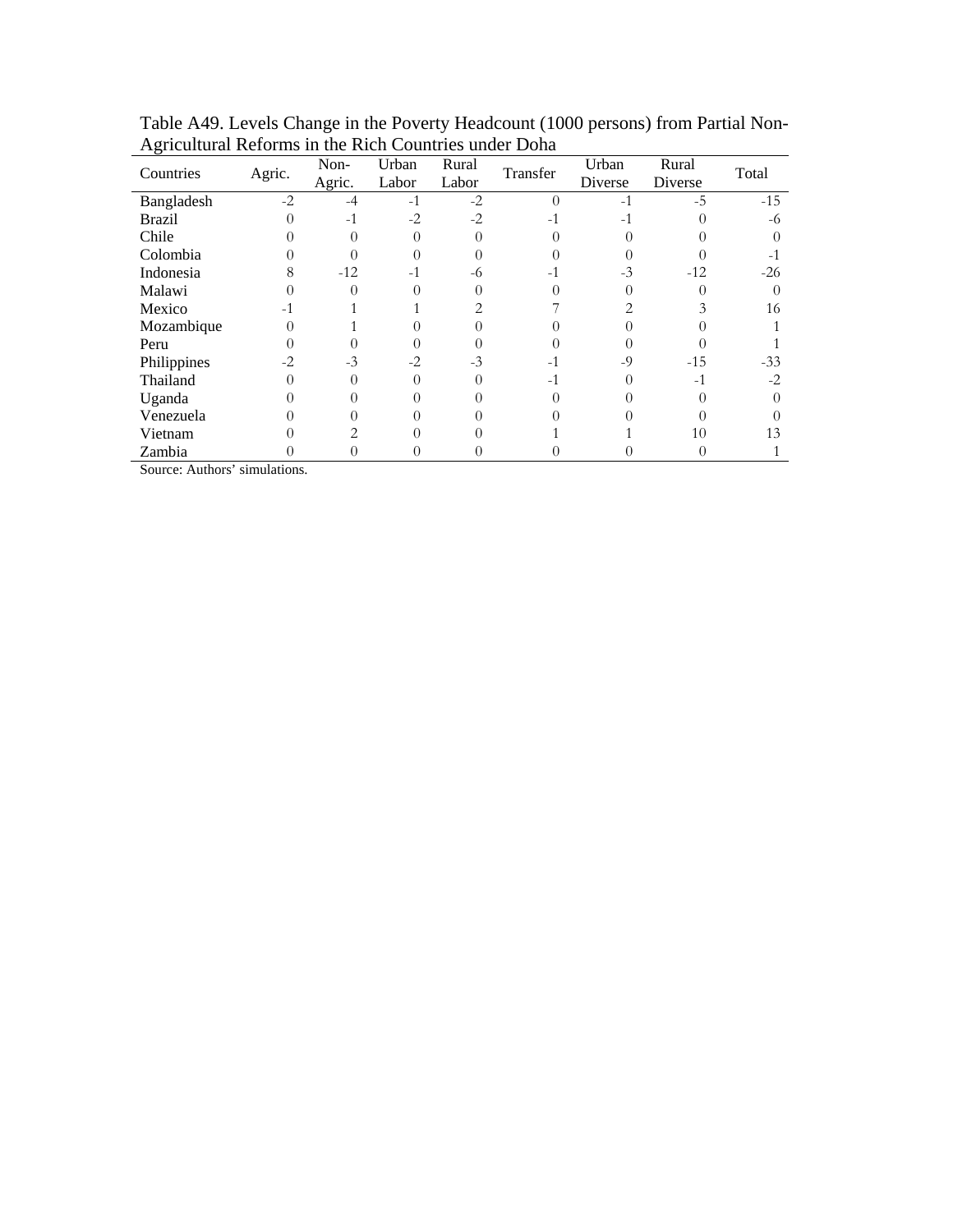| Countries     | Agric. | Non-<br>Agric. | Urban<br>Labor | Rural<br>Labor | Transfer | Urban<br>Diverse | Rural<br>Diverse | Total |
|---------------|--------|----------------|----------------|----------------|----------|------------------|------------------|-------|
| Bangladesh    |        |                |                |                |          |                  |                  |       |
| <b>Brazil</b> |        |                |                |                |          |                  |                  |       |
| Chile         |        |                |                |                |          |                  |                  |       |
| Colombia      |        |                |                |                |          |                  |                  |       |
| Indonesia     |        | $-2$           |                |                |          |                  |                  |       |
| Malawi        |        |                |                |                |          |                  |                  |       |
| Mexico        |        |                |                |                | $-2$     | $-1$             | -1               | -6    |
| Mozambique    |        |                |                |                |          |                  |                  |       |
| Peru          |        |                |                |                |          |                  |                  |       |
| Philippines   |        |                |                |                |          |                  |                  |       |
| Thailand      |        |                |                |                |          |                  |                  |       |
| Uganda        |        |                |                |                |          |                  |                  |       |
| Venezuela     |        |                |                |                |          |                  |                  |       |
| Vietnam       |        |                |                |                |          |                  |                  |       |
| Zambia        |        |                |                |                |          |                  |                  |       |

Table A50. Levels Change in the Poverty Headcount (1000 persons) from Partial Non-Agricultural Reforms in the Poor Countries under Doha